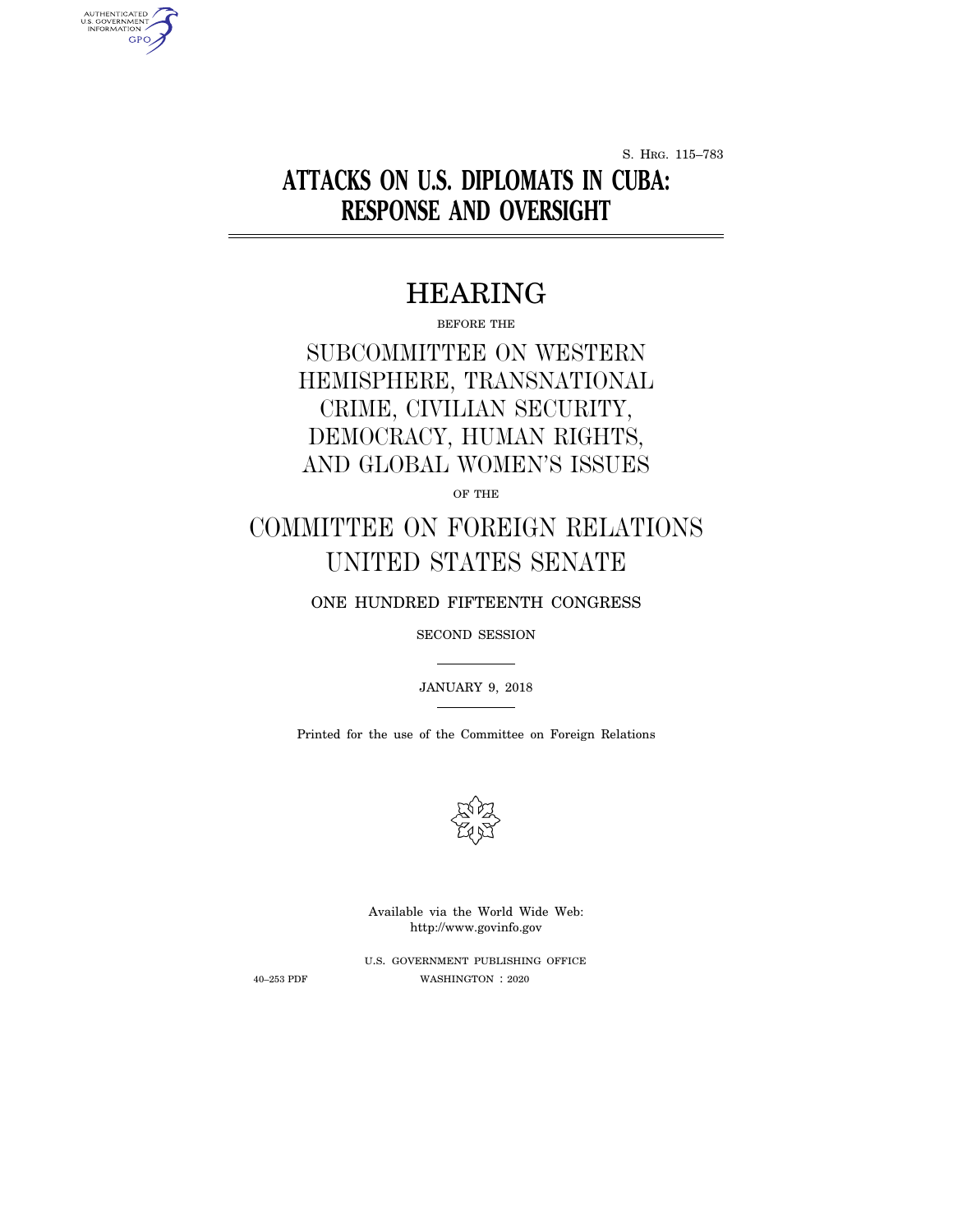## COMMITTEE ON FOREIGN RELATIONS

BOB CORKER, Tennessee, *Chairman*

JAMES E. RISCH, Idaho MARCO RUBIO, Florida RON JOHNSON, Wisconsin JEFF FLAKE, Arizona CORY GARDNER, Colorado TODD YOUNG, Indiana JOHN BARRASSO, Wyoming JOHNNY ISAKSON, Georgia ROB PORTMAN, Ohio RAND PAUL, Kentucky

ROBERT MENENDEZ, New Jersey BENJAMIN L. CARDIN, Maryland JEANNE SHAHEEN, New Hampshire CHRISTOPHER A. COONS, Delaware TOM UDALL, New Mexico CHRISTOPHER MURPHY, Connecticut TIM KAINE, Virginia EDWARD J. MARKEY, Massachusetts JEFF MERKLEY, Oregon CORY A. BOOKER, New Jersey

TODD WOMACK, *Staff Director* JESSICA LEWIS, *Democratic Staff Director* JOHN DUTTON, *Chief Clerk*

# SUBCOMMITTEE ON WESTERN HEMISPHERE, TRANSNATIONAL CRIME, CIVILIAN SECURITY, DEMOCRACY, HUMAN RIGHTS, AND GLOBAL WOMEN'S ISSUES

MARCO RUBIO, Florida, *Chairman*

RON JOHNSON, Wisconsin JEFF FLAKE, Arizona CORY GARDNER, Colorado JOHNNY ISAKSON, Georgia BENJAMIN L. CARDIN, Maryland TOM UDALL, New Mexico JEANNE SHAHEEN, New Hampshire TIM KAINE, Virginia

(II)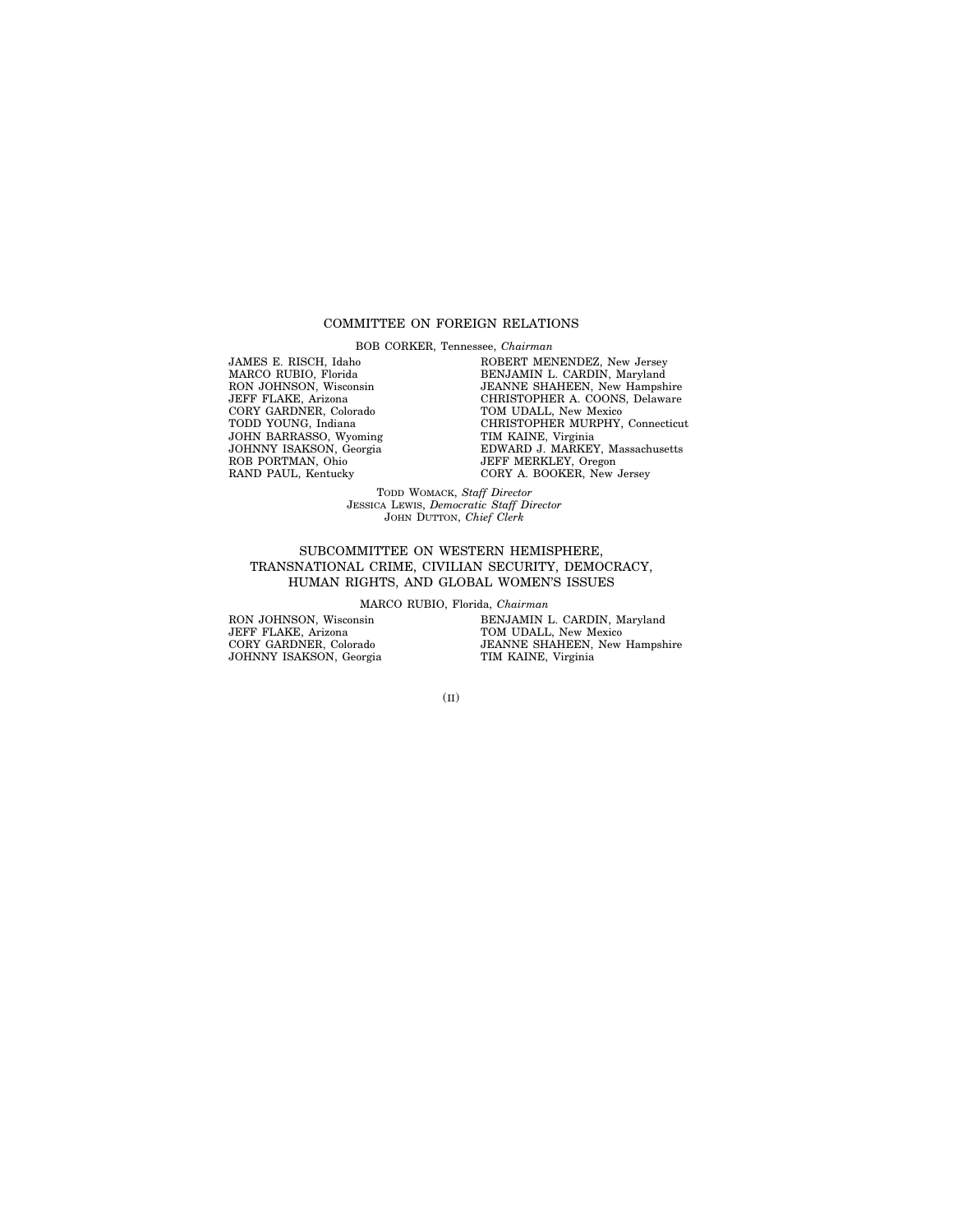# C O N T E N T S <u> 1999 - Johann Barnett, f</u>

 $\equiv$ 

|                                                                            | Page |
|----------------------------------------------------------------------------|------|
|                                                                            |      |
|                                                                            | 2    |
| Palmieri, Hon. Francisco L., Acting Assistant Secretary, Bureau of Western |      |
| Hemisphere Affairs, United States Department of State, Washington, DC      | 5    |
|                                                                            | 6    |
| Brown, Todd J. Diplomatic Security Assistant Director, International Pro-  |      |
|                                                                            | 7    |
|                                                                            | 8    |
| Rosenfarb, Charles, M.D., Medical Director, Bureau of Medical Services,    | 9    |
|                                                                            | 10   |
|                                                                            |      |
| ADDITIONAL MATERIAL SUBMITTED FOR THE RECORD                               |      |
|                                                                            |      |

| Responses of Hon. Francisco L. Palmieri to Questions Submitted by Senator |    |
|---------------------------------------------------------------------------|----|
|                                                                           | 31 |
| Responses of Hon. Francisco L. Palmieri to Questions Submitted by Senator |    |
|                                                                           | 33 |
| Responses of Mr. Todd J. Brown to Questions Submitted by Senator Robert   |    |
| Responses of Dr. Charles Rosenfarb to Questions Submitted by Senator Rob- | 34 |
|                                                                           | 35 |
| Responses of Hon. Francisco L. Palmieri to Questions Submitted by Senator |    |
|                                                                           | 36 |
| Responses of Mr. Todd J. Brown to Questions Submitted by Senator Jeff     |    |
| Flake                                                                     | 40 |
| Responses of Dr. Charles Rosenfarb to Questions Submitted by Senator Jeff |    |
| Flake                                                                     | 41 |

(III)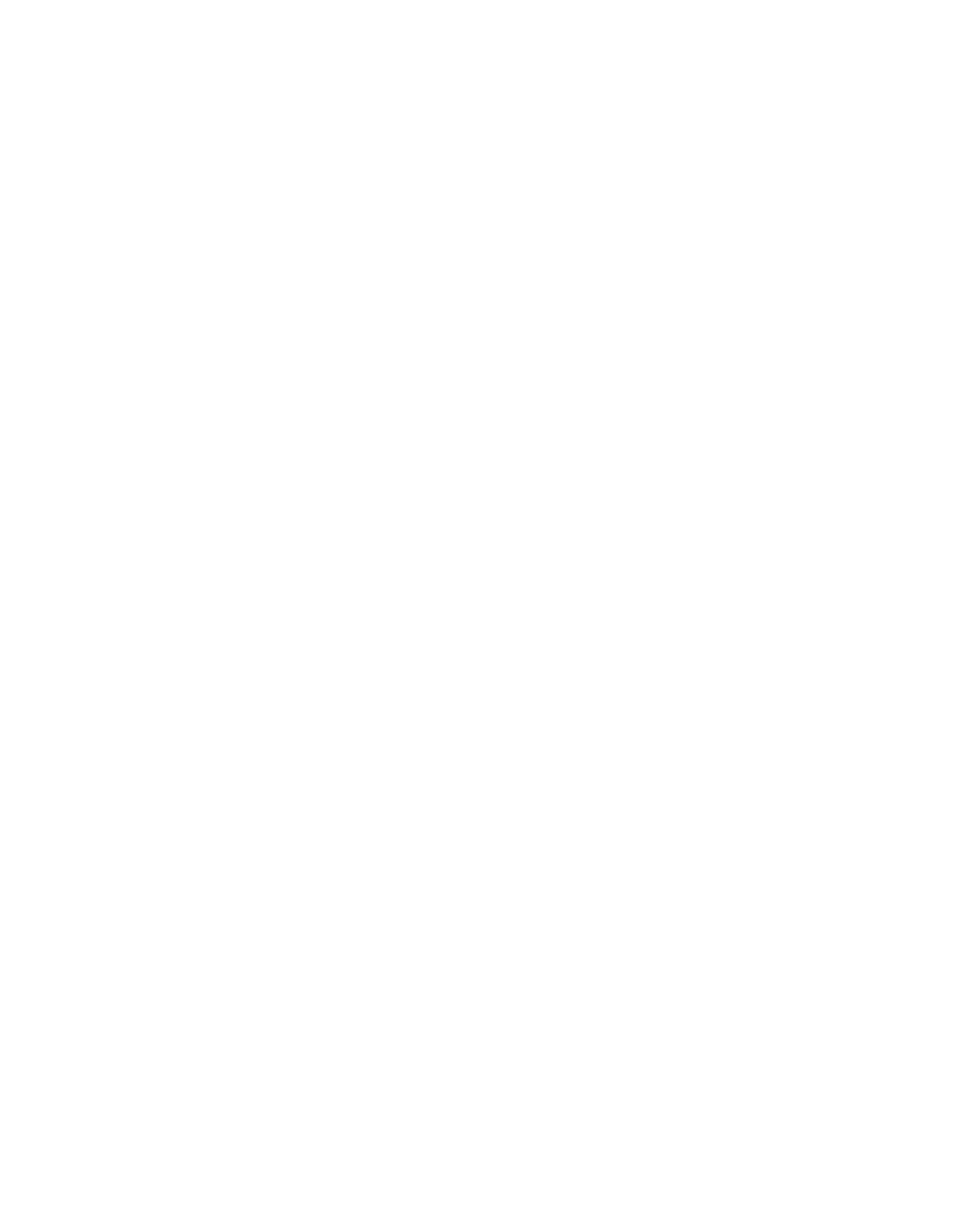# **ATTACKS ON U.S. DIPLOMATS IN CUBA: RESPONSE AND OVERSIGHT**

## **TUESDAY, JANUARY 9, 2018**

U.S. SENATE,<br>SUBCOMMITTEE ON THE WESTERN HEMISPHERE,<br>TRANSNATIONAL CRIME, CIVILIAN SECURITY, DEMOCRACY,<br>HUMAN RIGHTS AND GLOBAL WOMEN'S ISSUES,<br>COMMITTEE ON FOREIGN RELATIONS,<br>*Washington, DC.* 

The subcommittee met, pursuant to notice, at 10:05 a.m., in room SD–419, Dirksen Senate Office Building, Hon. Marco Rubio, chairman of the subcommittee, presiding.

Present: Senators Rubio [Presiding], Johnson, Flake, Gardner, Menendez, Udall, Shaheen, and Kaine.

Also present: Senators Barrasso and Markey.

# **OPENING STATEMENT OF HON. MARCO RUBIO, U.S. SENATOR FROM FLORIDA**

Senator RUBIO. This hearing of the Subcommittee on the Western Hemisphere, Transnational Crimes, Civilian Security, Democracy, Human Rights and Global Women's Issues is going to come to order. And the title of this hearing is ''Attacks on U.S. Diplomats in Cuba: Response and Oversight.''

We have one government panel testifying today with the following three witnesses who are here, and we are grateful for you joining us here today, on behalf of the executive branch: Mr. Francisco L. Palmieri, who is the acting assistant secretary of state for the Bureau of Western Hemisphere Affairs, Mr. Todd J. Brown, diplomatic security assistant director of International Programs at the Department of State, and Dr. Charles Rosenfarb, who is the medical director of the Bureau of Medical Services for the Department of State. Thank you all again for being here on this important topic.

There are two goals to the hearing today. The first is to establish the facts of what has occurred, and the second is to conduct oversight over the conduct and the activities of the United States State Department.

Here are the facts as will be testified to today by our panel. In late 2016, staff at the United States embassy in Havana began complaining of strange noises, and among the descriptions that they complained of, high-pitched beam of sound, incapacitating sound, baffling sensation akin to driving with windows partially open in a car, or just intense pressure in one ear. At the time of this report, the post's leadership and the supporting office here in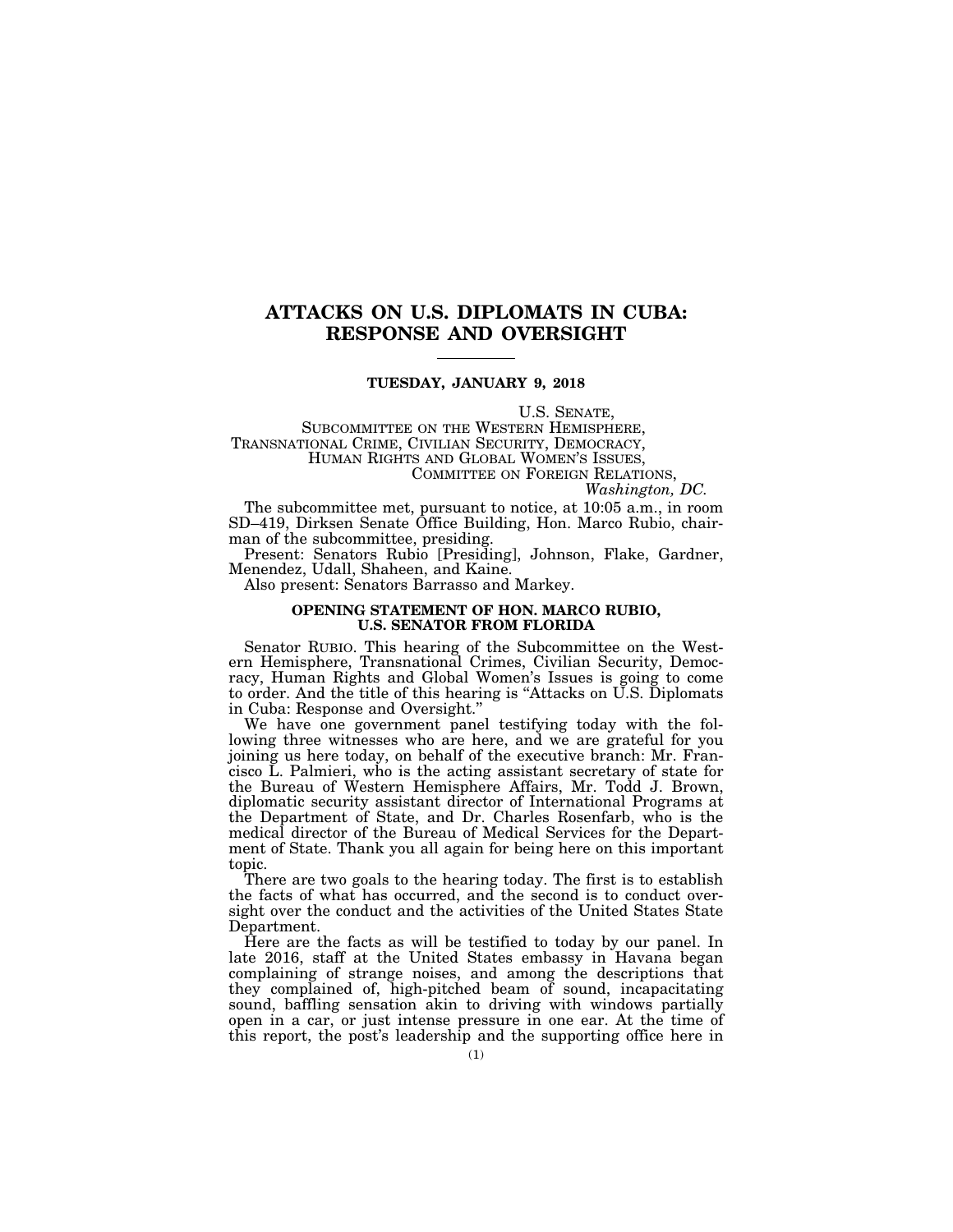Washington, DC viewed this activity as harassment from forces hostile to the United States or to U.S. presence in Cuba.

Later, there was information gathered from additional individuals, including some of these, which suggested that the events that led to these complaints actually began as early as November of 2016. The initial events that were reported occurred at diplomatic residences, but later these events occurred at hotels.

Individuals first visited the medical unit at the embassy in December of 2016 and January of 2017. From February through April of 2017, there was an evaluation conducted of 80 members of the embassy community. Sixteen of these were identified with symptoms and medically verifiable clinical findings of some combination similar to what you would see in patients that ''have had a mild traumatic brain injury or concussion.''

In early July, the Bureau of Medical Services at the State Department convened a panel of academic experts to review case histories and the test results up to that point, and they arrived at a consensus. And the consensus is, and I quote, ''The patterns of injuries were most likely related to trauma from a non-natural source.'' Later in August of 2017, the Brain Injury Center at the University of Pennsylvania reevaluated embassy employees that were reporting symptoms, additional individuals, and incidents prior to April 2014 were added to the list of confirmed cases. Subsequently, two additional individuals reported exposure in mid-August of last year, and those cases were medically confirmed as well, bringing the total number of cases to 24.

While the symptoms may vary, all of the medically-confirmed cases, all 24 of them, have described some combination of the following symptoms: sharp ear pain, dull headaches, ringing in one ear, vertigo, visual focusing issues, disorientation, nausea, and extreme fatigue. As we said earlier, the timeline of the reported incidents are as follows. The initial wave that were reported in December may have begun as early as November of 2016, and they occurred through late March of 2017. From March of 2017 through late April of 2017, there was a sporadic period of reported incidents, then they stopped, and then two additional reports happened in close proximity in August of last year. They were medically confirmed in September.

These are the facts that will be testified to today by our panel, and with that, I turn to the ranking member.

## **STATEMENT OF HON. ROBERT MENENDEZ, U.S. SENATOR FROM NEW JERSEY**

Senator MENENDEZ. Thank you, Mr. Chairman, and I appreciate that we are starting the new year with a much-needed hearing on the brazen attacks on our diplomats in Cuba, and I would ask that my full statement be included in the record.

Senator RUBIO. Without objection.

Senator MENENDEZ. It is unfortunate that since the news of these bizarre and vicious attacks broke late last summer, we have not seen more public outcry against the Cuban government for whatever scope of ownership it has over these attacks, or more accountability for the health and wellbeing of our diplomats, some of whom continue to suffer lingering health conditions from these at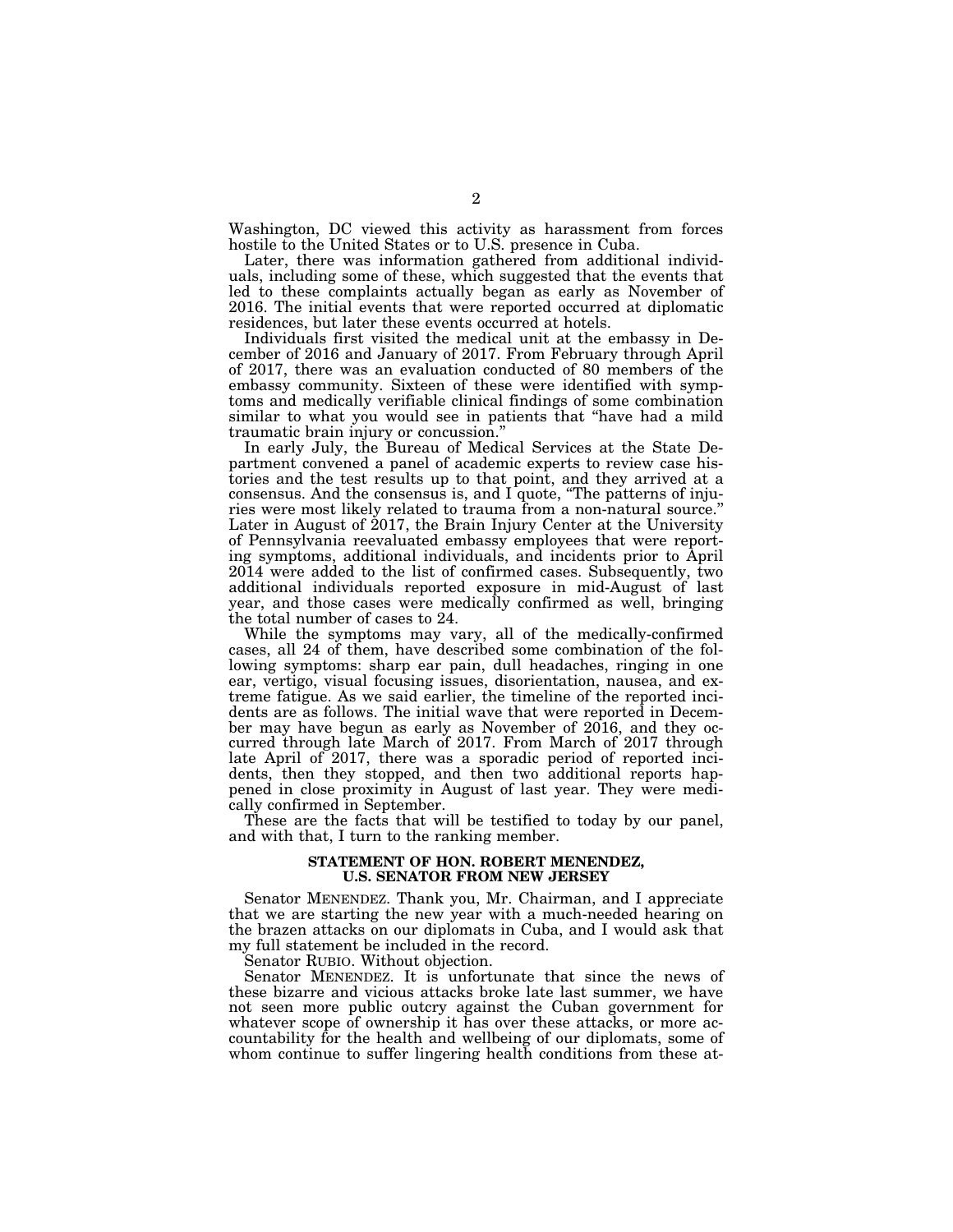tacks. The Castro regime has proven time and time again it is not a responsible actor in the community of nations. The regime cannot be counted upon to uphold its international commitments or responsibilities, and most certainly the regime has no regard for individual human rights, security, or dignity.

The Cuban government may or may not at the end of the day be directly responsible for attacking our diplomats. But as someone who has personally witnessed the modus operandi of the Cuban government, it is unfathomable that the Castro regime, and the intelligence services specifically, were not aware of these attacks. If senior Cuban officials did not directly order these attacks, they must have been aware or given tacit approval to foreign agents to operate in Cuba. The scope of the attacks is too specific. So, I hope to hear some more sound explanations from our witnesses today.

Now, our own diplomats have borne the heavy burden of a simple and changeable truth, and that is that being in a foreign location in terms of your duty runs risk. And in this particular case, no amount of placating, pandering, or diplomatic overtures is going to change that. The Cuban government has tried to undermine their dangerous and irresponsible behavior by undermining the validity of the claims of our diplomats. Why would a regime that has demonstrated its ability to intimidate, oppress, and harm its own citizens give credence to our concerns about the wellbeing of Americans?

They accuse the United States of fabricating the attacks because we have not released the names or diagnoses of the affected people. Of course the Castro regime does not fundamentally understand that in a democratic and free country, citizens have a right to privacy, and to a government that would prioritize their privacy and health over using them as political tools.

And finally, turning to our witnesses, you cannot be accountable for the behavior of the Cuban government or those who were responsible for this. But you are responsible both for the appropriate diplomatic response and the health and safety of our diplomats. And from what I can see, the actions the Department has taken on both counts are simply insufficient and unacceptable.

Despite much-vaunted rhetoric from the President about rolling back ill-conceived policy changes, the reality is that the Cuban government continues to enjoy many of the benefits it received. While the administration may champion its new regulations prohibiting transactions that could benefit the Cuban government, military, intelligence complex, it grandfathered in all contracts that began during the last administration. Furthermore, because the administration took so long to actually announce these guidelines, major companies were able to finalize deals in the months between the administration's announcement of these policies and their implementation.

At the enforcement level, the Office of Foreign Assets Controls remains understaffed with no indication that personnel will be hired. At the State Department, the President has not even nominated an assistant secretary for the Western Hemisphere Affairs. Failing to put critical senior staff in place at the appropriate agencies severely undermines the United States' ability to project our interests and to protect our citizens abroad.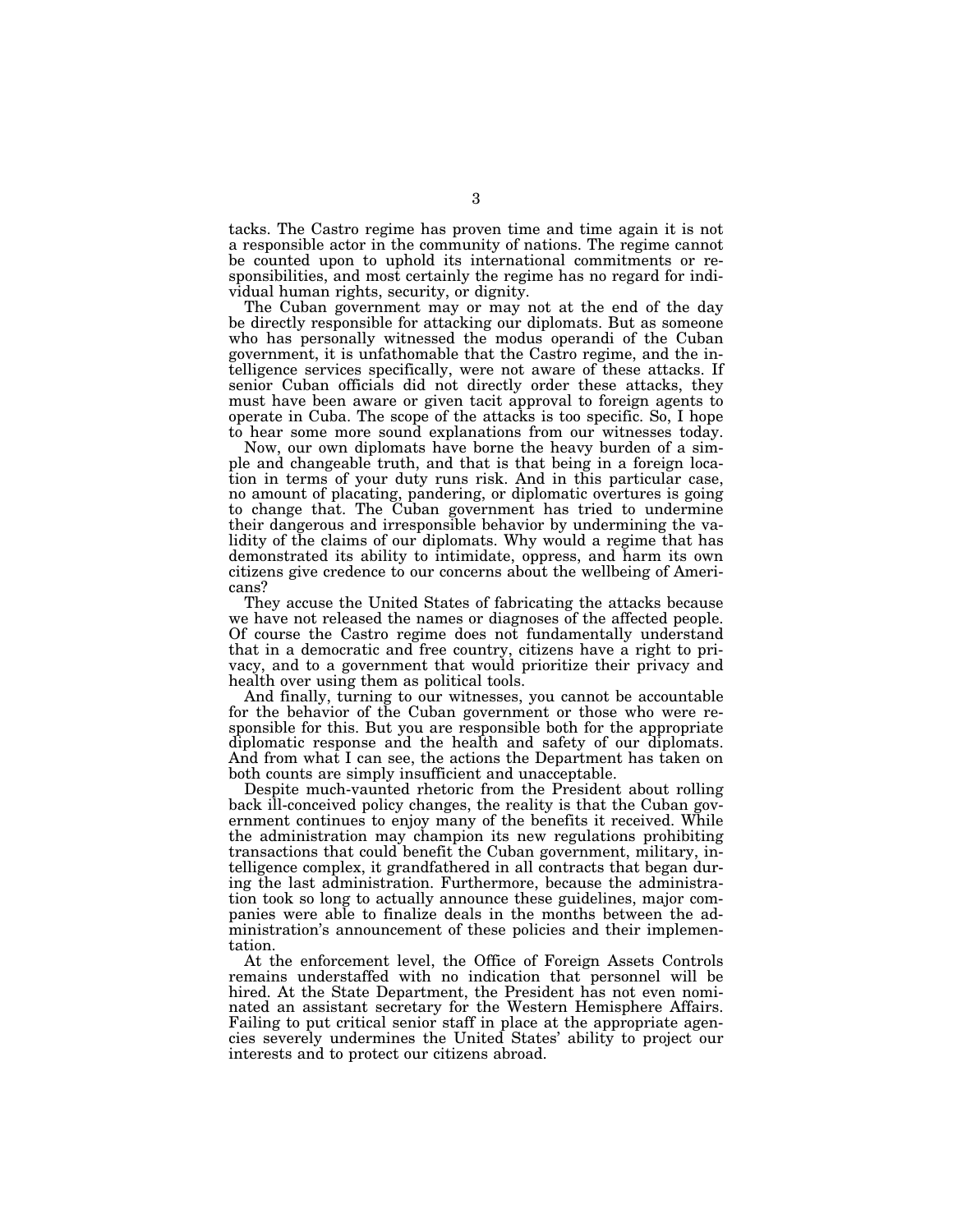Accordingly, the administration and the Department's reaction to the Cuban government, completely abrogating its obligations under the Vienna Convention to protect our diplomats, is laughable. The fact that somehow the Cuban government has managed to paint a narrative that there were no attacks at all is pretty outrageous. Expelling a handful of diplomats to achieve parity with the number of diplomats who had to be removed from Havana for safety is hardly a bold diplomatic move. When new Treasury guidelines were finally announced, the administration stressed they were not in response to the attack on personnel.

And then turning to the impacted Foreign Service officers themselves. I appreciate the overview that has been provided, but the truth is from the accounts we have heard, the Department's response was simply bureaucratic, inadequate, and troubling. I will have a number of questions later, but let me start by saying the stories we heard are shocking: the failure of leadership at the Department and at post; the sluggish reaction to the initial reports of afflicted personnel; the aloof response of the medical team at the State Department. Silence from diplomatic security to the rest of the Department is simply staggering.

The members of the U.S. Foreign Service made a commitment to serving their country overseas. They agreed to spend their lives, often taking their families with them, in pursuit of promoting American interests and helping Americans abroad. Some serve in combat zones, large embassies and small, and sometimes on communist islands.

According to accounts from those who suffered directly, when diplomats first reported symptoms to the appropriate people at post, they were rebuffed. It is also our understanding that upon finally accepting that the employees were suffering life-altering health consequences, the Department took months to arrange for the appropriate care. It was almost a year before the Department put the embassy on ordered departure status, and only after reports surfaced in the media.

Alarmingly, it is our understanding the Department did not even warn diplomats going to Cuba for permanent or temporary assignments about the risks to their health and the health of their families. As their colleagues were evacuated from Cuba, Department leadership failed to inform the rest of the Department, including those being sent to serve in the place of those being evacuated. Those who have been suffering physically also have remaining questions about whether they will receive appropriate care for the rest of their careers and their lives.

This lack of leadership and responsibility is shocking and unacceptable. I sincerely hope this panel can provide us much-needed answers to a myriad of pressing questions. The Cuban government must be held accountable for its failure to uphold international commitments and failure to protect American diplomats. The Department must be held accountable for executing the appropriate policies and response, and for ensuring the safety, security, and health of the men and women of the Foreign Service.

With that, Mr. Chairman, I look forward to the hearing.

Senator RUBIO. Thank you, and we will begin with our witnesses. Mr. Palmieri, welcome to the committee.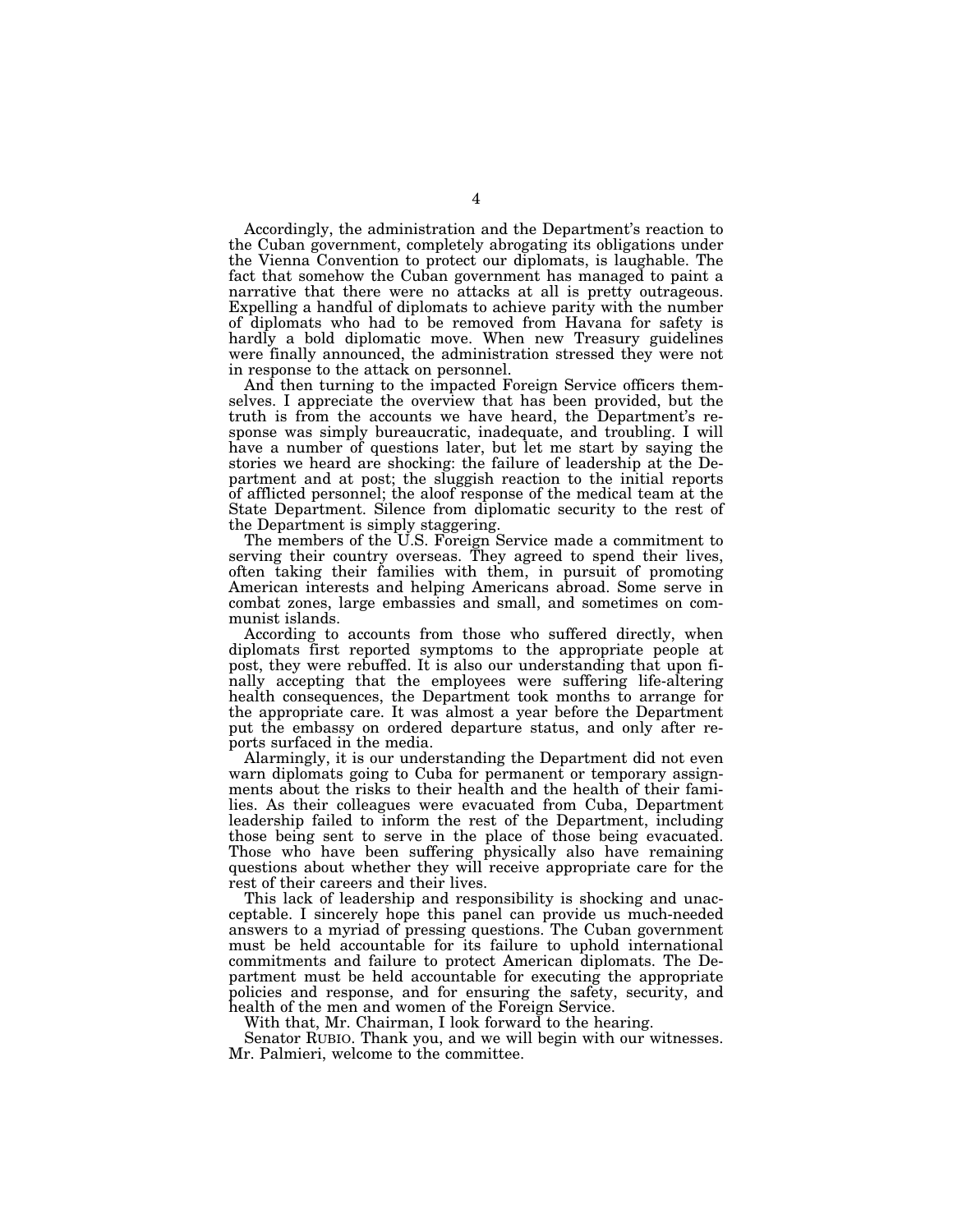# **STATEMENT OF HON. FRANCISCO L. PALMIERI, ACTING AS-SISTANT SECRETARY, BUREAU OF WESTERN HEMISPHERE AFFAIRS, UNITED STATES DEPARTMENT OF STATE, WASH-INGTON, DC**

Mr. PALMIERI. Chairman Rubio, Ranking Member Menendez, and distinguished members of the Committee, thank you for the opportunity to speak about the attacks against U.S. diplomats in Cuba and the Department of State's efforts in response. At the outset, I want to thank you for your concern for the safety and security of our diplomatic personnel in Havana. As you know, that is Secretary Tillerson's top priority. It is mine as well.

I am pleased to be here today with my colleagues from the Bureau of Diplomatic Security and the Bureau of Medical Services, with whom the Bureau of Western Hemisphere Affairs has worked closely on this complex issue.

I would also like to emphasize up front that the investigation into these health attacks is ongoing. We have the best experts in the government and the private sector working to help us understand it. At every step in our response to these events, we have worked closely with our medical and technical experts in evaluating health conditions and the nature of the attacks.

I will walk you through a general timeline, which will describe our diplomatic engagement with the Cubans on this issue, and review many of the actions we have taken to date. Then, I will defer to my colleagues to address the security and medical issues.

In late 2016, some members of our diplomatic community serving at U.S. Embassy Havana complained about hearing strange noises and a variety of unexplained physical symptoms. As the Department investigated, we began to see signs suggesting that these events, initially in diplomatic residences and later at hotels, may have begun as early as November 2016. As soon as we identified a pattern connecting these unusual events with certain health symptoms, U.S. officials approached the Cuban government in mid-February to demand it meet its obligations under the Vienna Convention to protect our personnel. The Cubans denied involvement, offered their cooperation, and opened their own investigation.

Since then, we have engaged the Cubans more than 20 times from the working level to the highest level of the Cuban government, both here in Washington and in Havana. In addition to our diplomatic efforts, we prioritized the medical care of our personnel. Dr. Rosenfarb will provide you with additional details.

Separately, we launched a government-wide effort to find the cause and culprits behind these attacks. Apart from the investigation, we have met with U.S. interagency partners more than a dozen times to discuss and refine our response to these attacks.

The attacks initially appeared to occur in clusters, but starting in late March, sporadic attacks continued until late April and then seemed to stop. Beginning in mid-April, we allowed anyone serving at Embassy Havana who did not feel safe at post to return to the United States. We also expelled two Cuban diplomats in May in order to underscore the Cuban government's responsibility to protect our personnel. After a period without any attacks, there were two additional attacks reported in close proximity in late August, which were medically confirmed in September. Based on the re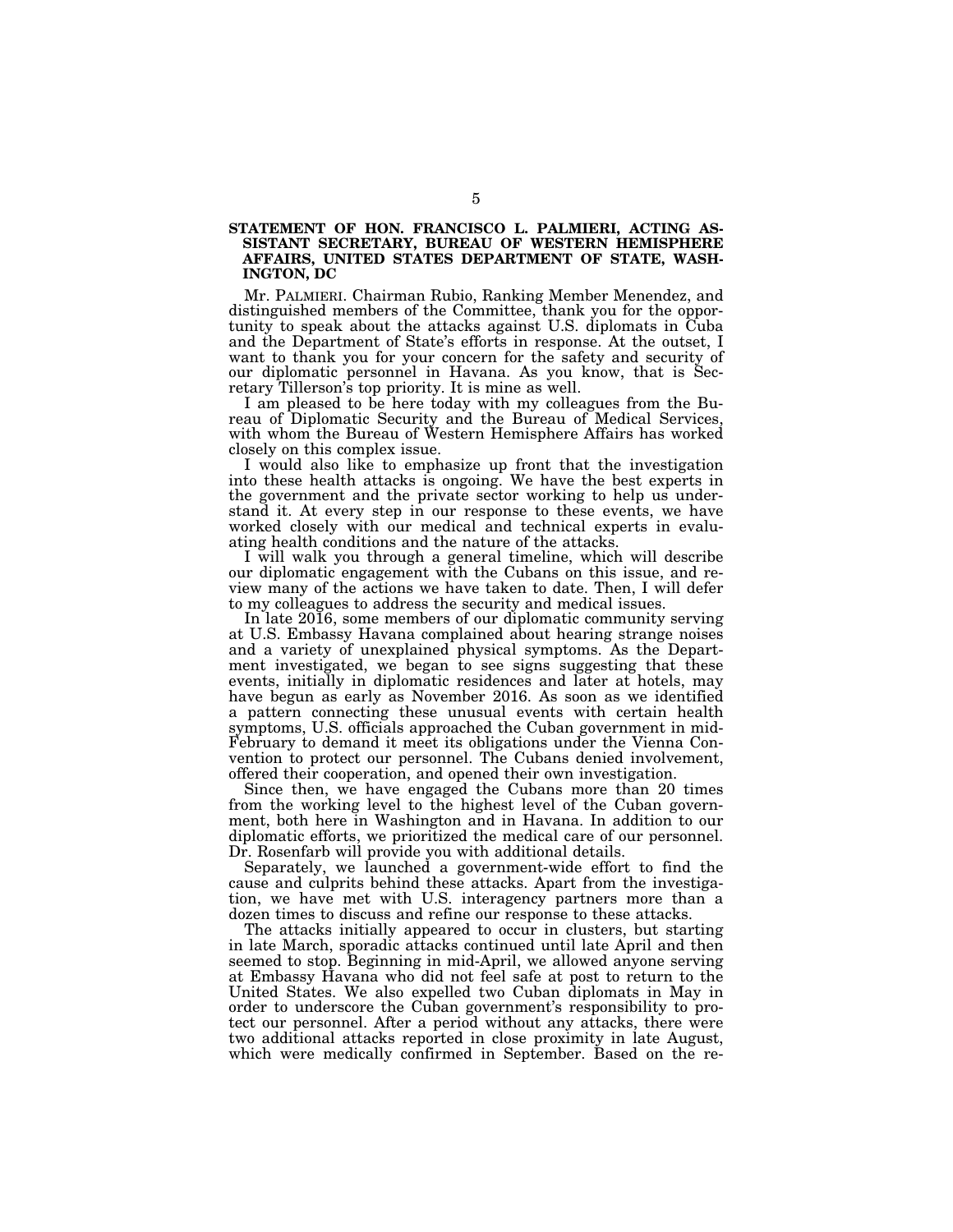sumption of these attacks, Secretary Tillerson ordered the departure of non-emergency personnel from post on September 29th. The Secretary assessed this was the only way to significantly reduce the risk to our diplomats and their families.

As a follow-on to the ordered departure decision, we expelled 15 more Cuban diplomats in October to ensure equity in the impact on our respective operations and to underscore to Cuba its obligation to stop the attacks. These decisions, both to draw down our personnel at Embassy Havana and to expel Cuban diplomats, did not signal a change from President Trump's new policy.

Prior to the Secretary's decision to institute ordered departure, our Embassy held 17 town hall meetings with American staff. Since the return of U.S. diplomats to Washington, we have held a number of meetings with them. Secretary Tillerson personally met with these evacuees to explain his decision to institute ordered departure, and we have organized a number of meetings to address evacuees' concerns.

The wellbeing of the 24 confirmed victims, as well as the wellbeing of all of our evacuees and those remaining in Havana, continues to be our priority as does the ongoing investigation. With that, I will turn it to my colleagues to discuss their areas of expertise, and then I will be happy to answer your questions.

[The prepared statement of Mr. Palmieri follows:]

#### PREPARED STATEMENT OF FRANCISCO L. PALMIERI

Chairman Rubio, Ranking Member Menendez, and distinguished members of the Committee: thank you for the opportunity to speak about the attacks against U.S. diplomats in Cuba and the Department of State's efforts in response. At the outset, I want to thank you for your concern for the safety and security of our diplomatic personnel in Havana. As you know, that is Secretary Tillerson's top priority. It is mine as well.

I am pleased to be here today with my colleagues from the Bureau of Diplomatic Security and the Bureau of Medical Services, with whom the Bureau of Western Hemisphere Affairs has worked closely on this complex issue.

I would also like to emphasize up front that the investigation into these health attacks is ongoing. I understand that there are ongoing discussions within the committee regarding this matter, and the fact is, there is still much we do not know, including who or what is behind the injuries to our personnel. We have the best experts in the government and the private sector working to help us understand it. At every step in our response to these events, we have worked closely with our medical and technical experts in evaluating health conditions and the nature of the attacks.

I will walk you through a general timeline, which will describe our diplomatic engagement with the Cubans on this issue, and review many of the actions we have taken to date. Then, I will defer to my colleagues to address the security and medical issues.

In late 2016, some members of our diplomatic community serving at U.S. Embassy Havana complained about hearing strange noises and a variety of unexplained physical symptoms. As the Department investigated, we began to see signs suggesting that these events—initially in diplomatic residences, and later, at hotels—may have begun as early as November 2016.

As soon as we identified a pattern connecting these unusual events with certain health symptoms, U.S. officials approached the Cuban government in mid-February to demand it meet its obligations under the Vienna Convention to protect our personnel. The Cubans denied involvement, offered their cooperation, and opened their own investigation. Since then we have engaged the Cubans more than 20 times, from the working level to the highest level of the Cuban government, both here in Washington and in Havana.

In addition to our diplomatic efforts, we prioritized the medical care of our personnel. State Department and private medical experts examined more than 80 post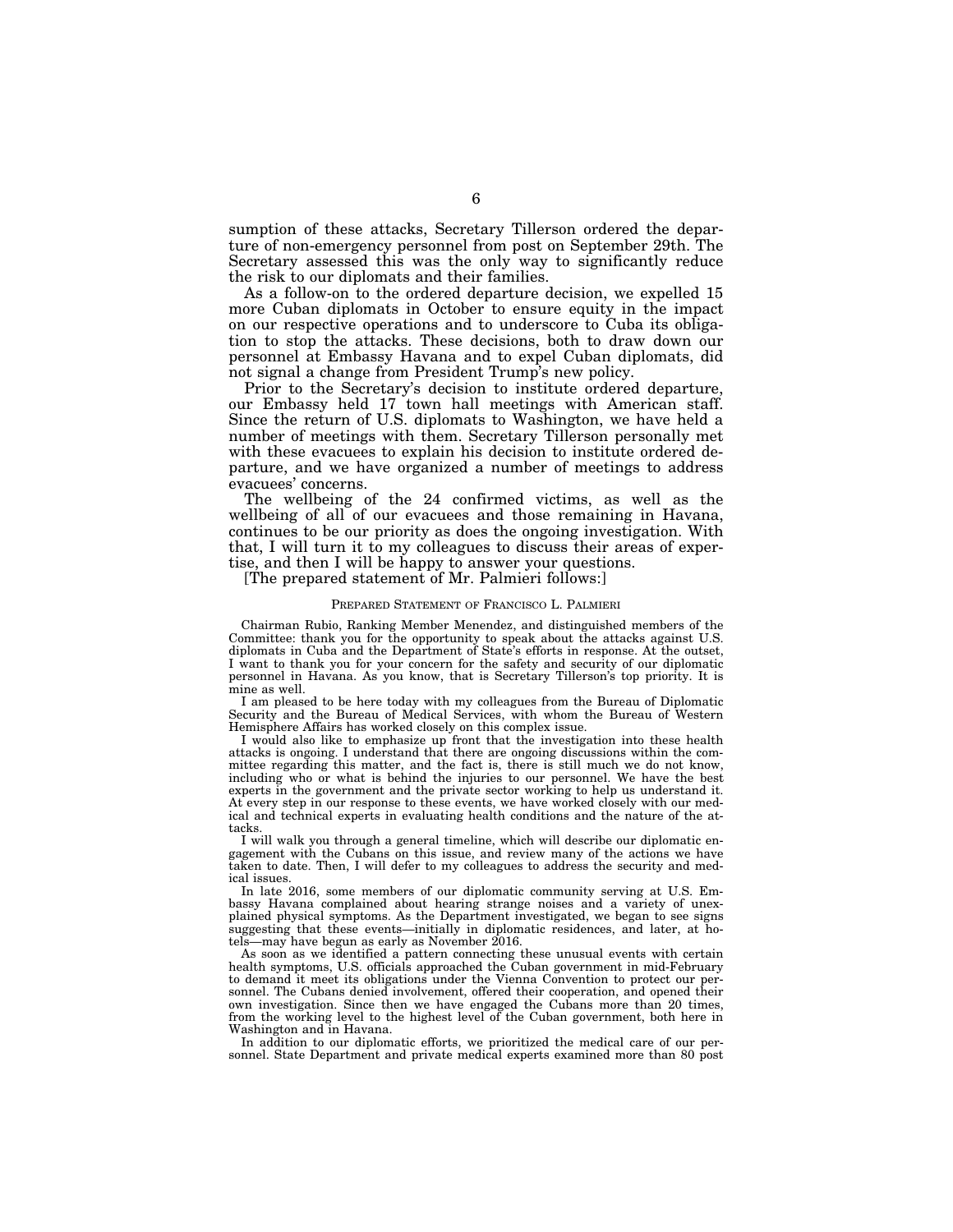employees and their families, both in the United States and in Havana. Dr. Rosenfarb will provide you with additional details.

Separately, we launched a government-wide effort to find the cause and culprits behind these attacks. Apart from the investigation, we have met with U.S. interagency partners more than a dozen times to discuss and refine our response to these attacks.

The attacks initially appeared to occur in clusters, but starting in late March, sporadic attacks continued until late April and then seemed to stop. Beginning in mid-April, we allowed anyone serving at Embassy Havana who did not feel safe at post<br>to return to the United States. We also expelled two Cuban diplomats in May in<br>order to underscore the Cuban government's responsibility to p

After a period without any attacks, there were two additional attacks reported in close proximity in late August, which were medically confirmed in September. Based on the resumption of these attacks, Secretary Tillerson ordered the departure of non-emergency personnel from post on September 29. The Secretary assessed this

was the only way to significantly reduce the risk to our diplomats and their families. As a follow-on to the Ordered Departure decision, we expelled 15 more Cuban diplomats in October to ensure equity in the impact on our respective operations and to underscore to Cuba its obligation to stop the attacks. These decisions—both to draw down our personnel at Embassy Havana and to expel Cuban diplomats—did not signal a change in policy.

Prior to the Secretary's decision to institute Ordered Departure, our Embassy held 17 town hall meetings with American staff. Since the return of U.S. diplomats to Washington, we have held a number of meetings with them. Secretary Tillerson personally met with these evacuees to explain his decision to institute Ordered Departure, and we have organized a number of meetings to address evacuees' concerns. The well-being of the 24 confirmed victims, as well as the well-being of all of our evacuees and those remaining in Havana, continues to be our priority, as does the ongoing investigation.

With that, I will turn it to my colleagues to discuss their areas of expertise. Then I will be happy to answer your questions.

Senator RUBIO. Thank you, Mr. Palmieri. Mr. Brown.

## **STATEMENT OF TODD J. BROWN, DIPLOMATIC SECURITY AS-SISTANT DIRECTOR, INTERNATIONAL PROGRAMS, UNITED STATES DEPARTMENT OF STATE, WASHINGTON, DC**

Mr. BROWN. Good morning, Chairman Rubio and other distinguished members of the Committee. Thank you for your invitation to appear today to discuss the health attacks involving U.S. diplomatic personnel and their families in Havana. Along with my colleagues, I share your concerns regarding the safety and security of our personnel in Cuba, and welcome any discussion that may lead to a better understanding of this issue and stronger safeguards for our employees.

From a security and investigative standpoint, we continue to work with Embassy Havana to aggressively counter, mitigate, and better understand who and what are causing injuries to our diplomatic staff. Unfortunately, this remains a perplexing case.

Our regional security officer at Embassy Havana first became aware of potential health attacks involving embassy personnel in late December 2016. In the early stages of trying to understand what may be occurring, post leadership and supporting offices in Washington believed it was likely a form of harassment by forces hostile to the United States and our presence in Cuba. As more incidents were reported in early 2017, and greater awareness of the seriousness of symptoms became known, our level of concern and mitigation efforts rose exponentially.

After senior-level meetings with Cuban officials in February outlining Cuba's responsibility to protect diplomats under the Vienna Convention, the regional security officer received confirmation from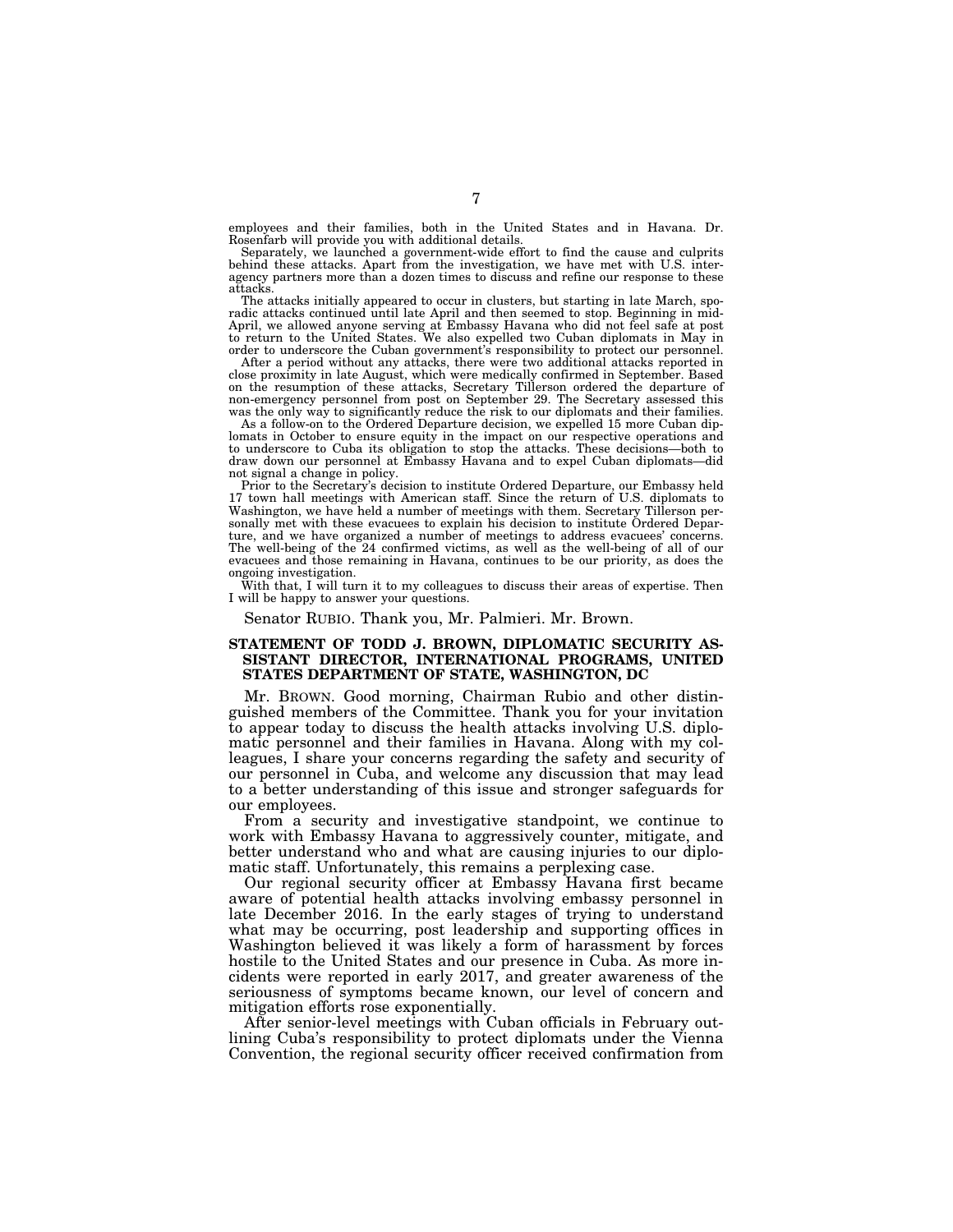Cuban counterparts that the Cuban government was conducting its own investigation into the matter. Senior U.S. officials on Embassy Havana's Emergency Action Committee met frequently as part of our ongoing attempt to better understand the nature of the apparent attack and protect staff. Among other things, the embassy deployed recording devices in staff residences in an effort to better identify or capture the possible source behind the threat, as many victims had associated the attacks with an acoustic event.

After further investigative attempts and expert analysis failed to identify the cause or perpetrator, the Federal Bureau of Investigation opened a case in early May. An FBI team has since visited Havana several times and met with Cuban officials. The FBI's investigation has interviewed victims and conducted surveys of the residences and hotel rooms. However, the investigation remains ongoing, and we would refer all specific questions concerning the investigation to the FBI.

Thank you. I will be glad to answer any questions you may have. [The prepared statement of Mr. Brown follows:]

#### PREPARED STATEMENT OF TODD J. BROWN

Good morning Chairman Rubio, Ranking Member Menendez, and other distinguished members of the Committee.

Thank you for your invitation to appear today to discuss the health attacks involving U.S. diplomatic personnel and their families in Havana. Along with my colleagues, I share your concerns regarding the safety and security of our personnel in Cuba, and welcome any discussion that may lead to a better understanding of this issue and stronger safeguards for our employees.

From a security and investigative standpoint, we continue to work with Embassy Havana to aggressively counter, mitigate, and better understand who and what are causing injuries to our diplomatic staff. Unfortunately, this remains a perplexing case.

Our Regional Security Officer at Embassy Havana first became aware of potential health attacks involving Embassy personnel in late December 2016. In the early stages of trying to understand what may have been occurring, Post leadership and supporting offices in Washington believed it was likely a form of harassment by forces hostile to the United States and our presence in Cuba.

As more incidents were reported in early 2017 and greater awareness of the seriousness of symptoms became known, our level of concern and mitigation efforts rose exponentially. After senior level meetings with Cuban officials in February outlining Cuba's responsibility to protect diplomats under the Vienna Convention, the Regional Security Officer received confirmation from Cuban counterparts that the Cuban government was conducting its own investigation into the matter.

Senior U.S. officials on Embassy Havana's Emergency Action Committee met frequently as part of our ongoing attempt to better understand the nature of the apparent attack and protect staff. Among other things, the Embassy deployed recording devices in staff residences in an effort to better identify or capture the possible source behind the threat, as many victims had associated the attacks with an acoustic event.

After further investigative attempts and expert analysis failed to identify the cause or perpetrator, the Federal Bureau of Investigation opened a case in early May. An FBI team has since visited Havana several times and met with Cuban officials. The FBI's investigation has interviewed victims and conducted surveys of the residences and hotel rooms. However, the investigation remains ongoing and we would refer all specific questions concerning the investigation to the FBI.

Thank you. I will be glad to answer any questions you may have.

Senator RUBIO. Thank you. Dr. Rosenfarb.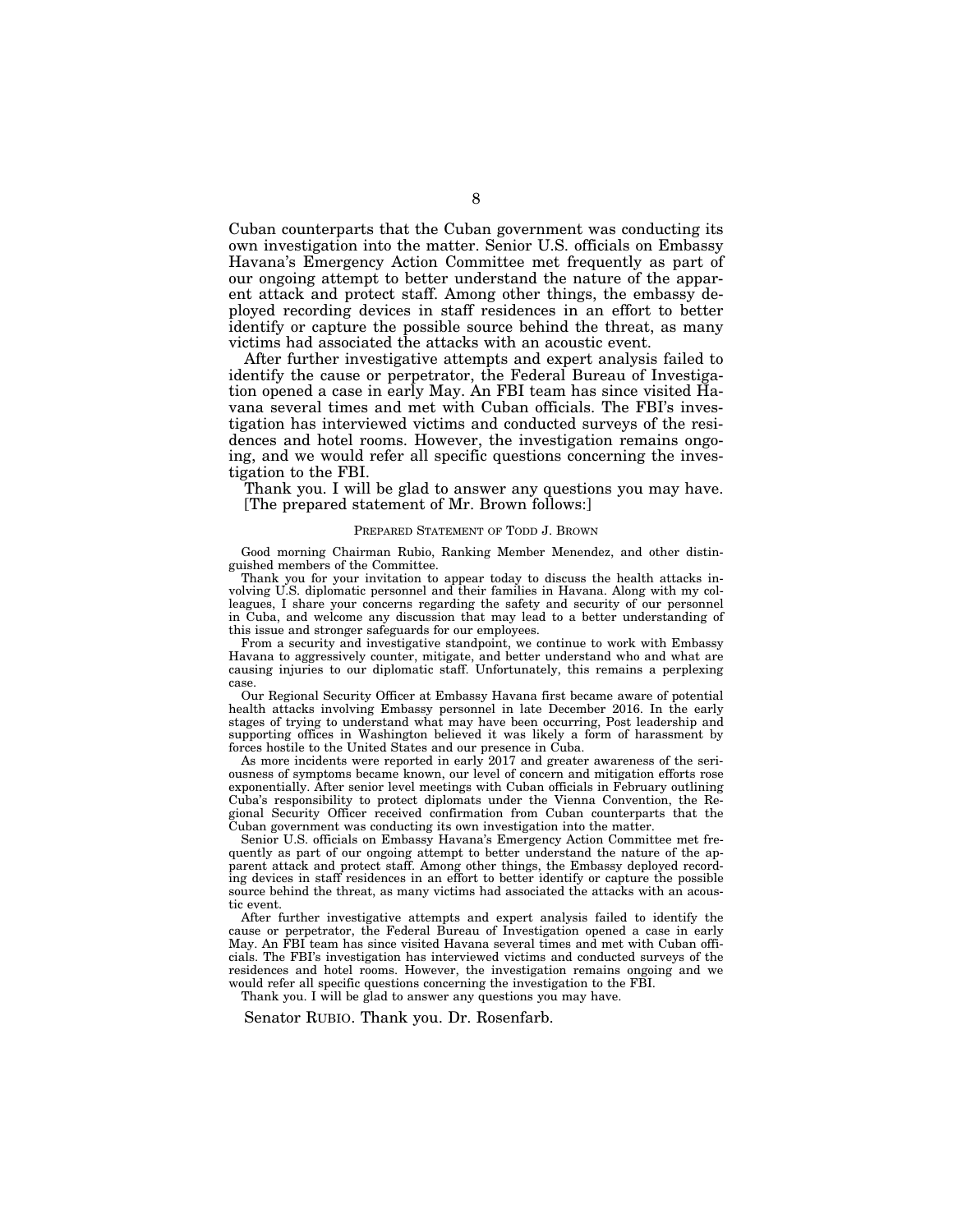# **STATEMENT OF CHARLES ROSENFARB, M.D., MEDICAL DIREC-TOR, BUREAU OF MEDICAL SERVICES, UNITED STATES DE-PARTMENT OF STATE, WASHINGTON, DC**

Dr. ROSENFARB. Good morning. Chairman Rubio, Ranking Member Menendez, and distinguished members of the Committee. Thank you for the opportunity to testify on the Department's response to the recent health attacks in Havana. I will be describing the evolution of the medical response and what we currently know about the health effects.

From the individual and public health perspective, managing this evolving situation is challenging. Mission personnel describe a multitude of symptoms, many of which are not easily quantifiable and not easily attributable to a specific cause. The sharing of information that occurs in a small, tight-knit community has helped identify more affected personnel, but, as typically is the case with any community outbreak, also can complicate an epidemiological investigation. However, the most challenging factor is the lack of certainty about the causative agent and, therefore, the precise mechanism of the injuries suffered.

Individuals first visited our medical unit in Embassy Havana starting in late December 2016 and January 2017, reporting various symptoms including headache, ear pain, dizziness, and hearing problems. They associated the onset of these symptoms to their exposures with unusual sounds or auditory sensations. Various descriptions were given: a high-pitched beam of sound, an incapacitating sound, a baffling sensation akin to driving with the windows partially open in a car, or just an intense pressure in one ear.

Since the symptoms first reported primarily affected auditory functions, an otolaryngologist at the University of Miami, highly experienced in evaluating acoustic injuries in military personnel, was identified to perform additional assessments. Between February and April of last year, this specialist evaluated 80 members of the Embassy community. Of the individuals evaluated in this initial tranche, 16 were identified to have symptoms and medically verifiable clinical findings of some combination similar to what might be seen in patients following a mild traumatic brain injury or concussion.

In early July, my office convened a panel of academic experts to review the case histories and the test results gathered to date. Although the assembled group identified that some of the symptoms and findings could be caused by other things such as viral illnesses, previous head trauma, aging, and even stress, the consensus was that the patterns of injuries that had so far been noted were most likely related to trauma from a non-natural source. In light of the emerging clinical parallels to mild traumatic brain injury, the nationally-recognized Brain Injury Center at the University of Pennsylvania was identified to provide detailed reevaluations of employees with prior exposures, and to evaluate embassy community members who reported new exposures.

As a result of further evaluations begun in late August, additional individuals with exposures that occurred prior to April 24th were added to the list of confirmed cases. Two other individuals who reported exposures that occurred in mid-August 2017 were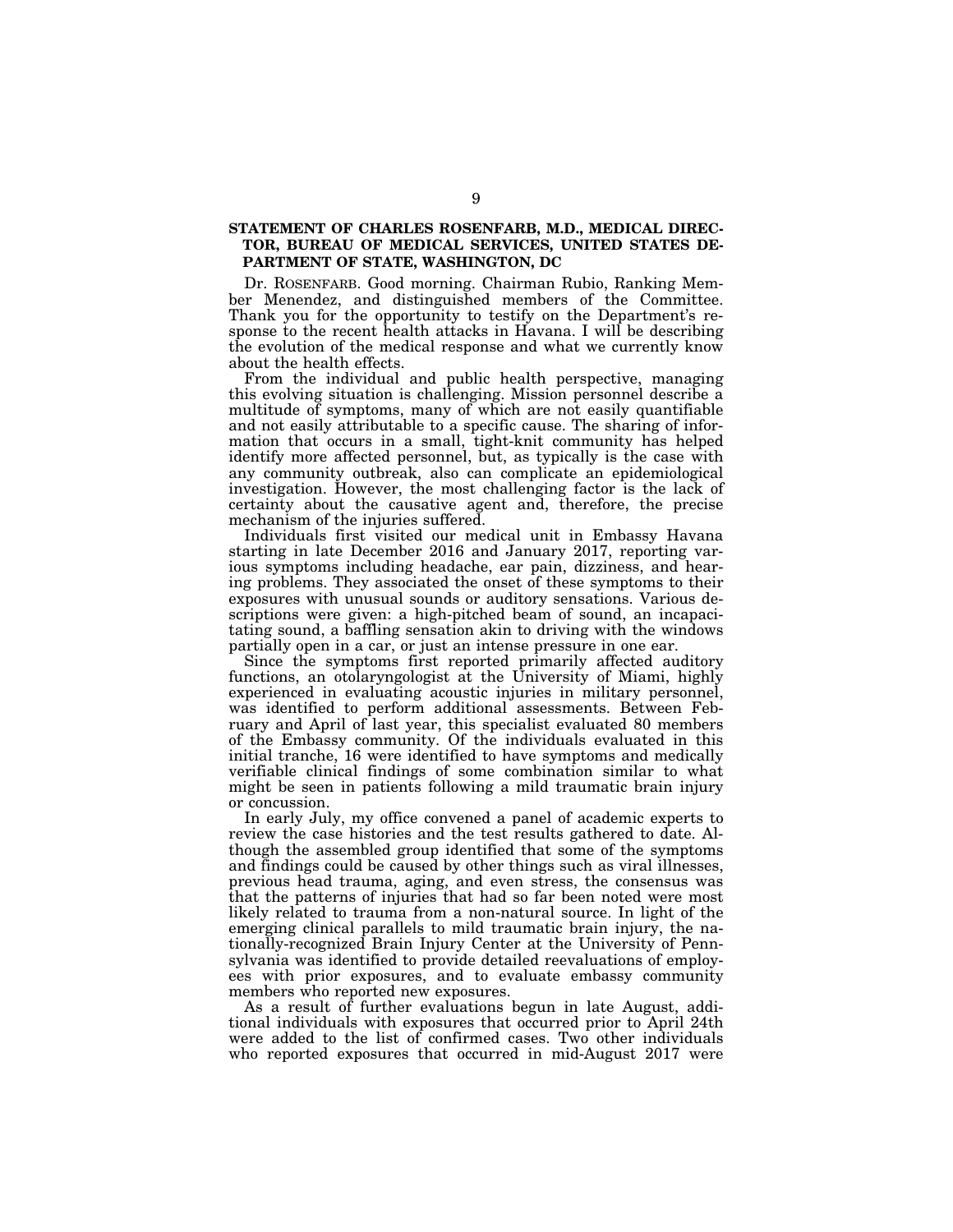also medically confirmed as cases, bringing the total number of cases to 24.

I would like to now describe the health effects identified so far. While descriptions of the reported auditory sensations have varied, all medically confirmed cases have described some combination of the following symptoms beginning within minutes to hours of their exposure of the event: sharp, localized ear pain, dull unilateral headache, tinnitus or ringing in one ear, vertigo, visual focusing issues, disorientation, nausea, and extreme fatigue. In many of the patients, the acute symptoms seemed to resolve within days to weeks, but other health issues emerged that were more persistent. These have included: cognitive problems, including difficulty with concentration, working memory and attention, recurrent headache, high-frequency unilateral hearing loss, sleep disturbance, and imbalance walking. As in the acute phases, the duration and severity of these later symptoms have varied widely.

Defining the prognosis for the confirmed cases is extremely difficult since no precise analogue for this possibly novel syndrome exists. Some patients remain symptomatic months after their exposure. The persistent symptoms have improved to varying degrees in all individuals, some after extended rehabilitative therapy, some over time without treatment. Ten of the 24 patients have returned to either full- or part-time work, while others continue to receive treatment with an anticipation of return to duty. However, at this time we are unable to state whether or not the injuries may result in adverse long-term consequences to the individuals' future health or functional abilities.

All government personnel who travel to Havana on official duty now receive a detailed medical briefing and are encouraged to undergo pre-deployment screening, including baseline audiograms and neurocognitive testing. We have formally requested assistance from the Centers for Disease Control for performing a broader epidemiological analysis and providing appropriate medical information to the American public. Discussions have also been held with the National Institute of Neurological Disorders and Stroke at the National Institutes of Health regarding its participation in ongoing medical investigations.

I look forward to your questions.

[The prepared statement of Dr. Rosenfarb follows:]

#### PREPARED STATEMENT OF CHARLES ROSENFARB

Chairman Rubio, Ranking Member Menendez, and Distinguished Members of the Committee:

Thank you for the opportunity to testify on the Department's response to the recent health attacks in Havana. I will be describing the evolution of the medical response and what we currently know about the health effects.

From the individual and public health perspective, managing this evolving situation is challenging. Mission personnel describe a multitude of symptoms, many of which are not easily quantifiable and not easily attributable to a specific cause. The sharing of information that occurs in a small, tight-knit community has helped identify more affected personnel, but, as typically is the case with any community outbreak, also can complicate an epidemiological investigation.

However, the most challenging factor is the lack of certainty about the causative agent and, therefore, the precise mechanism of the injuries suffered.

Individuals first visited our medical unit in Embassy Havana in late December 2016 and January 2017 reporting various symptoms including headache, ear pain, dizziness, and hearing problems. They associated the onset of these symptoms to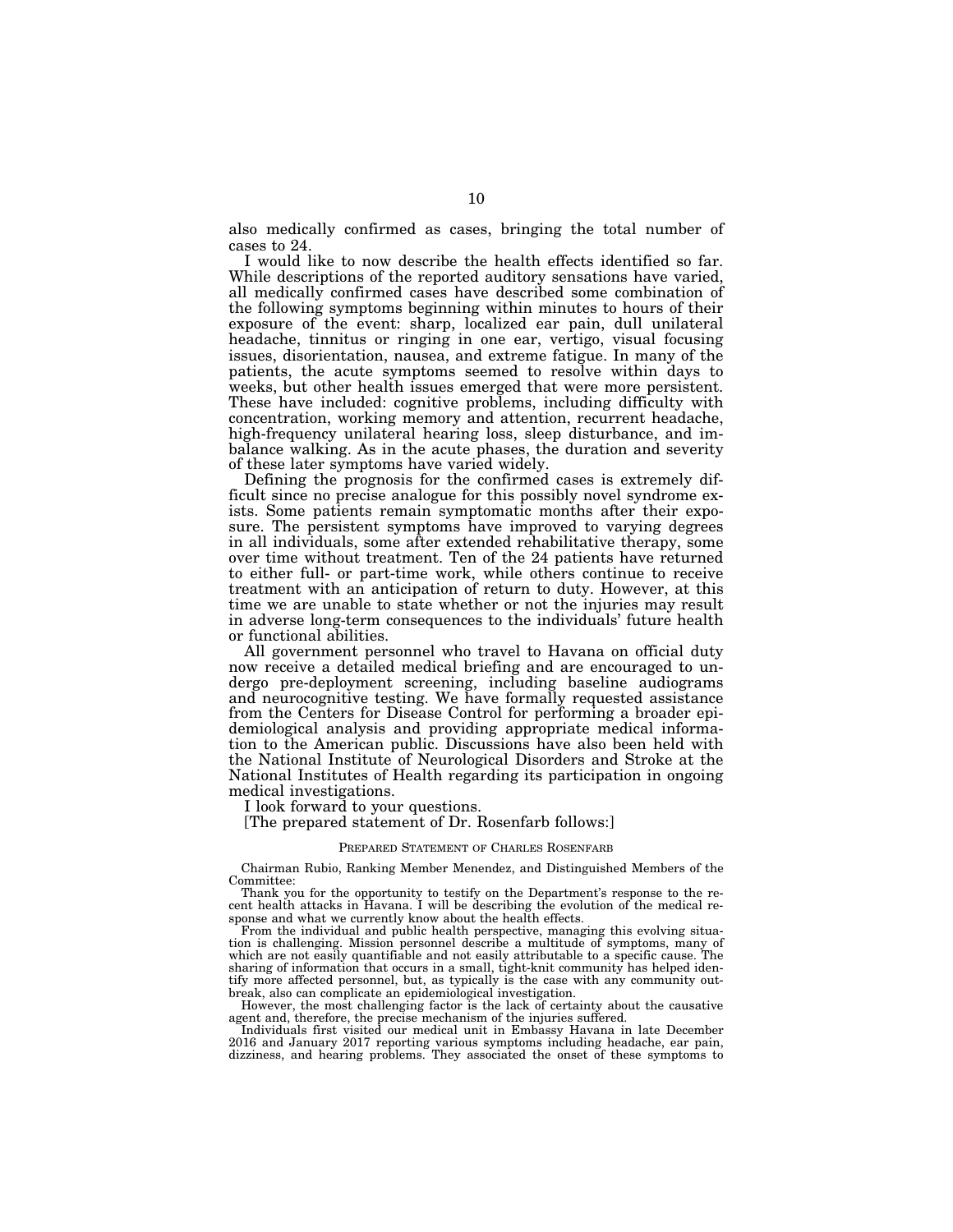their exposures with unusual sounds or auditory sensations. Various descriptions were given: "a high pitched beam of sound"; an "incapacitating sound"; a "baffling sensation'' akin to driving with the windows partially open in a car; or just an intense pressure in one ear. Since the symptoms first reported primarily affected auditory functions, an otolaryngologist at the University of Miami, highly experienced in evaluating acoustic injuries in military personnel, was identified to perform additional assessments.

Between February and April of last year, this specialist evaluated eighty members of the Embassy community. Of the individuals evaluated in this initial tranche, sixteen were identified to have symptoms and medically verifiable clinical findings of some combination similar to what might be seen in patients following mild traumatic brain injury or concussion.

In early July, my office convened a panel of academic experts to review the case histories and the test results gathered to date. Although the assembled group identified that some of the symptoms and findings could be caused by other things such as viral illnesses, previous head trauma, aging, and even stress, the consensus was that the patterns of injuries that had so far been noted were most likely related to trauma from a non-natural source.

In light of the emerging clinical parallels to mild traumatic brain injury, the nationally-recognized brain injury center at the University of Pennsylvania was identified to provide detailed reevaluations of employees with prior exposures and to evaluate Embassy community members who reported new exposures. As a result of further evaluations begun in late August, additional individuals with exposures that occurred prior to April 24 were added to the list of confirmed cases. Two other individuals who reported exposures that occurred in mid-August 2017 were also medically confirmed as cases, bringing the total number of cases to 24.

I would like to now describe the health effects identified so far. While the descriptions of the reported auditory sensations have varied, all medically-confirmed cases have described some combination of the following symptoms beginning within minutes to hours of the event: sharp, localized ear pain; dull unilateral headache; tinnitus in one ear; vertigo; visual focusing issues; disorientation; nausea; and extreme fatigue. In many of the patients, the acute symptoms resolved within days to weeks, but other health issues emerged that were more persistent. These have included: cognitive problems, including difficulty with concentration, working memory, and attention; recurrent headache; high-frequency unilateral hearing loss; sleep disturbance; and imbalance walking. As in the acute phase, the duration and severity of these later symptoms have varied widely.

Defining the prognosis for the confirmed cases is extremely difficult since no precise analogue for this possibly novel syndrome exists. Some patients remain symptomatic months after their exposures. The persistent symptoms have improved to varying degrees in all individuals, some after extended rehabilitative therapy, some over time without treatment. Ten of the 24 patients have returned to either full or part-time work, while others continue to receive treatment with an anticipation of return to duty. However, at this time we are unable to state whether or not the injuries may result in adverse long-term consequences to the individuals' future health or functional abilities.

All government personnel who travel to Havana on official duty now receive a detailed medical briefing and are encouraged to undergo pre-deployment screening including baseline audiograms and neurocognitive testing. We have formally requested assistance from the Centers for Disease Control for performing a broader epidemiological analysis and providing appropriate medical information to the American public. Discussions have also been held with the National Institute of Neurological Disorders and Stroke at the National Institutes of Health regarding its participation in the ongoing medical investigation.

I look forward to your questions.

Senator RUBIO. Thank you. Dr. Rosenfarb, I will start with you. Is it fair to say that by May 1st—you said you saw the confirmed cases, February through April of 2017. Is it fair to say by May 1st or early May, we were aware that at least 16 U.S. government employees and/or dependents had suffered a serious injury while working in Havana for the U.S. government?

Dr. ROSENFARB. Senator, it is fair to say that we were aware that 16 people had suffered some type of injury. As I said——

Senator RUBIO. Were they—was it serious?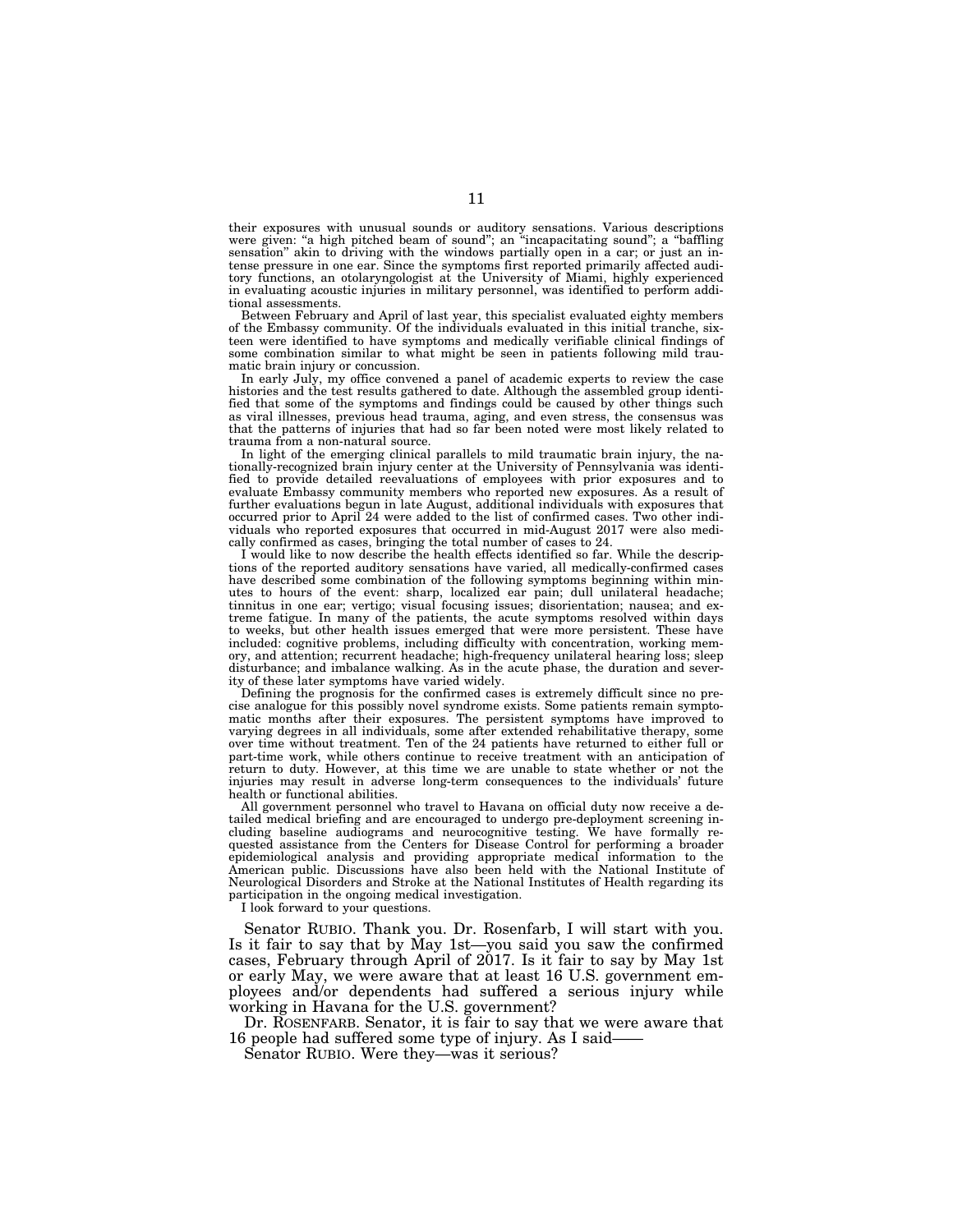Dr. ROSENFARB. In some individuals, the symptoms were more serious than others.

Senator RUBIO. Well-

Dr. ROSENFARB. There was a whole spectrum of symptoms that we saw and findings-

Senator RUBIO. Let me ask you this. Was there a single—of the 16, at least one U.S. government employee working in Havana suffered serious injury? Is it fair to say at least one suffered serious injury?

Dr. ROSENFARB. I would say many suffered serious injury. Anything-

Senator RUBIO. Let me tell you why I asked that, because, Mr. Palmieri, according to the law, in any case of serious injury related to a U.S. government mission abroad, the Secretary of State shall convene an accountability review board. The law allows—that has to happen within 60 days of the occurrence of an incident, and it allows for a 60-day delay if the Secretary determines that an additional period is necessary for the convening of the board. So, by my calculation, by early May, we knew that at least one, if not several, as Dr. Rosenfarb has testified, suffered serious injury. By early July, on the 60-day period, and certainly by early September, the whole 120-day period, an accountability review board should have been set up.

I got a letter on November 6th saying that there was still not an accountability review board, that the Secretary had decided to delay for 60 days in order to determine whether one was even necessary. It says, ''Allow additional time for the investigation to yield more information to better inform the decision of whether to convene an ARB.'' Has an accountability review board been set up as of this date, and why was it not set up, as according to law, within the 120-day period?

Mr. PALMIERI. Sir, thank you for that question. The Secretary has made a decision to convene an accountability review board. There will be a congressional notification sent shortly.

Senator RUBIO. Why was it not done within 120 days of May 1st when we knew that there was serious injury?

Mr. PALMIERI. Throughout this process, there has been a lot of information that we knew or at times was then later contradicted. Throughout this process, we have not been able to identify who the perpetrator of such attack was and what the means of that attack was. It was only until late August when there was another round of attacks that it became apparent to us that we should begin the process of looking at an accountability review board.

Senator RUBIO. Well, that is not what the law reads. It says, ''In any case of serious injury, loss of life,'' et cetera, et cetera, ''related to a United States government mission abroad.'' It does not say that you need to know who did it. In fact, that is one of the reasons for an accountability review board. The bottom line is the State Department did not follow the law in setting one up within the 120 day period in my opinion, and I believe in the opinion of others, given the fact that by early May we knew serious injury had occurred to U.S. personnel and their dependents related to their service in a government mission abroad. It was not one person, it was several people, as has been testified here.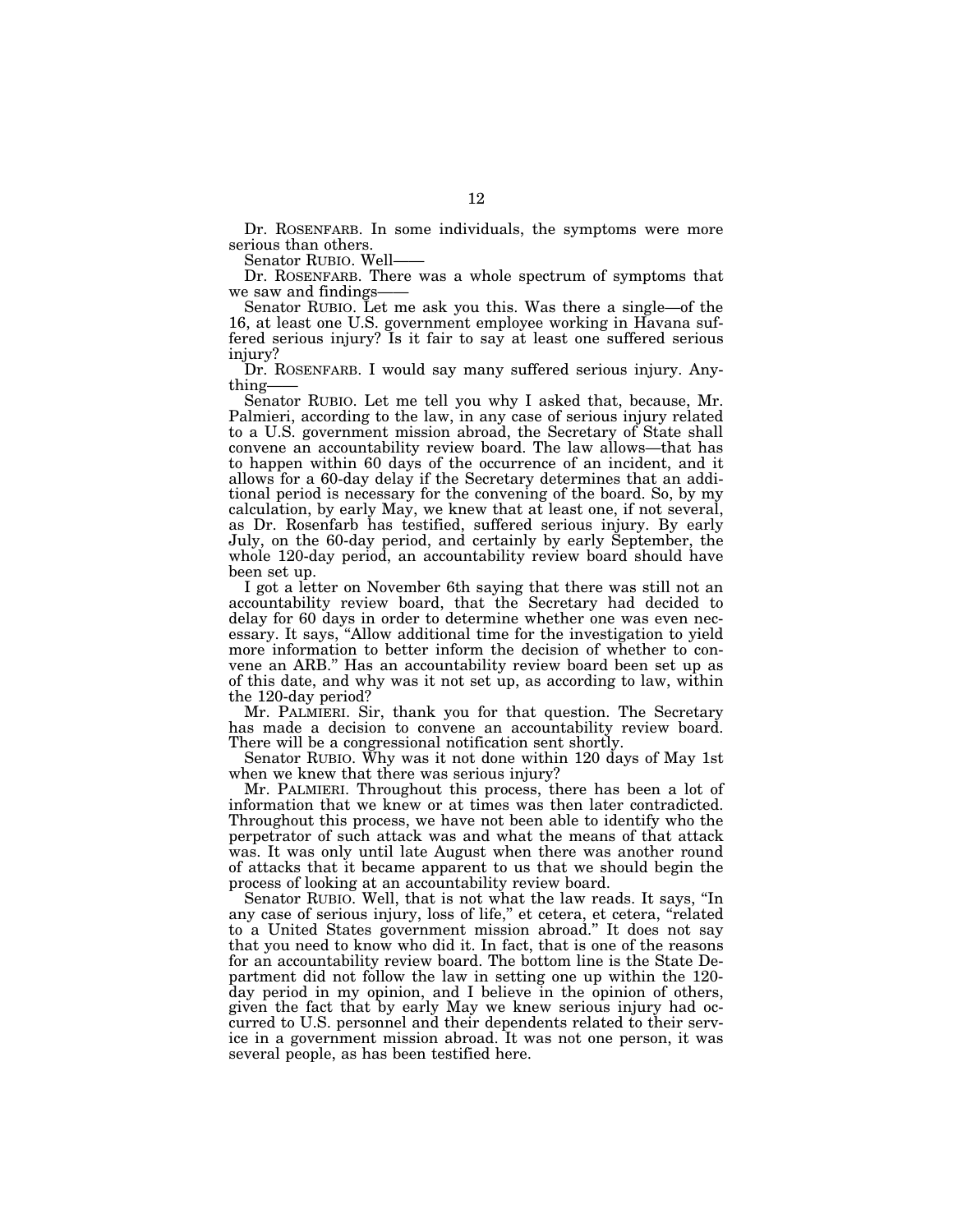Now, we first heard of the complaints in late 2016. And, Mr. Brown, you testified the conclusion was that this was forces hostile to the United States and/or hostile to our presence in Cuba. Is that correct?

Mr. BROWN. That is correct. Initially, we felt that it was a form of harassment, and that was attributed to the government.

Senator RUBIO. Mr. Palmieri, do you know when Secretary Kerry was made aware? This was a State Department conclusion that there was harassment, correct?

Mr. BROWN. Yes, sir, that was the early opinion of the security professionals who looked at it, that it was likely a form of harassment.

Senator RUBIO. Okay. When was Secretary Kerry made aware? Do you know?

Mr. PALMIERI. I do not know. I will have to check the record, Senator.

Senator RUBIO. Do you know if President Obama was ever made aware?

Mr. PALMIERI. I know that as a regular matter, we would have apprised the National Security Council at some point after the late December information became apparent.

Senator RUBIO. What about Secretary Tillerson? When was hewhen was he first made aware?

Mr. PALMIERI. I would believe that would have been in late February, sir.

Senator RUBIO. Okay. Do you know if the Trump Transition Team was made aware during the transition period?

Mr. PALMIERI. I did not have contact with them on this issue. I am not aware if anyone else did, sir.

Senator RUBIO. Now, in December 2014, President Obama changed policy towards Cuba. We set up the embassy. We had to expand personnel, did we not, in Havana? We added personnel to expand the mission.

Mr. PALMIERI. I would have to go back to check the record, but, yes, that probably makes sense.

Senator RUBIO. And we also had to secure housing, and we provided—so we had to secure housing for the additional mission in Havana.

Mr. PALMIERI. That would be normal practice, yes, Senator.

Senator RUBIO. And in Cuba, we would have to provide the Cuban government the list of all of the U.S. government employees that were moving to Havana to work at the mission. That is just a matter—a matter of course, correct?

Mr. PALMIERI. We would have solicited visas for the additional personnel, yes.

Senator RUBIO. And the residences in Cuba, since there is no real private property, all of these residents would have been owned by the Cuban government.

Mr. PALMIERI. That is my understanding, too, sir.

Senator RUBIO. The hotels where these attacks happened were owned by the Cuban government. That is for sure.

Mr. PALMIERI. That is correct.

Senator RUBIO. Okay. What security measures did we take, Mr. Brown, in this expansion on these residences?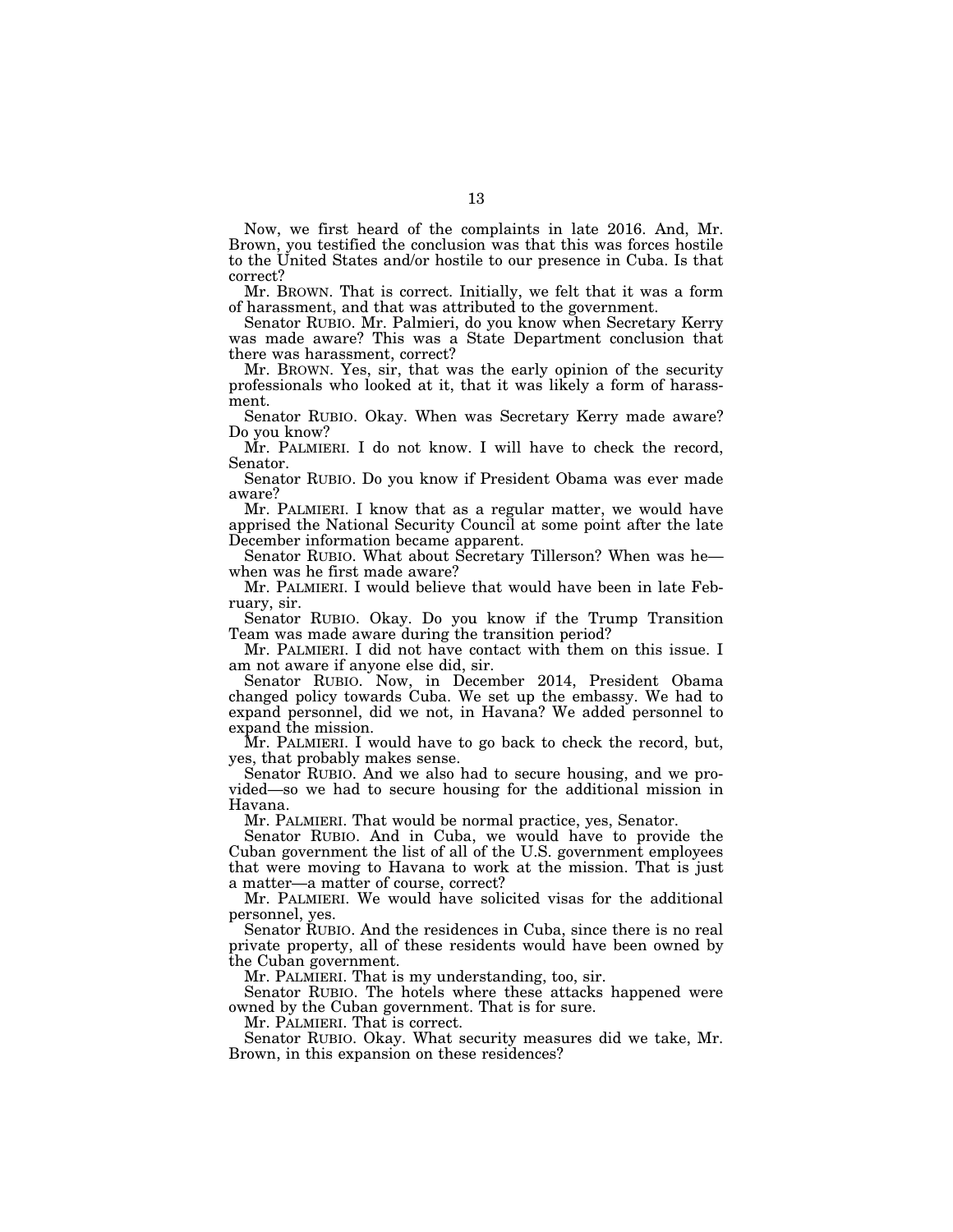Mr. BROWN. Senator, I mean, to talk a little bit about residential security, I think historically from a crime perspective, political violence perspective, there were—there were not features sort of related to that. Our concern, and I believe the Cuban government selected—was aware of which housing our personnel would go into. Our housing profile is fairly compact. There are not specific security measures in a—in a high CI, counterintelligence type environment, so there would not have been any other physical security in relation to the residences that were in place other than the location. And certainly based on a history in Cuba, we did not have beyond the harassment element, we did not have, you know, a high crime—high crime statistics or anything related to political violence.

So, there would not have been any residential measures taken above and beyond what was already in place.

Senator RUBIO. My final question is for you, Mr. Brown, and you, Dr. Rosenfarb. Based on what we know and, more importantly, what we do not know, can you today guarantee the safety of any personnel in Havana currently stationed there or about to be deployed to Havana? Do we know what they can do to protect themselves from these sorts of injuries? Can we guarantee that today if we send someone there, they are safe from these injuries?

Mr. BROWN. Senator, I do not think we can say categorically that we can guarantee that they would be safe from this. Certainly, we have—not knowing what is causing it, or who is behind it, or how it is being done gives us very little in terms of mitigation. What we have done is address sort of being sure that our community in Havana is well aware of what has happened, to provide advice on how to respond to that, to have teams in place that then can respond, and how to report those types of incidents.

So, we have done a lot of work in terms of elevating the knowledge of the personnel that are-

Senator RUBIO. I guess to cut to the chase, Mr. Brown, if I were being deployed to Havana today to work in the embassy and I asked you, what can I do to protect myself from the sort of thing that has happened, you do not know what I can do to protect myself since we do not know what it is they used to attack them.

Mr. BROWN. That is true, Senator. Our guidance would be in the event of something to what has taken place, to react in a certain manner. That is a reactive matter, not a mitigation measure.

Senator RUBIO. Dr. Rosenfarb, do you have any advice for people that are being deployed to Havana, how they can protect themselves from this?

Dr. ROSENFARB. Well, we try and educate those who have to go down there for government business and make sure they are aware of the risk, and make sure—make sure they are aware of what we know about the symptoms that have occurred. As far as we know right now, the only mitigation factor is to limit your exposure. We inform people that should they hear or feel a sensation, to move away as quickly as possible.

We know from our patients who already have been there that the less exposure the better. We also do pre-deployment screening now to ascertain hearing, baseline cognitive function. So, should they report any concern, we are able to measure what they are currently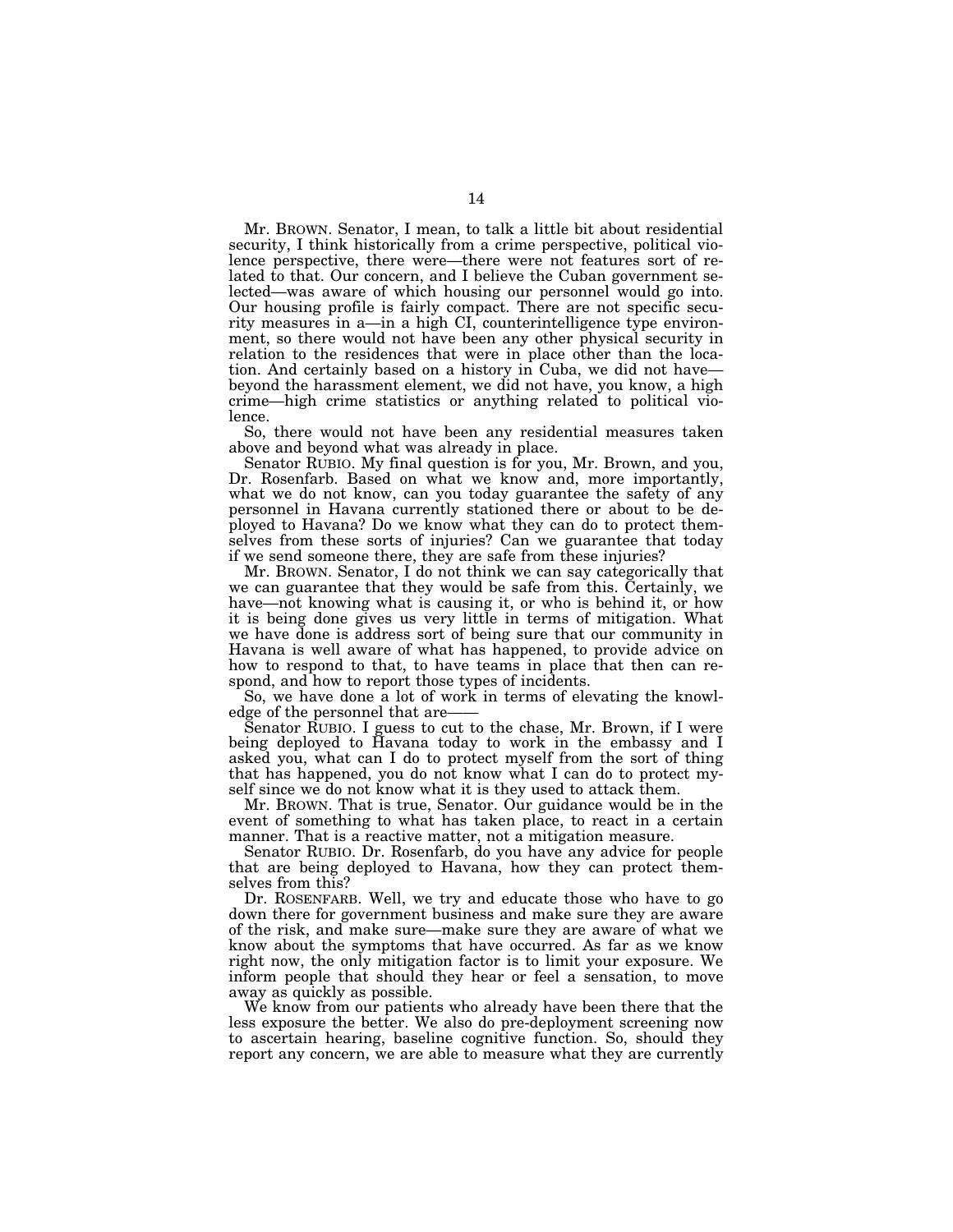at compared to the previous status and get them the health care they need.

Senator RUBIO. The ranking member.

Senator MENENDEZ. Thank you, Mr. Chairman. Mr. Chairman, unfortunately I am going to have to go the White House for an immigration meeting, so I am going to have a series of questions for the record. I do have some questions here now, but I was looking forward to a second round, so I hope those questions will be answered.

Senator MENENDEZ. First, listening to this set of answers, the times in which we used to have children put their head underneath their desk during an air raid drill for a nuclear attack comes to mind. Ridiculous. Move away from a sound that you are hearing. It is pretty amazing to me.

Let me ask, the Democratic offices of this committee have requested a classified briefing on this issue in early December. To date that briefing has not taken place. Do you commit to providing a classified briefing for this committee?

Mr. PALMIERI. Absolutely, Senator.

Senator MENENDEZ. And given the nature of the hearing and the fact that so much is tied to classified information, do you commit to accepting and responding to classified questions for the record?

Mr. PALMIERI. Yes, sir.

Senator MENENDEZ. All right. Now, Mr. Palmieri, would it not be fair to say that in Cuba, either it is the regime who conducted these attacks, or they have full knowledge of who conducted these attacks because the state security apparatus in Cuba is one that has every element of Cuban society and life fully monitored and engaged. Very difficult to believe that if a third country ultimately engaged in these attacks within Cuba, that the Cuban intelligence would not know. Is that a fair statement?

Mr. PALMIERI. Yes, sir.

Senator MENENDEZ. All right. So, either it is the Cubans or it is someone else. Now, under the possibility that it is someone else, and I think the administration has recognized that one possible explanation for these attacks on U.S. personnel is a third country, possibly in collaboration with the Cuban government or at least with its knowledge, or if it was not with its knowledge, they know who it is, and they have not come forth, as I understand. Is that a fair statement? Has the Cuban government suggested who this might be if it is not them?

Mr. PALMIERI. No, not that I am aware of.

Senator MENENDEZ. So, in the theory for a moment that it is a third country, in December of 2016, around the same time these attacks first started, the Cuban and Russian government signed a new defense cooperation agreement, including cooperation on a series of new technologies. And I would like to introduce two press articles regarding this agreement for the record, Mr. Chairman.

[The information referred to was not available at time of print]

Senator MENENDEZ. Has the State Department raised attacks against U.S. personnel in Cuba with the Russian government, for example?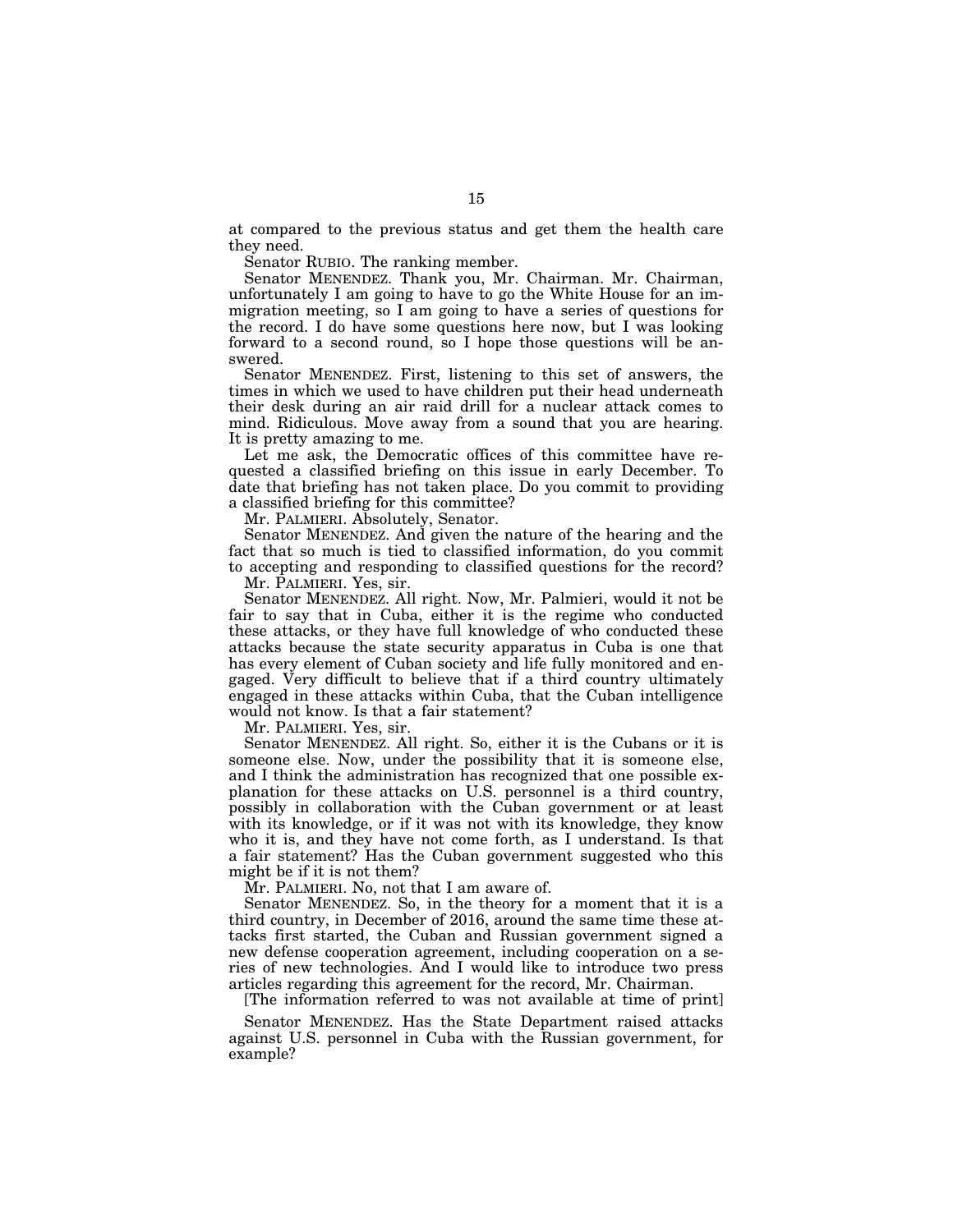Mr. PALMIERI. Sir, I think I would—that is a very good question. I think it would be better to address that issue in a classified setting.

Senator MENENDEZ. Okay. So, if I were to go to a list of other countries, you are going to give me the same answer.

Mr. PALMIERI. In general, yes, sir.

Senator MENENDEZ. Yes, you are going to give me the same answer.

Mr. PALMIERI. Yes.

Senator MENENDEZ. All right, so I will look forward to that classified moment. Now, let me ask you—let me ask you this. You have said that you will not return individuals if, in fact—individuals to the post if—unless the Cubans can guarantee that these attacks will not continue. Does that not indicate that you believe that the government has at least some knowledge of control over these attacks?

Mr. PALMIERI. The President and the Secretary have stated that they do believe the Cuban government has responsibility in this situation.

Senator MENENDEZ. Dr. Rosenfarb, when was the first time a diplomat reported symptoms of an attack?

Dr. ROSENFARB. The first symptoms were seen—the first patients were seen by our health provider in the medical unit in Embassy Havana in mid-January.

Senator MENENDEZ. Mid-January of?

Dr. ROSENFARB. 2017.

Senator MENENDEZ. Of 2017. Do we know when the Chargé was first informed of these attacks?

Mr. PALMIERI. I believe the Chargé alerted these attacks at theat the very end of December of 2016.

Senator MENENDEZ. So, we say that some of these attacks took place in May of 2016, right?

Mr. PALMIERI. There was a cluster of attacks that occurred between March and mid-April. I do not believe there was an attack in May. I would have to go back to the timeline.

Senator MENENDEZ. Okay. So, if it is March or mid-April of 2016, and you-

Mr. PALMIERI. I am sorry. Excuse me, Senator. I meant 2017.

Senator MENENDEZ. 2017, okay. So, let me ask you this. Was the Chargé informed of the severity of the attacks? Was he advised that the effects of the attack could be permanent?

Mr. PALMIERI. He was informed of the attacks in late—in late December, sir, of 2016. At that point, I do not believe we knew or we had information about the severity or the depth of the attacks.

Senator MENENDEZ. When diplomats reported symptoms to the regional security officer and medical team, why did it take so long to respond?

Mr. BROWN. Senator, I believe—to try to clarify how—sort of how this sort of timeline from an investigative standpoint took place, it was December 30th in 2016 when it was first brought to the attention of the regional security officer and the front office of the embassy. At that time, it was not clear, you know, what was taking place, nor were there related severe medical symptoms. They just simply did not know.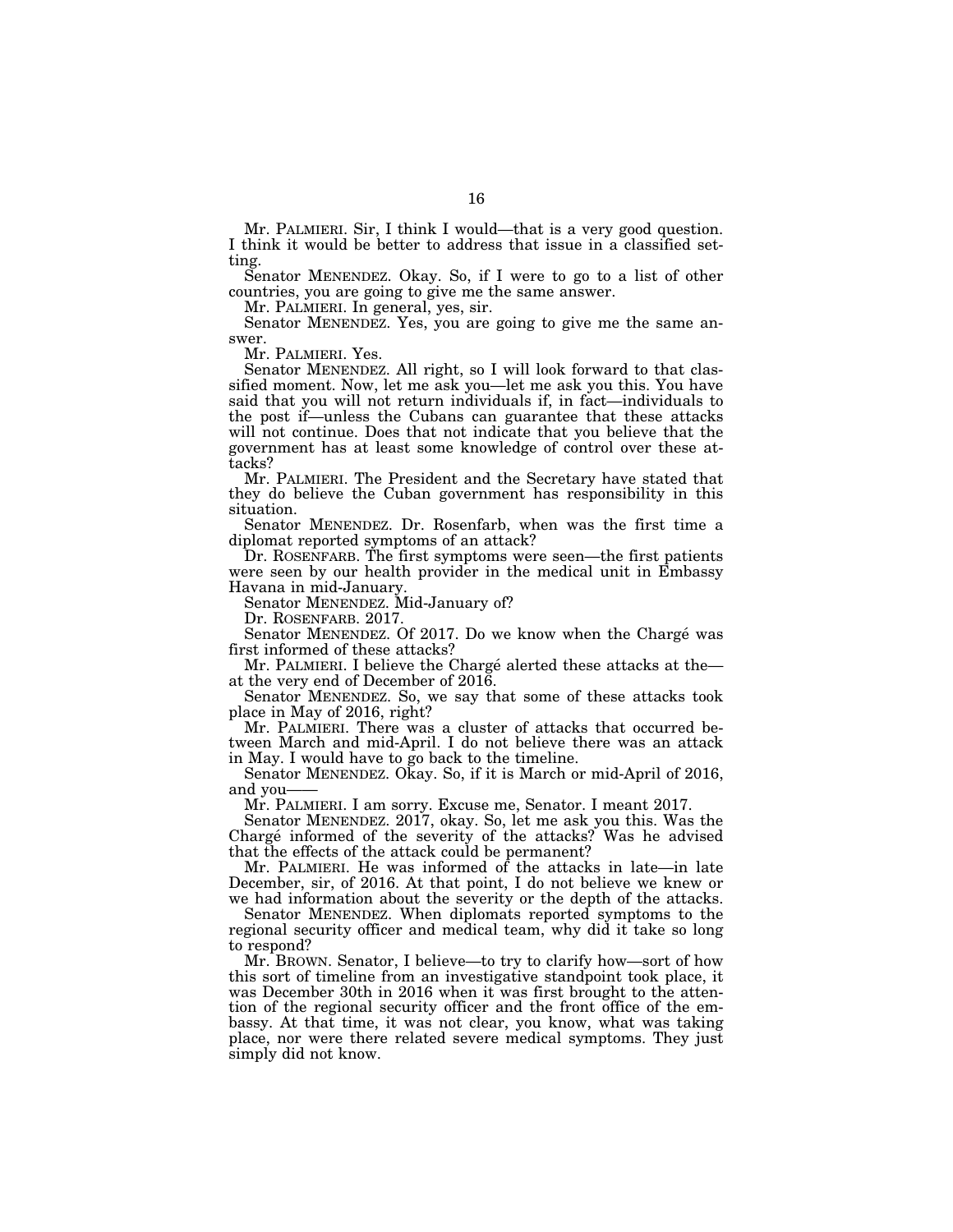And at that point, that is when they thought it might be some form of harassment, and the regional security officer did note it in a report back to Washington along with other reports it was in. So, that is when they first sort of had this notice of what was—what was happening. Then there was this long gap that nothing new happened.

So, this—you know, this case is sort of amplified by how perplexing and knowledge gaps, but they did seize on this early indicator that something odd had happened. And then I believe it was late—you know, this was considered a form of harassment early on, and then it was not until early February when new incidents were reported, there was sort of this moment of we have got something bigger happening here.

Senator MENENDEZ. Why were diplomats who were affected told not to share their symptoms or concerns with family members?

Mr. BROWN. I am not aware that that was ever done, sir.

Senator MENENDEZ. Would you review it because I think if you talk to these individuals, they will tell you that they were told not to share their symptoms or concerns with family members. Let me ask you this. When did you first learn that employees were suffering symptoms associated with traumatic brain injury?

Dr. ROSENFARB. We medically evacuated the first patient, I think it was February 6th, 2017. And like I testified, over the next 2 months, we evacuated 40 more people, but we also had the specialist from Miami go to Havana and assess more people. As we saw more and more patients and the specialist was able to do the evaluations and do the objective assessments, it became—the pattern of injuries became consistent with what I testified as being most likely a version of traumatic brain injury or concussion. It was an accumulation of information and findings over that 2 months.

Senator MENENDEZ. Mr. Palmieri, for these employees who were or are currently being treated, will the Department continue to cover all their medical care?

Mr. PALMIERI. I would refer that question to the Office of Medical Services, Senator.

Senator MENENDEZ. Okay, Dr. Rosenfarb can answer it.

Dr. ROSENFARB. We are committed to do everything we can under existing authorities to provide the care and the—and support that our employees need.

Senator MENENDEZ. Do those existing authorities suggest that there are some limitations to the treatment you will give these employees?

Dr. ROSENFARB. We are—there may be some limitations that family members over the course—because what happened—people who are injured—employees injured in the course of duty would be covered by the worker's compensation law. Family members would not be.

Senator MENENDEZ. Well, I would ask you in response to my questions to give the committee a full sense of what limitations there are. I do not think that when we send a diplomat abroad who is attacked by whomever, at the end of the day, that their health and wellbeing should be limited in terms of our response to them. I think you want to send a global message to all of our men and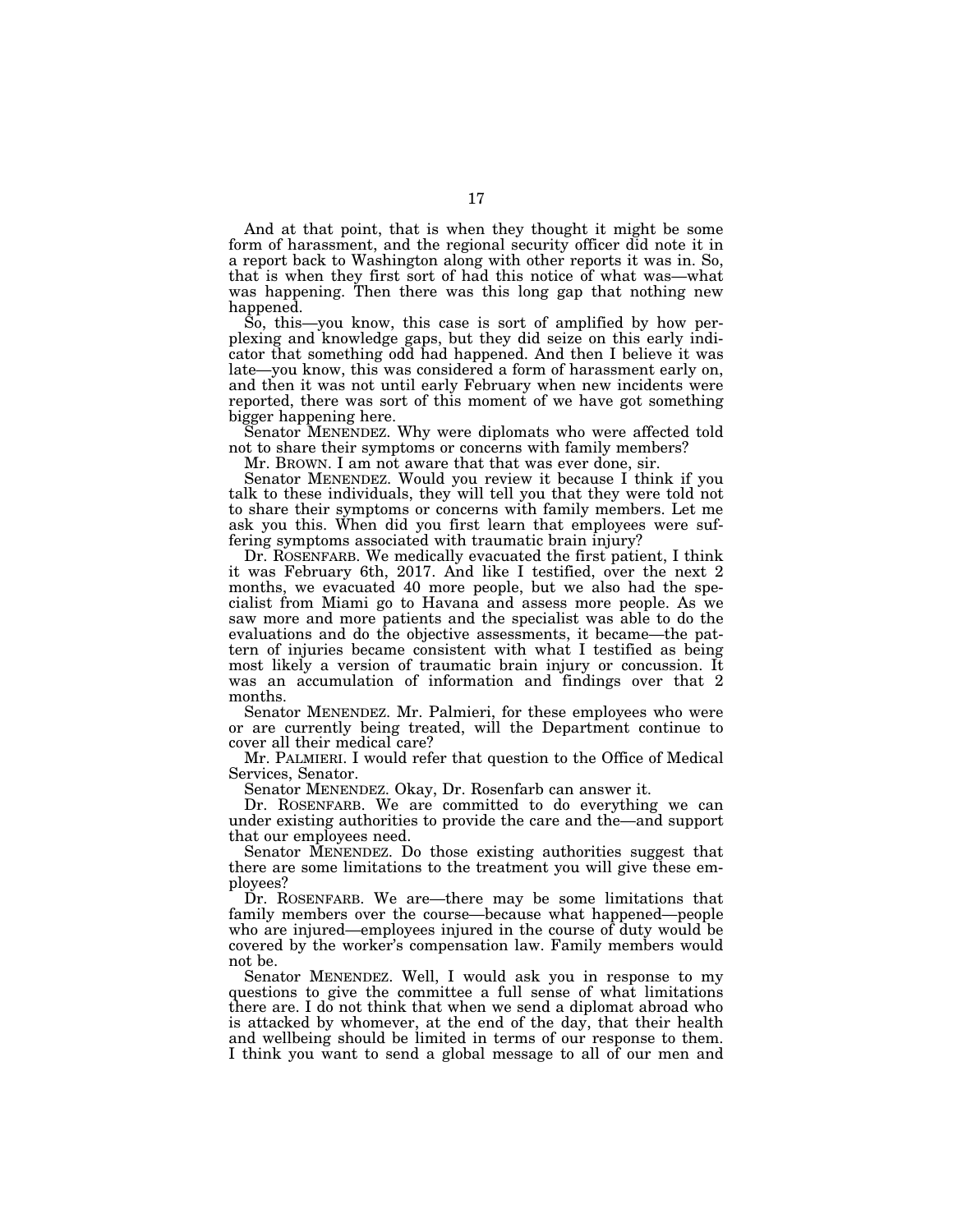women abroad that if they are attacked, they will be taken care of just as we would to any of our veterans. And I consider them in this respect a veteran of our diplomatic efforts, which are equally as important. So, I would like to see what limitations there are, if any, and then work with the chairman and others to see if we can respond to that.

I have plenty of other questions, but I will look forward to your answers in writing.

Senator RUBIO. Thank you. Senator Johnson.

Senator JOHNSON. Thank you, Mr. Chairman. I am not sure who to direct this to, but let me first say I do agree with Mr. Brown there. This is a pretty perplexing case. Does anybody know how many different locations this has been perpetrated at?

Mr. BROWN. Senator, I do not have the exact number of locations, but it was—it was several residences. It was no official facilities, and there were two hotels, I believe.

Senator JOHNSON. Okay. Are you aware of these types of symptoms with any other Cuban nationals or people that were not associated with the United States diplomatic corps? Any reports of something similar to others?

Mr. PALMIERI. Subsequent to the issuance of our travel warning on or about October 1st of 2017, there have been 18 American citizen reports to the Department's Bureau of Consular Affairs. That information has been shared with the investigators.

Senator JOHNSON. Of those—of all the reports, what percentage approximately is there an audible type of attack as opposed to just starting to feel ill, or dizzy, or experiencing vertigo? I mean, is there always associated with it some kind of high-pitched sound or something?

Mr. PALMIERI. Senator, you are referring to the attacks against the diplomats. We do not have information about the attacks on individuals.

Senator JOHNSON. Okay, with the diplomats, I mean, how many—how often is that? Is it a hundred percent of the time there is—they hear something or?

Dr. ROSENFARB. The vast majority of the 24 cases reported hearing or feeling some auditory sensation.

Senator JOHNSON. When you say, "feel auditory sensation," something you just—feeling a fluttering in your ear or something? Like, say, the capitation you hear or capitation with the window lowered in your car, that type of thing?

Dr. ROSENFARB. Right, the descriptions of the sensations vary quite a bit. Some feel more like a vibration. Some report a loud sound. The descriptions have varied, though.

Senator JOHNSON. Have we ever set up any kind of monitoring device in any of those residences?

Mr. BROWN. Yes, sir, we have provided off-the-shelf recording devices that are geared to record high-frequency sounds. We have successfully recorded some sounds and turned those over to investigators.

Senator JOHNSON. Okay, that is interesting. When you recorded those sounds, did people exhibit the symptoms?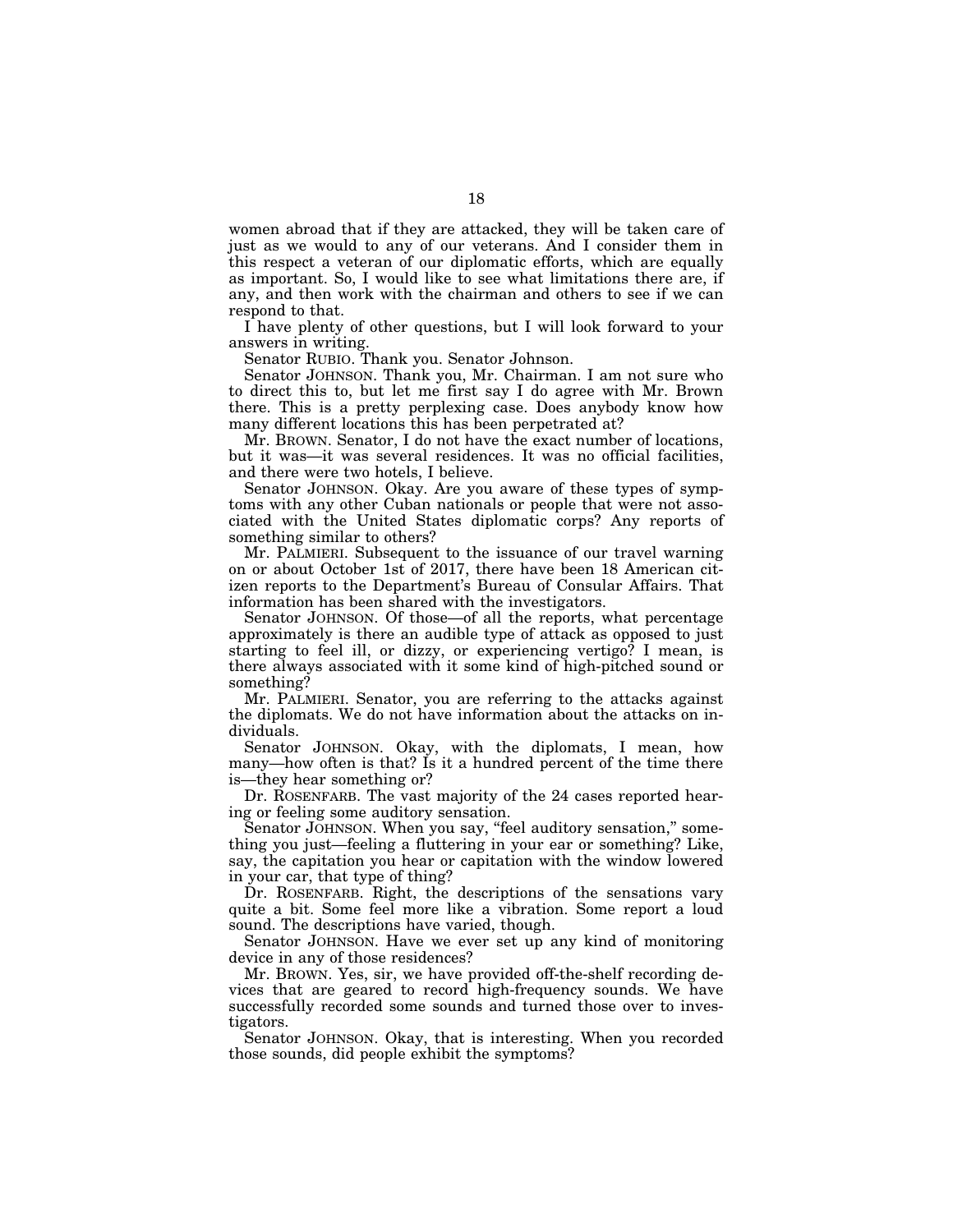Mr. BROWN. I believe that some of those at least were associated with individuals who later showed symptoms, but I would defer to the doctor also to comment on that.

Senator JOHNSON. Dr. Rosenfarb, are you aware of any type of technology that would cause this?

Dr. ROSENFARB. No, I am not.

Senator JOHNSON. Again, not do you know exactly what caused this, but are you aware of some kind of auditory type of weapon that could cause this type of damage?

Dr. ROSENFARB. No, I am not, sir.

Senator JOHNSON. Mr. Palmieri, do you know if the United States government is aware of any?

Mr. PALMIERI. No, I do not, sir.

Senator JOHNSON. Dr. Rosenfarb, I take Senator Rubio's description of the ARB and what is required by law, but as a medical doctor, it seems like you hopped on this pretty quick, and we had experts come in February 2017, literally within a month, month and a half of when embassy personnel were even made aware of this. Short of a full-scale ARB, from a medical standpoint, is there anything else—any regrets you have in terms of things you did not do?

Dr. ROSENFARB. No, no regrets, sir. I think it is important to remember that when I said, "serious injuries," at the time the injuries were as serious as any acute injury would be. One thing that has not become clear and still not certain is what, if any, their long-term consequences would be. Someone can suffer serious injury, but may improve completely. At that point, you know, they are able to go on and do not have any health consequences.

Each step of the way, we identified where we had information gaps. We sought to fill those gaps. We got the best care we could find for our personnel, and we made decisions based on the information we had at each point of the investigation.

Senator JOHNSON. So, you can suffer an injury from an illness, but at what point do you believe an injury was caused by some type of attack, or are you still not certain of that?

Dr. ROSENFARB. After our discussion with the panel of academic experts in July when the panel reviewed other possible explanations, each explanation seemed to have holes in it. And the panel felt that the one explanation that could probably best explain—was most likely to explain it was that there was some non-natural incident that had caused the injuries.

Senator JOHNSON. Yeah, that was in July 2017.

Dr. ROSENFARB. Yes.

Senator JOHNSON. But my final question, how many embassy personnel have requested relocation, or was that just a decision made by the State Department to move people or the medical corps?

Mr. PALMIERI. There were eight individuals who requested departure from Havana before the Secretary's decision that moved the post to an ordered departure status where we removed all but emergency personnel.

Senator JOHNSON. So, were those requests granted?

Mr. PALMIERI. Yeah, anyone who wanted to depart post was allowed to depart post.

Senator JOHNSON. Okay. Thank you, Mr. Chairman.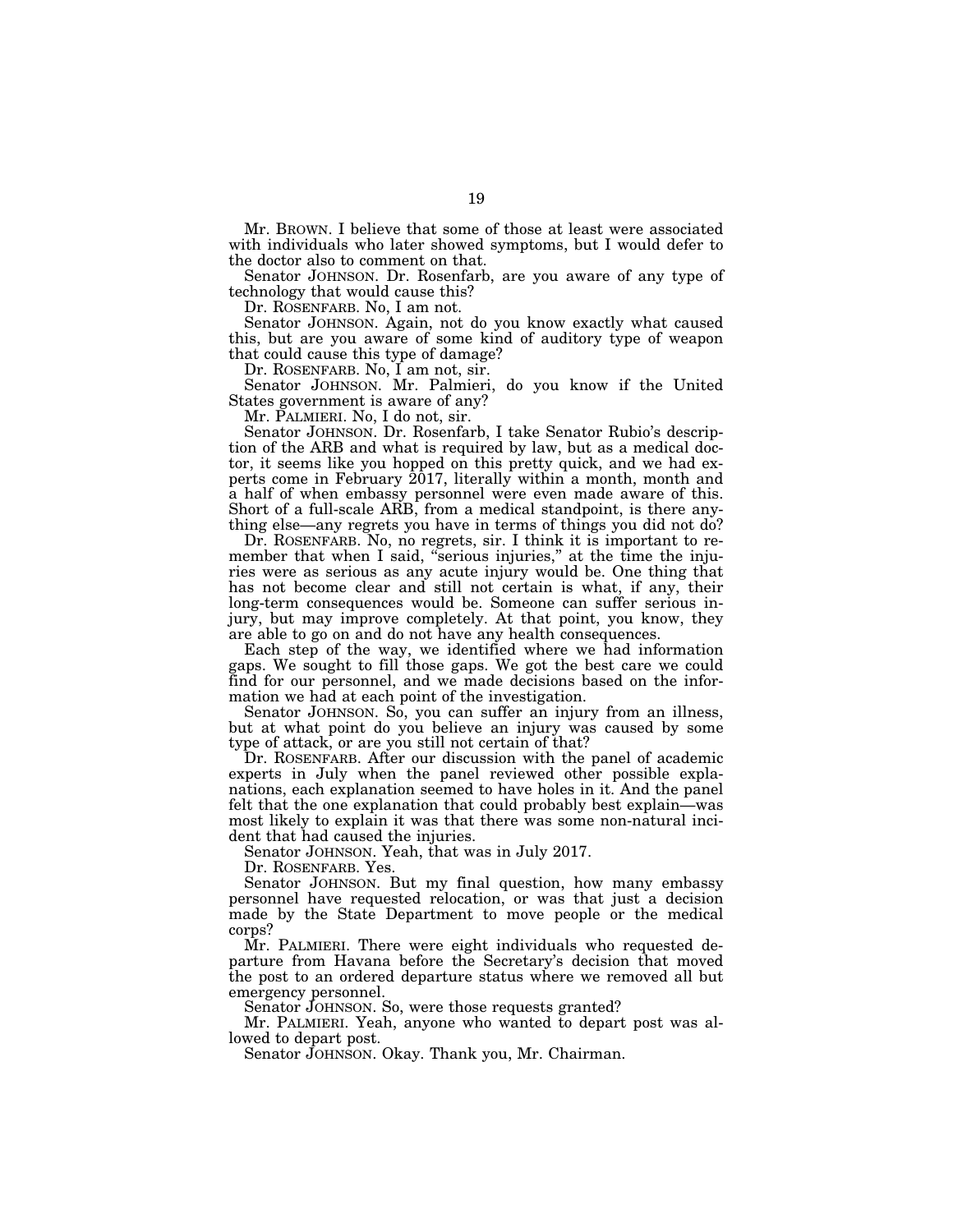Senator RUBIO. Senator Shaheen?

Senator SHAHEEN. Thank you, Mr. Chairman, and thank you all for testifying today. I think this committee had a classified briefing on this issue in October. Mr. Palmieri, you suggested that there was information that you could only share in a classified briefing. Is there new information that has come to light since that classified briefing about what has occurred in these instances?

Mr. PALMIERI. I think it would benefit the committee for us to come up and do an additional classified briefing. There have been developments since the October briefing. I know we have tried to keep the committee informed to the best of our ability, and there has been—it would be worthwhile, yes, Senator.

Senator SHAHEEN. There is an AP headline, a story from yesterday, which you all may have seen, which says that the FBI doubts a sonic attack. And I would just read briefly: ''The FBI report,'' which has not been release publicly, "is the clearest sign to date of the U.S. ruling out the sonic weapon theory.'' The report says, ''The FBI tested the hypothesis that air pressure waves via audible sound, infrasound, or ultrasound could be used to clandestinely hurt Americans in Cuba and found no evidence.'' Do you believe that this report is accurate that was in the AP story?

Mr. BROWN. Senator, perhaps I could comment. It is an FBI report, and I would hesitate on the FBI findings at this point.

Senator SHAHEEN. Mr. Chairman, did we ask the FBI if they would come and testify before this committee about this issue?

Senator RUBIO. We did not. The FBI generally will not testify because of jurisdictional issues with Judiciary.

Senator SHAHEEN. Is there a way for us to get the information from this FBI report in a classified briefing?

Senator RUBIO. There is, and I think that is one of the things Senator Menendez was asking about.

Senator SHAHEEN. I think that would be very helpful. Mr. Brown, how has the Cuban government responded to these attacks, and have they been cooperative in the investigations?

Mr. BROWN. Senator, I am not—I am not aware that they have been uncooperative. I know that we have had our own investigative team that went down in May, and they had no difficulties in at least entering the country, and certainly working the case in terms of just the U.S. mission. I am also unaware that the FBI has encountered any difficulties in terms of coming in and out of the country for investigative purposes.

Beyond that, I do know that the Cuban government said they would also conduct a parallel investigation, so to speak. I understand that the embassy has noted increased security, Cuban security presence in our—in our residential areas purportedly in response to this issue, but I honestly do not know if that has—is any legitimate attempt on their part to uncover. But it has been noted that there is increased security by the Cubans in those residential areas.

Senator SHAHEEN. Mr. Palmieri, knowing what you know about the way the Cuban government operates, do you believe that there could have been deliberate attacks on our personnel without the Cuban government knowing about it?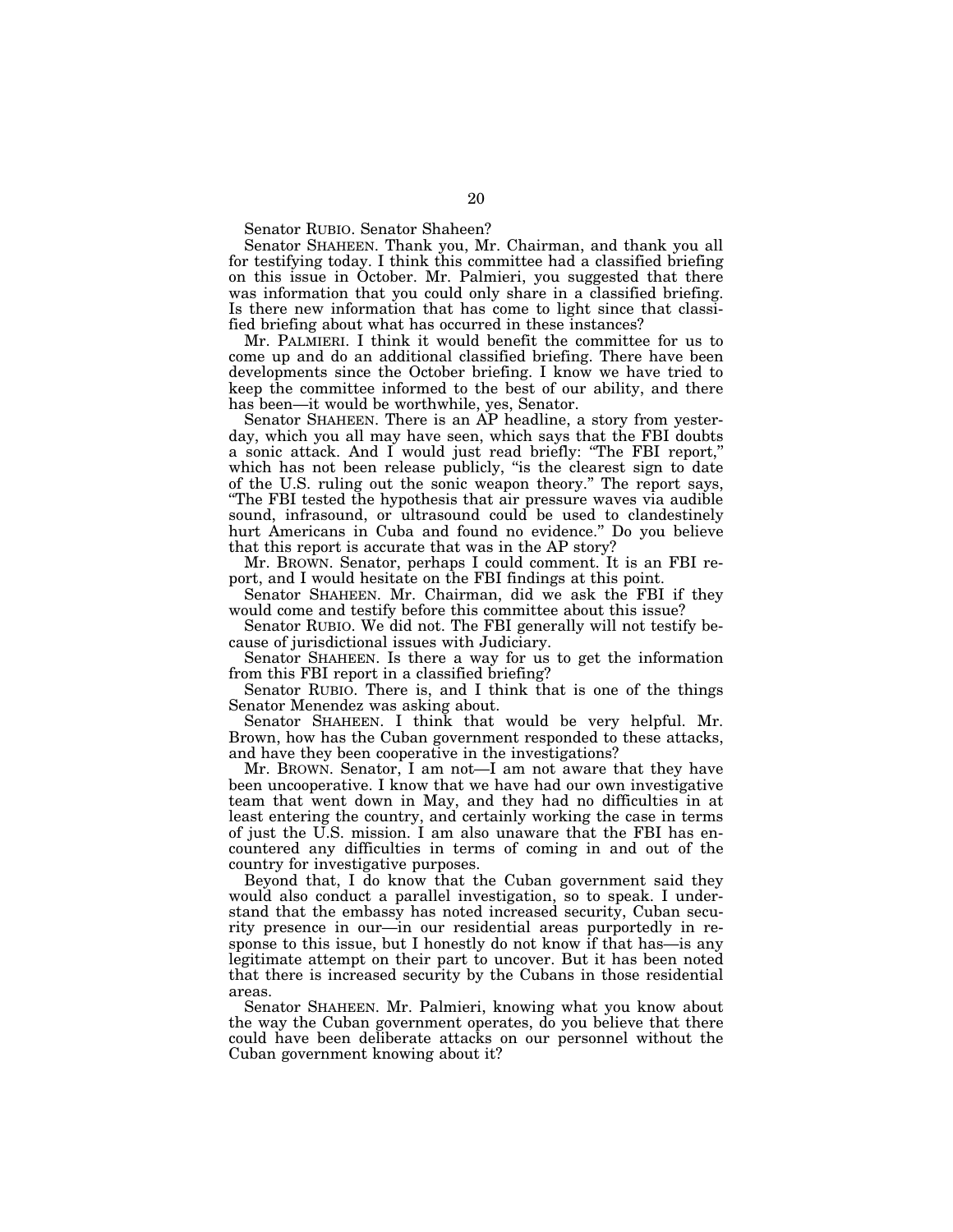Mr. PALMIERI. I find it very difficult to believe that. Cuba is a security state. The Cuban government in general has a very tight lid on anything and everything that happens in that country.

Senator SHAHEEN. And have they been more responsive because we asked them to remove their embassy personnel? Has that produced any change in their behavior?

Mr. PALMIERI. The Cuban government, since we expelled their personnel in October, has engaged in a pattern of trying to discredit the theories related to these attacks. I do not think that is a helpful posture for it to take.

Senator SHAHEEN. Have they actually investigated the attacks themselves, Mr. Brown?

Mr. BROWN. According to the Cuban authorities, they said that they were opening a parallel investigation, but beyond that, I am unaware of what they have done or what they have uncovered. Perhaps that could be a question posed to FBI investigators.

Senator SHAHEEN. So, we have not—the State Department has not seen the results of any report that they have done.

Mr. BROWN. Not that I am aware of, no.

Senator SHAHEEN. Given-

Mr. PALMIERI. Senator, if I could clarify that last point.

Senator SHAHEEN. Yeah.

Mr. PALMIERI. We did have a law enforcement dialogue in September where they did share with the Department a document that they purported to be the results of their preliminary investigation into this matter.

Senator SHAHEEN. And did it shed any light on or provide any information that we did not already have?

Mr. BROWN. I have not seen the report, Senator, but I am not aware that any new information surfaced due to a Cuban investigation.

Senator SHAHEEN. My time is up, but if I could just ask one more question, Mr. Chairman. Mr. Palmieri, as someone who has watched Cuba for some time, given the change in American policy during the Obama administration to resume a diplomatic relationship with Cuba, and to begin to resume other commercial and other ties with the country, is there any reason to think it would be in Cuba's interest to make deliberate attacks against our embassy personnel at a time when there was an effort to resume ties with the country?

Mr. PALMIERI. I am loath to speculate on Cuban government intentions. However, there is a long history and pattern of Cuban harassment of U.S. diplomats stationed in Havana. It is entirely possible that they could have escalated that pattern of harassment and caused these incidents. In whatever case, they are responsible for the safety and security of U.S. diplomats stationed in Havana under the Vienna Convention.

Senator SHAHEEN. Right.

Mr. PALMIERI. And they have failed to live up to that responsibility.

Senator SHAHEEN. Thank you. Thank you, Mr. Chairman.

Senator RUBIO. Thank you. Senator Udall.

Senator UDALL. Thank you very much, Mr. Chairman. I obviously care, like you do, very much, and I think all of us here, about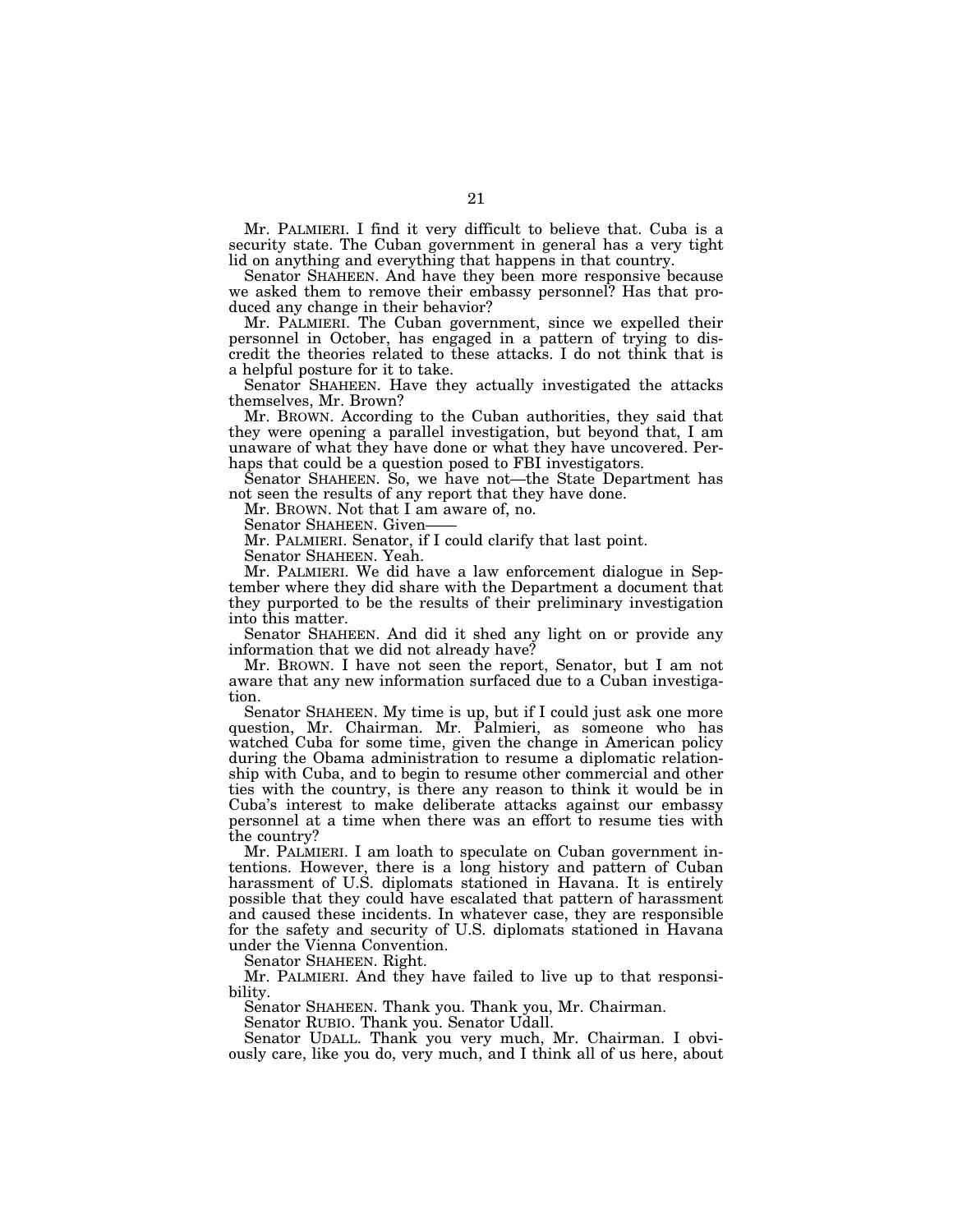our personnel overseas, and if they get harmed, and making sure that they get adequate medical personnel. And, Doctor, you seem to suggest that they get the care, and that some of the care they you were drawing lines. Some may be workmen's comp. Others may be that they were not serving in the line of duty, something along that line. Of the 24 cases, which of those would you say are workmen's comp? Were they off duty? Were all of them off duty, or some of them on duty situations in the hotel, the two hotels and at the residence?

Dr. ROSENFARB. All 24 are getting the best care available.

Senator UDALL. And you plan to keep that care, the best care available like you are talking about.

Dr. ROSENFARB. Right. As individuals, they have the option to seek any care they want. In terms of a worker's comp issue, that in terms of—that determines how that care is paid for. Any U.S. employee working at an embassy, we consider this an occupational exposure. Therefore, we are encouraging our personnel and employees to make a claim with the Department of Labor for worker's compensation. The issue on the compensation is it may be won for any eligible family member who might be affected because they are not the employee.

Senator UDALL. Yeah, but are you aware of any of these 24 individuals or additional individuals who are now paying for their medical care because the government will no longer provide it?

Dr. ROSENFARB. Right. So, no one is actually paying for their medical care right now directly. We have authorities to medically evacuate personnel, and to be—we seek reimbursement from the medical insurer, the primary medical insurer first. But we have committed to providing what we call secondary payer benefits to personnel who are affected overseas. We have authority to do that for up to a year, potentially longer, again, primarily for employees, but we also have benefit—able to do that for a period of time for family members as well.

Senator UDALL. Yeah.

Dr. ROSENFARB. So, there are no out-of-pocket expenses that are incurred by any of the employees or family members right now.

Senator UDALL. Okay. Now, Senator Shaheen read the recent AP story where the FBI concluded that this was not a sonic attack and basically ruled that out. As you know, the FBI took a number of trips to Cuba. They interviewed down there. They were very, very thorough in terms of what they did. And so, them coming out with this report, which you cannot comment on, would you tell us what your theories are of what happened? They have ruled that out. What are your theories of what you think happened?

Mr. BROWN. There has been—you know, when this thing has been looked at an investigative standpoint, I do not think that solely the acoustic element has been looked at, you know. From the very beginning, even going back into late February when we sort of had that moment of a medical element associated with this, that it was shared with the interagency community of what possibly could be, you know, happening in Havana. And though these events were associated with an acoustic element, they were still looking at other possibilities.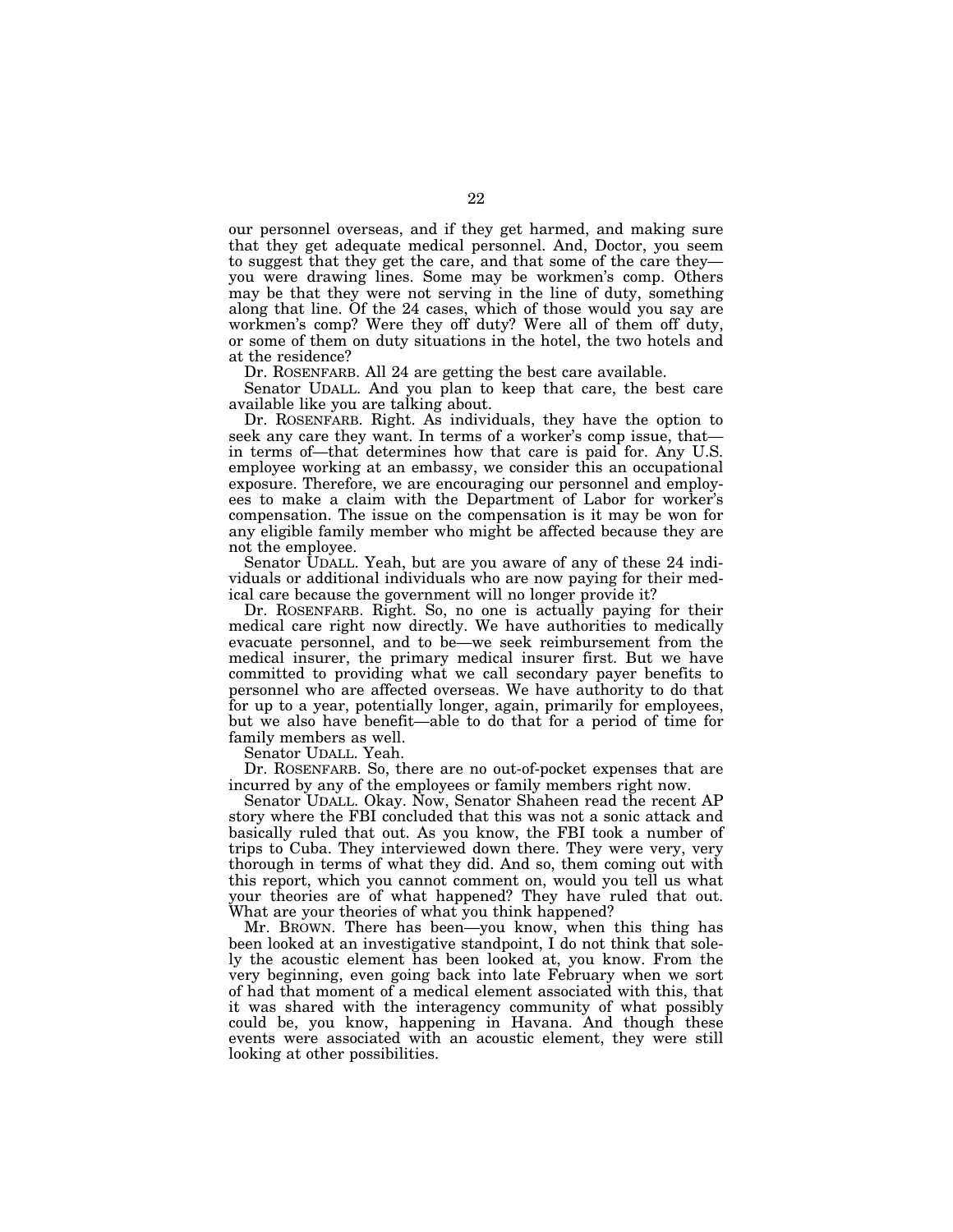And so, I am not familiar with the FBI. I know this report was not put out publicly. If-

Senator UDALL. But what are your—they have ruled that out. Have you ruled it out, or do you still have——

Mr. BROWN. Well, I do not know that I would rule it out entirely. The acoustic element could be used as a masking, you know, piece of it.

Senator UDALL. So, on what basis then are you claiming that it is acoustic?

Mr. BROWN. I am not claiming that it is acoustic. I just know that there has been an acoustic element associated with the sensations and the feelings. If the FBI has determined that that is not the case, which I have not seen this report and I do not think it has been released publicly, that does not mean that an acoustic element could not be part of another type of, you know, style of attack here. And I do know that other types of attacks are being considered in connection with this.

Senator UDALL. And what are those?

Mr. BROWN. I think there is viral. There is ultrasound. You know, there is a range of things that the technical experts are looking at as could this be a possibility.

Senator UDALL. So, when you say "viral," you are talking about somebody intentionally implanting a virus.

Mr. BROWN. That would not be ruled out. That could be a possibility.

Senator UDALL. And then other—ultrasound you are saying?

Dr. ROSENFARB. Yeah, I have seen sort of the range of what possibly could be taking place beyond sort of the acoustic element, and those are some of the things that have been mentioned to be looked at. And in some cases, they have been ruled out from experts. They do not know how that could be done in that fashion, so.

Senator UDALL. I see my time is up, Mr. Chairman. I would like a second round, but-

Senator RUBIO. Go ahead now.

Senator UDALL. Okay, no, that is-

Senator RUBIO. We are all alone here.

Senator UDALL. Okay, we are all alone.

Senator RUBIO. Well, just us and whoever is watching.

Senator UDALL. We may be rejoined——

Senator RUBIO. It is 11:10.

Senator UDALL. We may be rejoined. But let me also say that, you know, I supported President Obama's efforts to reengage with Cuba. I believe that President Trump's decision to walk back some of those efforts is a major mistake that only harms the Cuban people and isolates the United States in the region. Cuba has been looking to reopen and grow ties with the U.S. and U.S. businesses, including those in New Mexico, Arizona, Florida, Mississippi, and with many U.S. citizens who want to travel.

In my trips to Cuba, I have taken a number of trips. The last one was with several members—Senator Leahy, Senator Cochran. This was in February 2017, so it was after this was already unfolding down there. I was there with Senator Leahy, Senator Cochran, Senator Bennet, Representative McGovern. We had a very good visit and visited with a number of officials, and stayed in hotels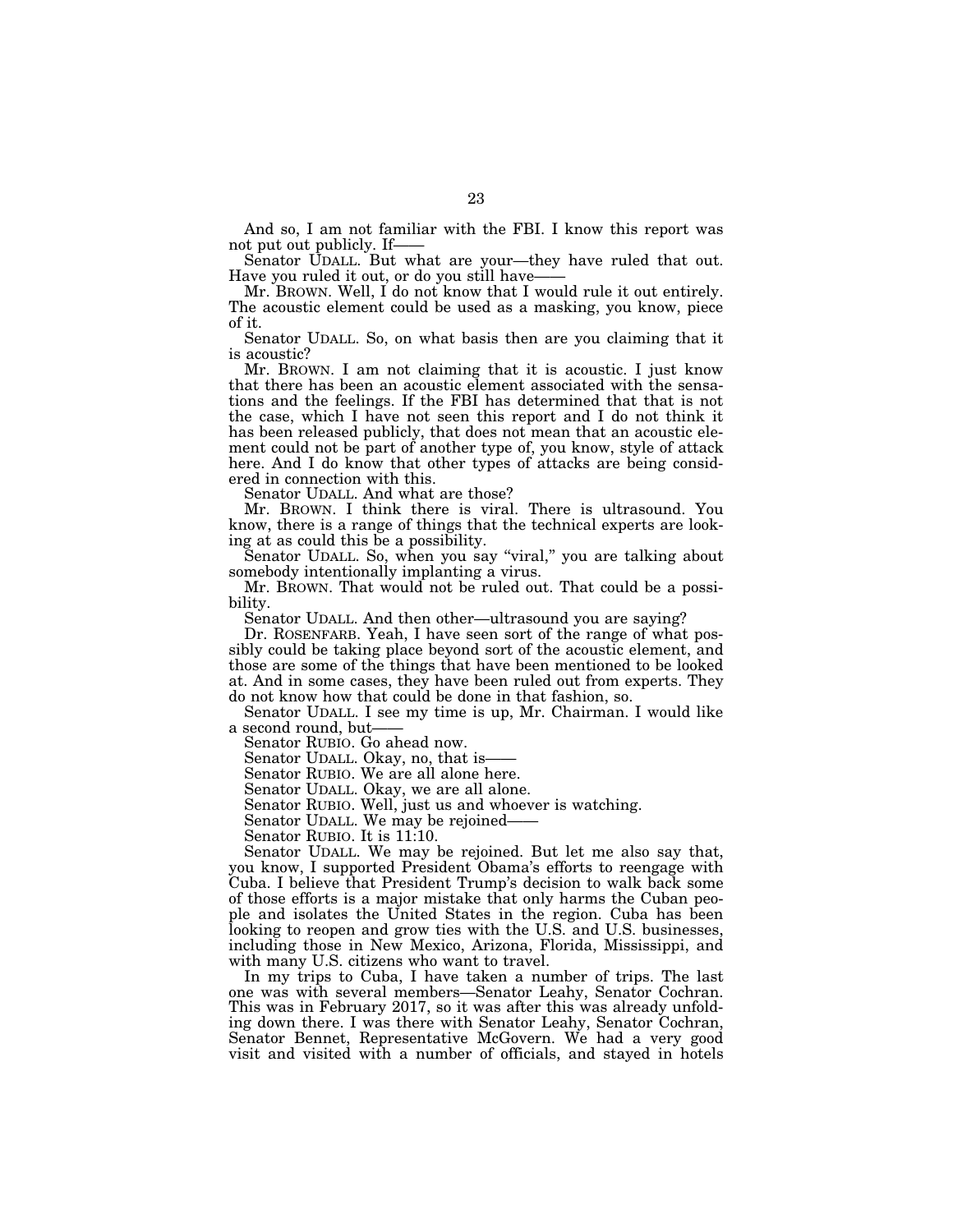down there. And we—as far as we can tell for many of the members that went along, nothing of this sort happened to us.

But I wonder why, you know, with Cuba, and there seems to be a huge interest on them wanting to open up and wanting to have the engagement with our business community, and all of these things. What would be their motive when the Cuban government was looking to increase ties with the U.S., Mr. Palmieri or Mr. Brown?

Mr. PALMIERI. Again, I cannot speculate on what motive the Cubans would have. It is just—it has happened in Havana in their country, a country which they generally exercise total security control over. It is incomprehensible to us that they are not aware of how and who is responsible, and that they cannot take steps to prevent these kinds of attacks from ever happening again.

Senator UDALL. Well, they have said on a number of occasions, on our trip down there, and the foreign minister has traveled here, that they did not condone the attacks in any way. They were not a part of them. They have no knowledge of them. They have been very forthright, I think, in that respect. The safety of our diplomats is paramount, and I found it interesting that many U.S. diplomats disagreed with the departure orders, as did their employee association, the American Foreign Service Association, or the AFSA, whose president, Barbara Stephenson, said at the time, "AFSA's view,'' and this is a quote from her, ''is that America's diplomats need to remain on the field and in the game. We have a mission to do, and it is an important mission.''

And what happened here, what the United States did was very different than what was done by the Canadians. Canadian diplomats in Havana also reported mysterious ailments, yet Canada has not reduced its diplomatic presence in Havana or expelled Cuban diplomats from Ottawa. Why has the U.S. response been so different than from the Canadian response?

Mr. PALMIERI. Secretary Tillerson, from his first day at the Department, has said that the safety, wellbeing, and health, and security of U.S. diplomats overseas are his top priority. It is mine as well. This decision to go to ordered departure reflects his belief and his concern and our concern that we had to take this step to protect our people, and that the Cuban government had to do more to assure us that these attacks would stop.

Senator UDALL. Has any other country in the world done what we have done and withdrawn all of their diplomats, except a small emergency force?

Mr. PALMIERI. In Havana?

Senator UDALL. Yes. Yes, in Havana.

Mr. PALMIERI. Not that I am aware. Not that I am aware of, sir. Senator UDALL. And are you aware that any Canadian diplomats, since all of this has unfolded, have they had additional ailments or additional problems?

Mr. PALMIERI. Sir, the Canadians have withdrawn some of their personnel, but I think we could go into greater detail in the classified briefing on that element.

Senator UDALL. Thank you. We look forward to that. The Trump administration has reversed a variety of steps to improve ties made by the previous administration. What benefits have we achieved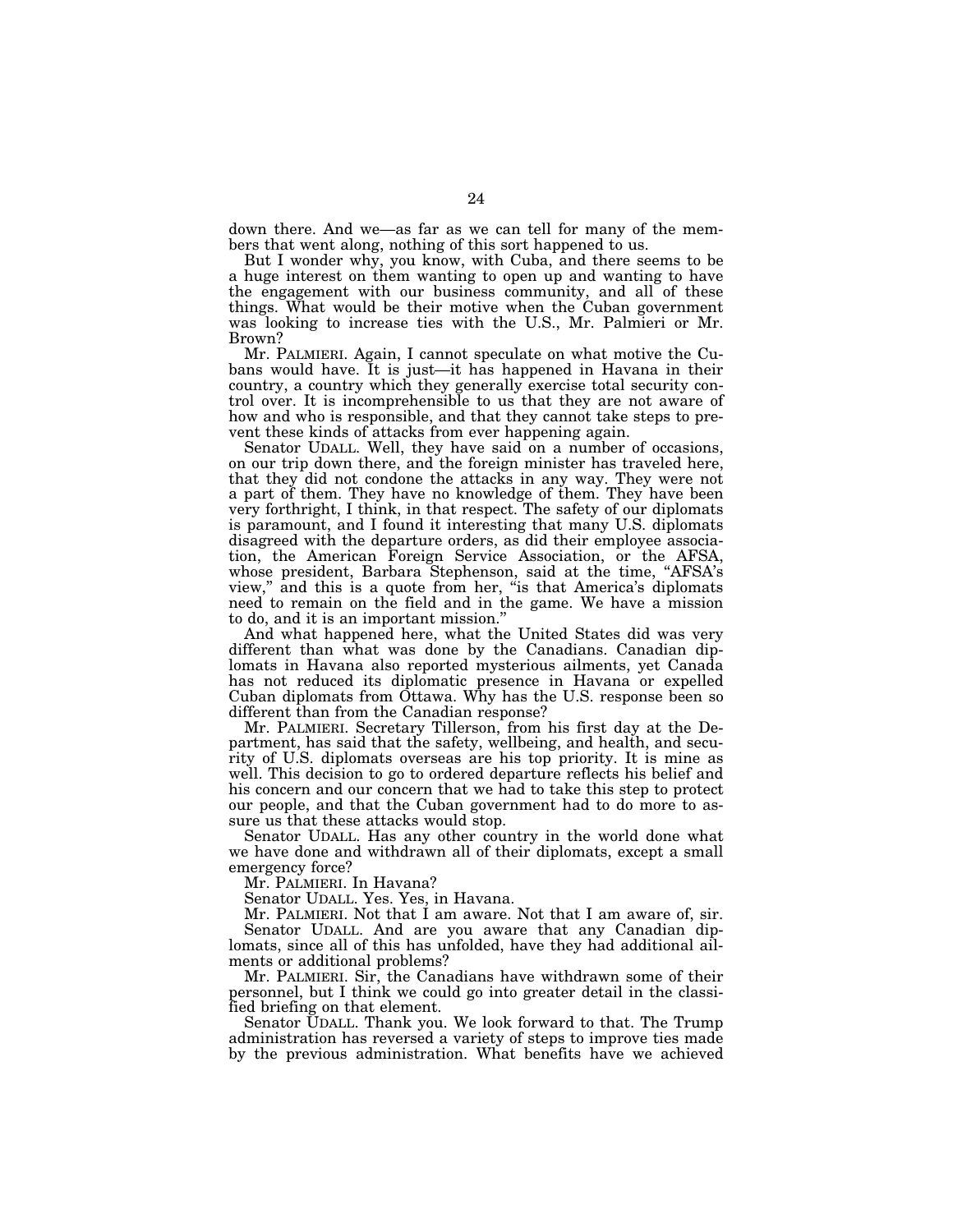from these actions? How has this impacted American businesses as well as cuentapropistas in Cuba?

Mr. PALMIERI. I am sorry. I missed the first part of that question.

Senator UDALL. I said the Trump administration has reversed a variety of steps to improve ties made by the previous administration, referring to the Obama administration trying to improve ties, trying to open up and engage, trying to help the Cuban people, and we have seen a big growth in the small business community there in Cuba. And I am just wondering now that this administration has reversed all of that, what benefits have we achieved from these actions. Are you aware that the Cuban people are doing better, or how has this impacted American businesses as well as the cuentapropistas in New Mexico—in, excuse me, in Cuba?

Mr. PALMIERI. President Trump's new National Security Presidential Memorandum on Cuba lays out a new policy—you are correct, Senator—that is designed to not just help the private sector in Cuba, but to ensure that the Cuban government lives up to its international commitments on human rights, to allow us to promote greater freedom on behalf of the Cuban people, and to ensure that we are enforcing U.S. law with respect to the embargo and a statutory ban on tourism to Cuba. The measures we have taken are designed to ensure that any engagement and assistance, private sector assistance in Cuba benefits the Cuban people and not the regime.

Senator UDALL. Thank you very much, and I hope that what will occur here is that you will continue to share with us how this progresses. I mean, this is a very perplexing situation, and I think we should continue our investigations here in the Congress both in private security briefings and those kinds of situations. But I think we should be careful not to jump to conclusions until we really know what happened.

Thank you, Mr. Chairman. I really appreciate you calling this hearing.

Senator RUBIO. Thank you, and if any other members appear, I will just kind of try to wrap up the loose ends. And I will take off with—right what Senator Udall said there at the end, and that is jumping to conclusions. That is why I thought the important part of this hearing is to kind of lay out the facts, okay? I read this headline a couple days ago. It said, FBI rules out sonic attacks, and saw some other things out there about it.

And so, you read that and you could conclude that nothing happened in essence, you know. I saw at one point the Cuban government said that it could be crickets or some insect noise, cicadas? Is that what they—yeah. I did not even know there were cicadas. I do not know. We do not have that problem in Miami.

Senator UDALL. We have them in New Mexico.

Senator RUBIO. You have them?

Senator UDALL. Yep.

Senator RUBIO. A lot of concussive effects after? No?

Senator UDALL. They drive you crazy.

Senator RUBIO. All right, well, yeah.

[Laughter.]

Senator RUBIO. But my point is that you could read that headline and conclude that that means that nothing happened. That is the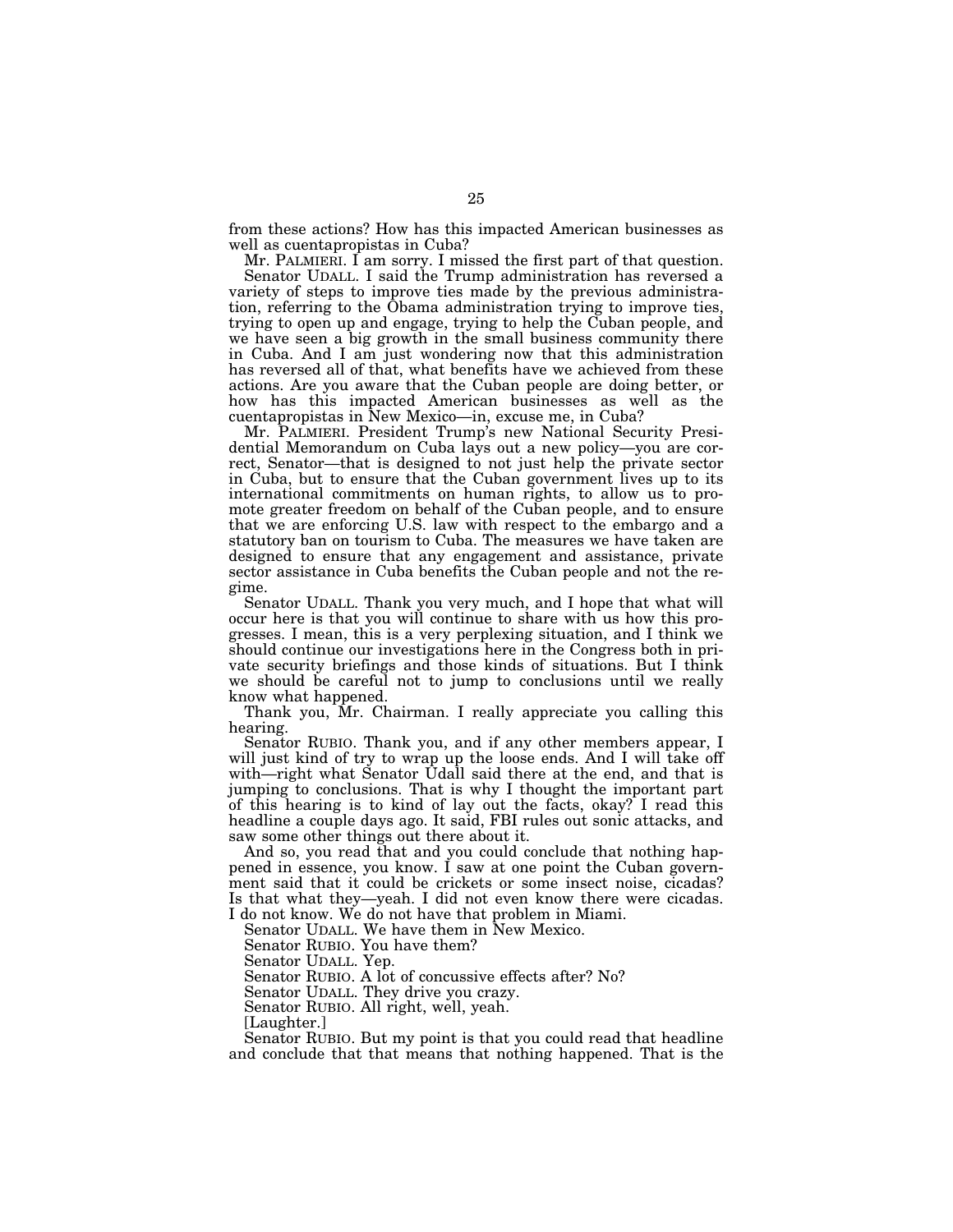method by which the attack—there has not been a definitive—we cannot definitively sit here today and say this is the machine, or this is the thing they used to cause these injuries, okay? And no one here has claimed that we know that.

What I think is not in dispute is that there are 24 Americans who either work for the U.S. government or were there as a dependent of a U.S. government employee, who during their time in Havana have experienced symptoms that are consistent with what you would see in mild traumatic brain injury and/or concussion. That is an established fact that we have talked about today. We may not know how they came to that point, but we know it happened to them, and we know it happened to 24 people while they were working in Havana.

Dr. Rosenfarb, let me ask you. Is there any thought given to the fact that this is a case of mass hysteria, that a bunch of people are just being hypochondriacs and making it up?

Dr. ROSENFARB. Well, as you said, Senator, 24 people have had symptoms and findings consistent with what looks like a mild traumatic brain injury. The objective tests that were done were not ones that could be basically easily faked. There are exact findings that our experts have determined. That being said, you know, no etiology, no cause has been fully rolled out, and we are—there are doctors who are looking at everything. But the findings suggest that this is not an episode of mass hysteria.

Senator RUBIO. And so, what we know for a fact is that 24 Americans that were in Havana on—either related to or on government business for a significant period of time—for a period of time have come back with these symptoms. That is a fact. So when people are there reporting about sonic attack ruled out, perhaps the sonic part of it has been ruled out. But the fact that people, if that is even true, by the way. I am not saying—that is just what the headline said.

But the fact that this has happened, that people have been hurt, that is established fact. Does anyone on the panel dispute that, that people have been hurt while working in Havana on behalf of the U.S. government?

[Nonverbal response.]

Senator RUBIO. Okay. So, then the second question becomes what is our role here in oversight. And I know we are starting to play some word games here, but I think this is really important because this is an oversight committee, okay, and our job is to conduct oversight over the Department of State.

Here is what we know. I know what the law says. The law says in the case of any serious injury related to a U.S. government mission abroad, the Secretary of State shall convene an accountability board. It does not say in case of any permanent injury. It says in the case of any serious injury. And I know given all the attention being paid to concussions, as an example, because of football and other things, that concussions are considered serious injury. And I would say to anyone in the world, if I told you I am going to cause you to have mild traumatic brain injury, you would think that is serious whether it is permanent or not. That is what the law says.

We know that these complaints came in by late 2016, that there were visits to the medical unit in late December of 2016 and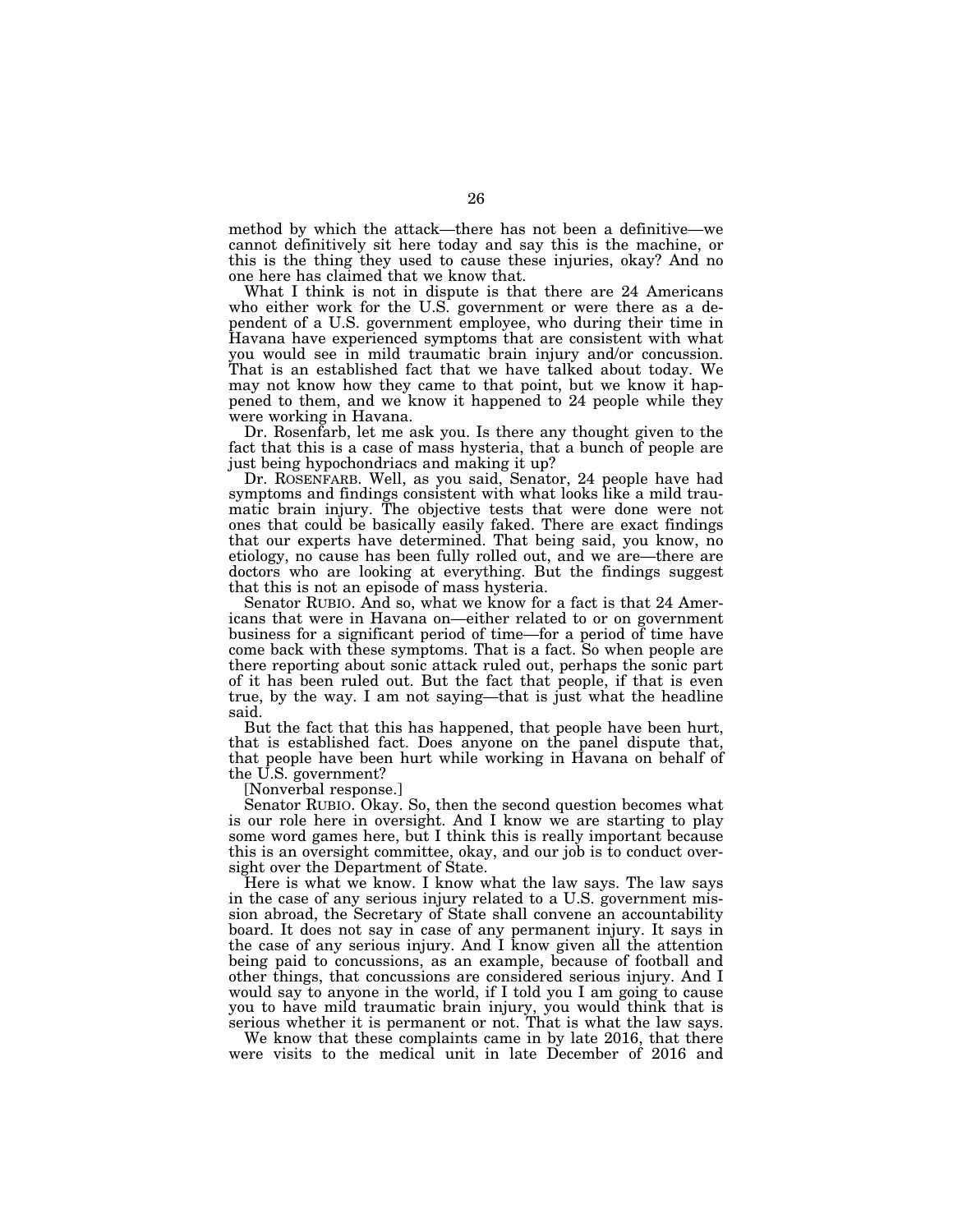throughout 2017. We know that they were serious enough that by mid-February we approached the Cuban government about it. We know that in the early stages after this occurred, it was the opinion of both the leadership at the post in Havana and in the supporting office in Washington that this was likely some form of harassment by forces hostile to the United States or our presence in Cuba. That was the assessment made at that time.

We know that in late April or certainly by early May, we had 16 people that we could identify with symptoms, and medically verifiable clinical findings similar to, as I said earlier, mild traumatic brain injury or concussion. We know that by September 29th, we ordered the departure of non-emergency personnel. All these things happened, and yet we know that by October, certainly by November 6th of this year, an ARB was still not up and running.

So, if you just do the math on the calendar, these facts that I just laid out extrapolated backwards should have led to the appointment—and I understand it was a transition, and I understand there was a change in the administration. But we should have had an accountability review board in place, or some notification given as to why it is no longer necessary. Of course, since then the decision has been made.

And where are we, by the way, Mr. Palmieri, in the accountability review period? Are we now in the active—has it now—when was it stood up? When was the accountability review board activated?

Mr. PALMIERI. The Secretary took a decision to form an accountability review board on December 11th. I believe a congressional notification will arrive shortly, and that is required before the Board is actually constituted, Senator.

Senator RUBIO. So, on December 11th. So, okay. Well, I can tell you that is more than 120 days from all these facts, which I think leads to the argument that we should have had.

Now, because we do not know how these attacks were conducted, suffice it to say—let me ask this, Dr. Rosenfarb and Mr. Brown, and this would never happen. But if someone in the U.S. government says we want to cause these symptoms in people, that technology does not exist. We do not know of that technology. Is that accurate? We are not aware of a technology that does this. We have never seen a technology anywhere in the world that does this to people.

Mr. BROWN. That is my understanding, Senator. When going to the subject matter experts both in government and outside government, we have not seen this.

Senator RUBIO. Dr. Rosenfarb, have you ever seen cases of this outside of an actual blow to the head or something similar?

Dr. ROSENFARB. I have not.

Senator RUBIO. Okay. And that is consistent with everything we have been told is that—and the reason why I raise that is because obviously this is a pretty sophisticated thing, okay. This was not something conducted by, you know, a fly by night operation. Whatever happened to these people as a result of some sophisticated technology that, quite frankly, is so sophisticated, we do not understand it. So, it leads you then—so you have a sophisticated attack of some sort causing these injuries. We do not know who possesses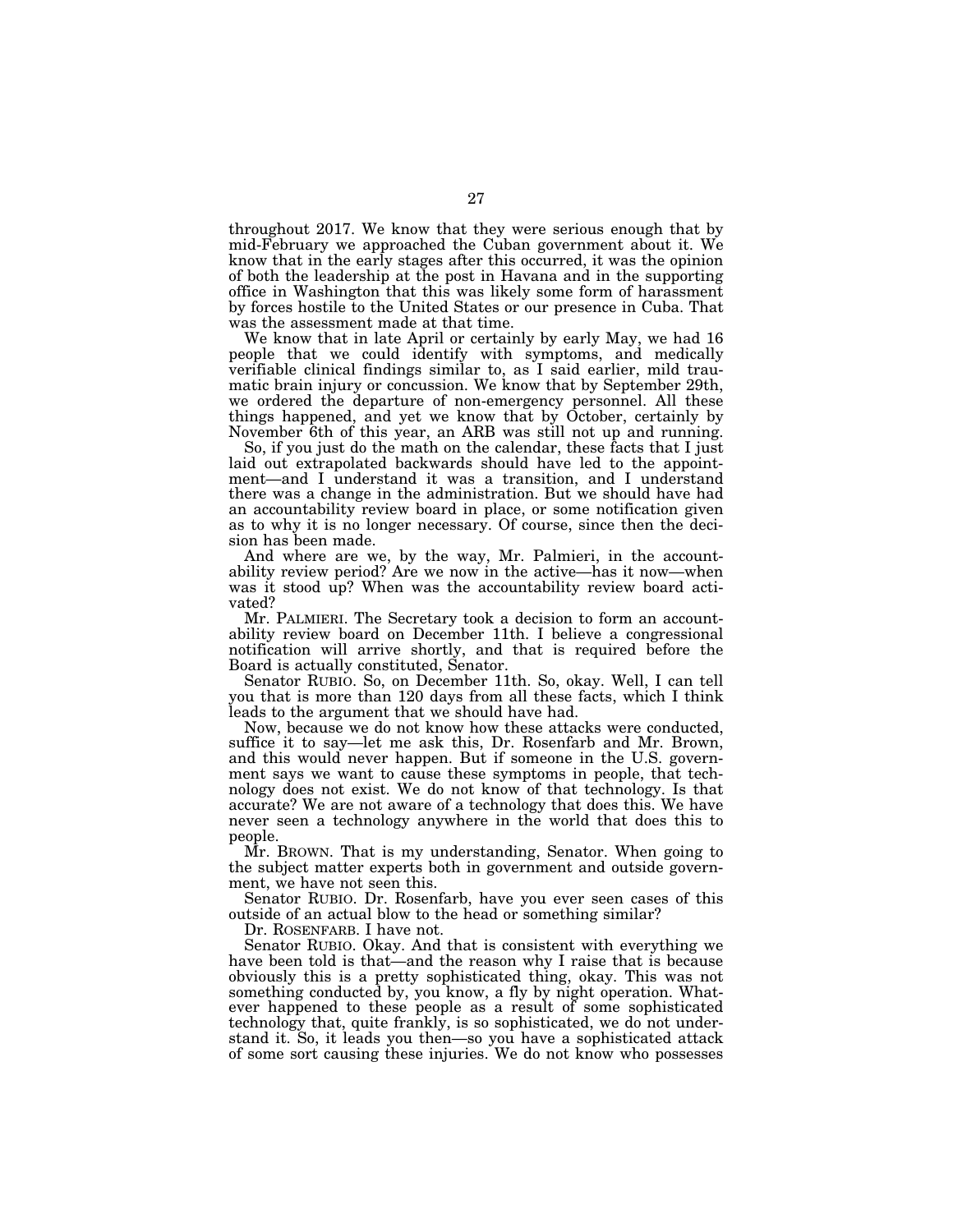that sophisticated material, but we know that it is pretty sophisticated, leading you to believe it is a nation-state, someone who can afford this kind of thing.

And then it leads you down the road of motivation. And I think it is fair to say, and I think most members of this committee would argue as well, and I think many of you would probably share this view, that whoever did this did this because they wanted there to be friction between the United States and the Cuban government. That would be the motivation behind this, someone who wanted to cause friction between the U.S. and the Cuban government, particularly if you look at the timing of these attacks, November, December of 2016, after the election.

So, it makes you start to think who would do this. Someone who does not like our presence there, and someone who wants there to be this sort of friction between the U.S. So, who would be motivated to create friction, or who would not be in favor of an increased U.S. presence in Cuba? Well, the first obviously is opponents of the U.S.-Cuba opening under the Obama administration. I do not think any credible person on the planet believes that some group of anti-Castro Cubans conducted these attacks in an elaborate scheme to somehow disrupt the Obama opening, so I do not even want to spend any time on that unless anyone here thinks that that is a viable option. I assure you it is not.

The second is a rogue element within the Cuban government itself. And it is interesting, I was reading this Associated Press report, and it talks about the initial reaction. Now, maybe this is not accurate, but on September 15th, the Associated Press reported that, ''In a rare face-to-face conversation, Castro told U.S. diplomat, Jerry DeLaurentis, that he was baffled and he was concerned, and he denied any responsibility. But U.S. officials were caught off guard by the way he addressed the matter, devoid of the indignant "how dare you accuse us" attitude the U.S. had come to expect from Cuba's leaders.'' It went on to say, ''His government did not dispute that something troubling may have gone down on Cuban soil.'' Now subsequently, that is not the position they have taken, but this is what the article reports.

This suggests to me that potentially Castro is aware of rogue elements within his own government that may have been behind this because, whether you want to call them hard liners or people that feel—they just do not—they feel like they would be in a stronger position if this opening had not occurred or this increased U.S. presence, perhaps people concerned about an increased U.S. presence in light of the planned transition that theoretically is supposed to take place at some point this year.

So, I am not asking you for anything classified because I do not think such a thing would be classified. But, Mr. Palmieri, at any point in time, have we ever seen reports from any of our diplomats in Cuba that suggest that Raul Castro or anyone around him has ever said to us it was not us, but it could have been someone within us who did this?

Mr. PALMIERI. If I-

Senator RUBIO. Has Raul Castro ever said to any U.S. diplomat, I did not do it, but it is possible that some of my guys did it without me knowing about it?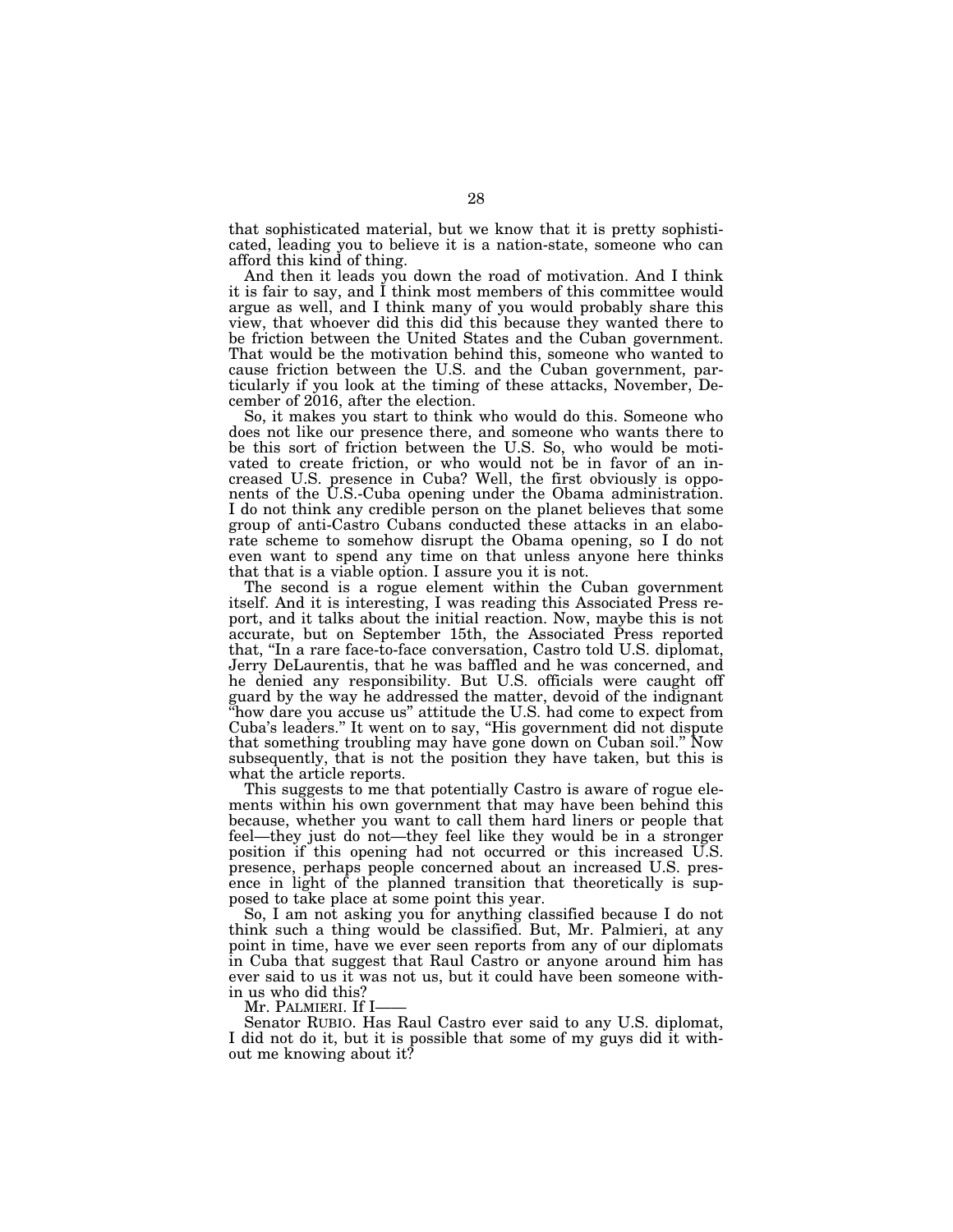Mr. PALMIERI. I do not believe that communication has ever occurred.

Senator RUBIO. Is that your answer because it is—you do not want to discuss something that is not in the proper setting, or is that just your—you just have never heard it?

Mr. PALMIERI. That is my recollection, that I have never heard that, but we can check the diplomatic record and see if there was any exchange like that. I do not believe so.

Senator RUBIO. Okay. And then, the last one that was—then you say, well, if it was not a rogue element that was in the Castro government, maybe it was a third country. Which third country would want to disrupt the U.S. presence there, and the logical conclusion is Russia and Vladimir Putin. During the Cold War, do we have any documented cases of similar attacks against individuals anywhere in the world?

Mr. BROWN. I am not aware, Senator, of anything similar to this, no, sir.

Dr. ROSENFARB. I believe in the late 50s and 60s, there were some evidence that microwave beams or radiation was directed against the U.S. embassy in Moscow, and I think it stopped in 1975, 1976.

Senator RUBIO. So, there were some microwave attacks against the U.S. diplomatic presence in Moscow between some point in the 1950s through the mid-1970s.

Dr. ROSENFARB. Senator, I am not knowledgeable enough to say whether "attacks" or not, but I know they were investigating excess levels of microwave radiation that people may have been subjected to back in that timeframe.

Senator RUBIO. Mr. Palmieri, you were asked by, I believe, Senator Menendez if this had ever been raised with the Russian government, and your answer was you could not answer that in that setting. Why would a communication to a foreign government, unless it contained, you know, sensitive information, be classified? In essence, is it typical that any sort of communication with a foreign government, because we are aware that, for example, that we have addressed this with the Cuban government. Why would the fact or lack of existence of a communication to the Russian government be something that we cannot discuss in public?

Mr. PALMIERI. Because of the nature of an interagency discussion to give the context, to give you the full reply would be required. And I believe that would be more appropriate in the classified setting.

Senator RUBIO. And then I think the last point that I think is pretty clear here is that it is important for us not to ascribe to Havana attributes of New York or Washington, DC. Cuba, by all accounts, is by far the most heavily monitored and surveilled country in the Western Hemisphere. Does anyone disagree with that assessment?

[No response.]

Senator RUBIO. It is a police state. Does anyone disagree with the assessment that the City of Havana is the most monitored and surveilled city within the island of Cuba?

[No response.]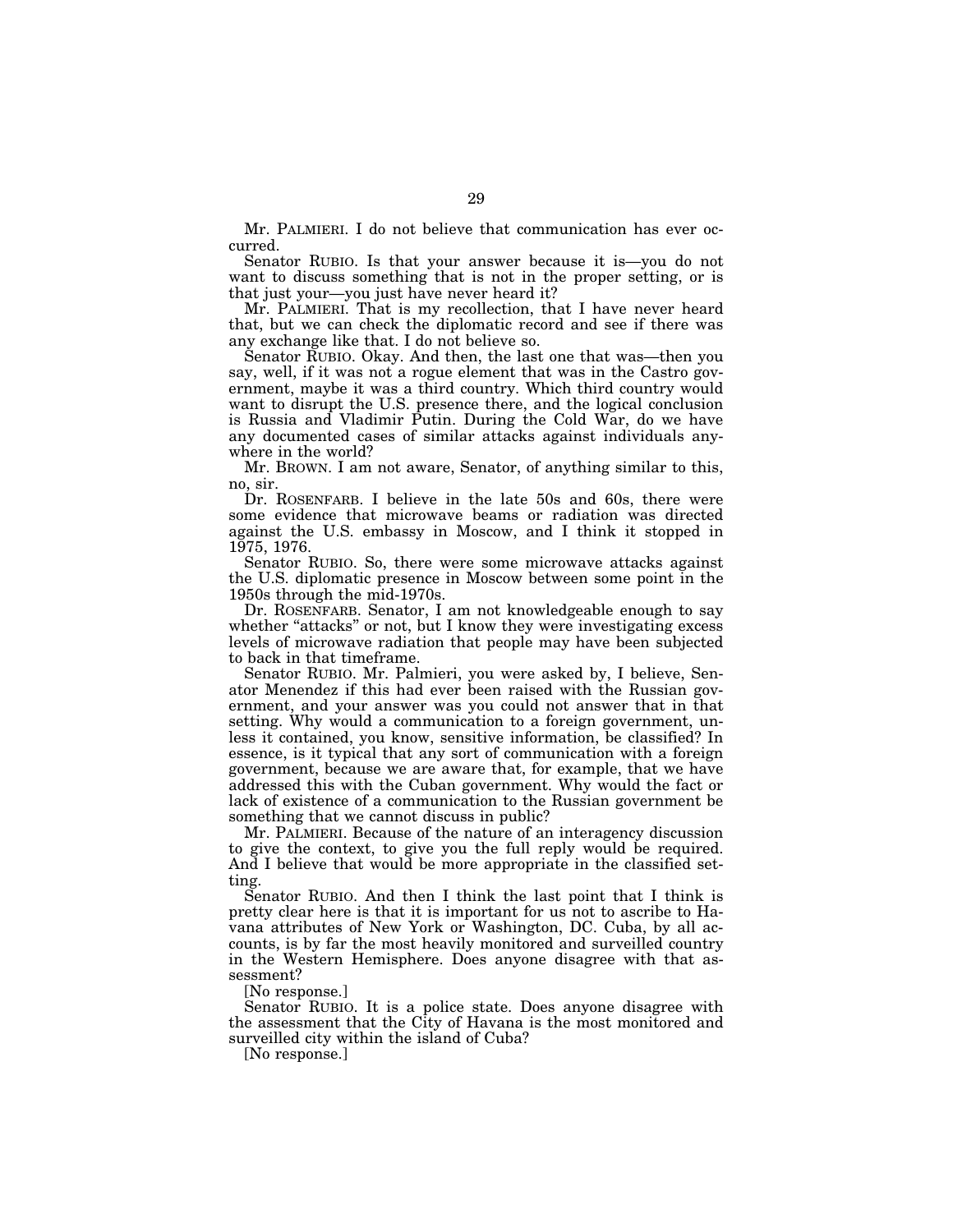Senator RUBIO. Then let me ask you, U.S. government personnel. If you are an employee of the United States government and you are going to Havana, what level of monitoring or surveillance should you expect when you are positioned there? What do we tell our people when they go just outside of this context? Do they have free rein to do anything they want, or should they expect that they are constantly being watched, monitored, and closely kept tabs on? Mr. Brown, I think that is—probably-

Mr. BROWN. Senator, I do want to go into too much detail in an unclassified——

Senator RUBIO. Yeah, do not tell me the methods. I just want to know-

Mr. BROWN. Certainly we prepare our personnel for levels of surveillance and levels of harassment, and movements are certainly restricted. And movements are anticipated that there will be a Cuban element monitoring those movements.

Senator RUBIO. What other post in the world would you say is comparable to the level of surveillance, history of harassment that a U.S. government employee would find in Havana? What other places in the world have similar attributes?

Mr. BROWN. Senator, I think we are getting close to some classified areas, and I would hesitate to compare.

Senator RUBIO. I am not asking you, again, for the type of harassment or even the type of surveillance. But I think it is—so it is classified to say——

Mr. BROWN. The ranking of the level of counterintelligence is a classified area.

Senator RUBIO. I am not asking for the ranking. I am just saying who it compares to. Is it like it is in Montreal or Quebec?

Mr. BROWN. It is not.

Senator RUBIO. Okay. So then, the reason why I am asking this is because if a U.S.—I think it is safe to conclude that if I am a U.S. government employee working in the embassy in Havana, the Cuban government knows where I live and is probably watching me every single day. The idea that somehow someone could conduct an attack so sophisticated that we do not even know what it is without the Cuban government at least knowing about it to one U.S. government employee, not to mention 24 over a 12-month period, is outside the realm of reasonable—it is ridiculous.

I could understand if somebody was mugged on a street corner, but these are sophisticated attacks, so sophisticated, as I said, that we cannot even describe how it happened yet to 24 U.S. government employees and their dependents in the most heavily monitored city in the most heavily monitored country in the Western Hemisphere, and among the most heavily monitored in the world, where U.S. government personnel in particular are watched very carefully for all of their movements and activities. And the idea that someone could put together some sort of action against them, 24 of them, and the Cuban government not see it or know about it, it is just not possible. And so, it leads you to conclude that the Cuban government either did this or they know who did it, and they cannot say because whoever did it is either a third-party country that they cannot take on, or elements within their own regime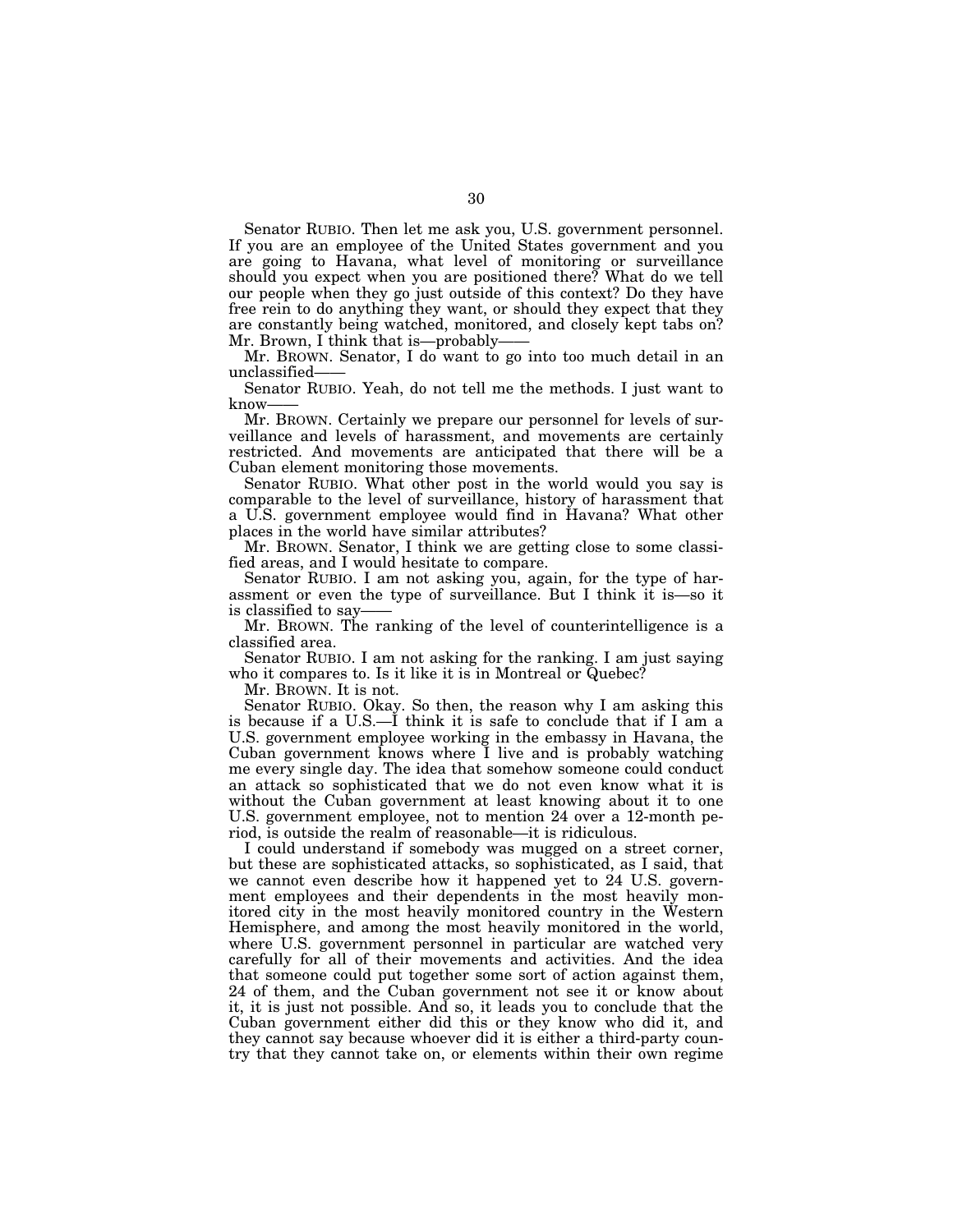that they do not want to reveal for purposes of not making it appear to be unstable internally.

And so, I think these are all good conclusions from this hearing that conclude by saying my admonition at the beginning. I think it is really unfair for any suggestion that people working on behalf of the U.S. government were not injured in Havana. Imagine if you were one of these people who are out there working on our behalf who are now suffering from these injuries, and reading in a newspaper somewhere that what happened to you did not happen.

Not only is it demoralizing, I think it is incredibly unfair to them. We can say that we do not know how it happened. We can even say we cannot know for sure who did it, but two things we know for sure: people were hurt, and the Cuban government knows who did it. They just will not say for some reason. And I think that is the biggest takeaway from this hearing, other than I remain concerned about the State Department's unwillingness to stand up the ARB, the accountability review board, in a timely fashion and in accordance with the law. And I imagine that will be a topic of further discussion down the road.

I think that will conclude my questioning. I do not—seeing no other members. Did you have anything else, Senator Udall?

Senator UDALL. No, thank you.

Senator RUBIO. Well, I want to thank all of you for being here. I know this is a unique and perplexing subject matter, something we have not really seen. Senator Menendez has already indicated, and I think some other members, Senator Flake had to leave. This is a topic he cares about a lot, but he had to be at the White House as well as Senator Menendez on an immigration meeting, so they had to leave. But both of them have indicated they are going to have extensive questions for the record.

And so, we are going to keep the record open for 48 hours, and I would ask that their questions be answered in a timely fashion so that we can close out this hearing and have all that information. I also ask that my questions that remain unanswered—when was Secretary Kerry notified, when was President Obama notified, and whether the Trump Transition was briefed on this topic—also be taken back for the record. I think these are important questions to have answers for.

Senator RUBIO. And seeing no other members here and nothing further, the meeting is adjourned.

[Whereupon, at 11:35 a.m., the hearing was adjourned.]

#### ADDITIONAL MATERIAL SUBMITTED FOR THE RECORD

#### RESPONSES OF HON. FRANCISCO L. PALMIERI TO QUESTIONS SUBMITTED BY SENATOR MARCO RUBIO

*Question.* Was there an Accountability Review Board during the Obama administration? If not, why?

Answer. By law, the Secretary of State must convene an Accountability Review Board (ARB) to review incidents involving ''serious injury, loss of life, or significant destruction of property at, or related to, a United States government mission abroad'' unless ''the Secretary determines that a case clearly involves only causes unrelated to security." (22 U.S.C. 4831). Our prior experiences with security incidents resulting in an ARB have been events in which the impacts were immediately clear, such as the Embassy bombings in Kenya and Tanzania in the late 1990s, or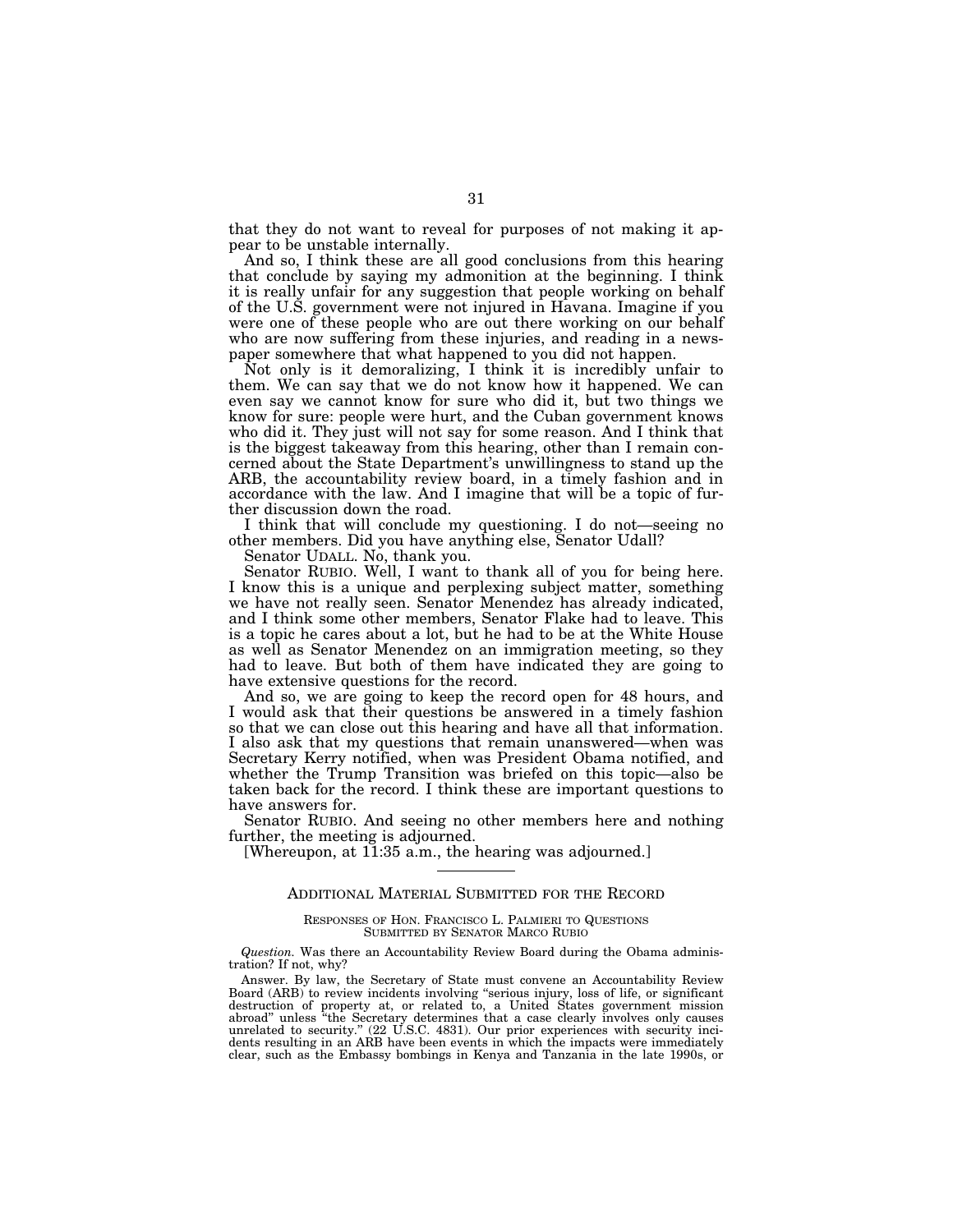the explosion of a vehicle-borne improvised explosive device in Kabul on May 31, 2017 that killed ten local guard contractors. While the Department became of aware of an increase in some unusual harass-

ment and health complaints in late December 2016, it was not until after the presi-dential transition in January 2017 that medical officials confirmed the onset of possibly serious related medical symptoms. This confirmation suggested these incidents went beyond routine harassment previously experienced by U.S. diplomats in Havana. As the number of attacks increased and we learned more about the medical effects, the need to consider convening an ARB became clear. By then, the Trump administration had taken office.

*Question.* When President Obama announced the changes to Cuba policy on December 17, 2014, steps were taken to increase staffing levels at the Embassy—a structure that had been essentially closed since the 1960s. Housing needs had to be addressed in very short order for the new personnel. Names were provided to the Cuban government about U.S. government personnel who would be stationed at Embassy Havana: What steps were taken when increasing personnel to ensure the safety of U.S. personnel? Did the Cuban government choose housing for U.S. personnel?

Answer. As is standard practice around the world, the Regional Security Office (RSO) conducts briefings for all personnel (permanent, TDY, and dependents) regarding threats at post, physical security at residences, and emergency notification/ response. All personnel and dependents are also provided security notices (when relevant), and security directives outlining safe practices and procedures in country. Under standard diplomatic practice, names of personnel are provided to the host na-tion, as it is the host nation's responsibility to ensure the safety of all diplomatic

personnel in their country. The Embassy's RSO and Management Officer, in collaboration with the Bureaus of Diplomatic Security (DS) and Overseas Buildings Operations (OBO), are respon-sible for outlining and ensuring the implementation of residential security requirements are in place before staff are allowed to move in to any property. These entities work together to locate housing, assess its suitability, and acquire residences. Part of that process is assessing what upgrades or additional features may be re-quired in order to meet Overseas Security Policy Board residential standards. Those upgrades are coordinated between offices at the Embassy, DS, and OBO. The upgrades or exceptions are in place prior to occupancy. This ensures that the Chief of Mission acknowledges and accepts any known remaining risk, and that the risk is mitigated to the greatest extent possible.

*Question.* When were the health complaints first raised with Secretary Kerry?

Answer. It was not until after the presidential transition in January 2017 that medical officials confirmed the onset of possibly serious medical symptoms stemming from the incidents in late December 2016, which suggested these incidents went beyond routine harassment previously experienced by U.S. diplomats in Havana. Secretary Kerry was therefore not informed of the complaints.

*Question.* Were the complaints shared with President Obama? If yes, when?

Answer. Embassy Havana first notified staff at the National Security Council of increased harassment in early January 2017. We would refer you to the White House and NSC for more information on whether President Obama was made aware of these reports.

*Question.* Who decided it was safe to continue to keep the Embassy open?

Answer. The Department of State is constantly reviewing the safety and security of our embassies abroad. After considering the totality of the situation, on September 29, 2017, Secretary Tillerson determined that the circumstances necessitated the departure of non-emergency personnel from Embassy Havana and assessed that the reduction of staff and other mitigation mechanisms put into place allowed for the embassy to remain open to support American citizens and U.S. diplomatic initiatives while investigations were underway.

*Question.* During the transition, were Trump administration officials read-in to the situation? If not, why?

Answer. It was not until after the transition that we received medical confirmation of adverse medical effects on our personnel. Once we understood these incidents were more than harassment and were ongoing, we formally notified Secretary Tillerson.

*Question.* As Cuba fails to meet the norms of the OAS Charter, do you believe that Cuba should participate in the Summit of the Americas?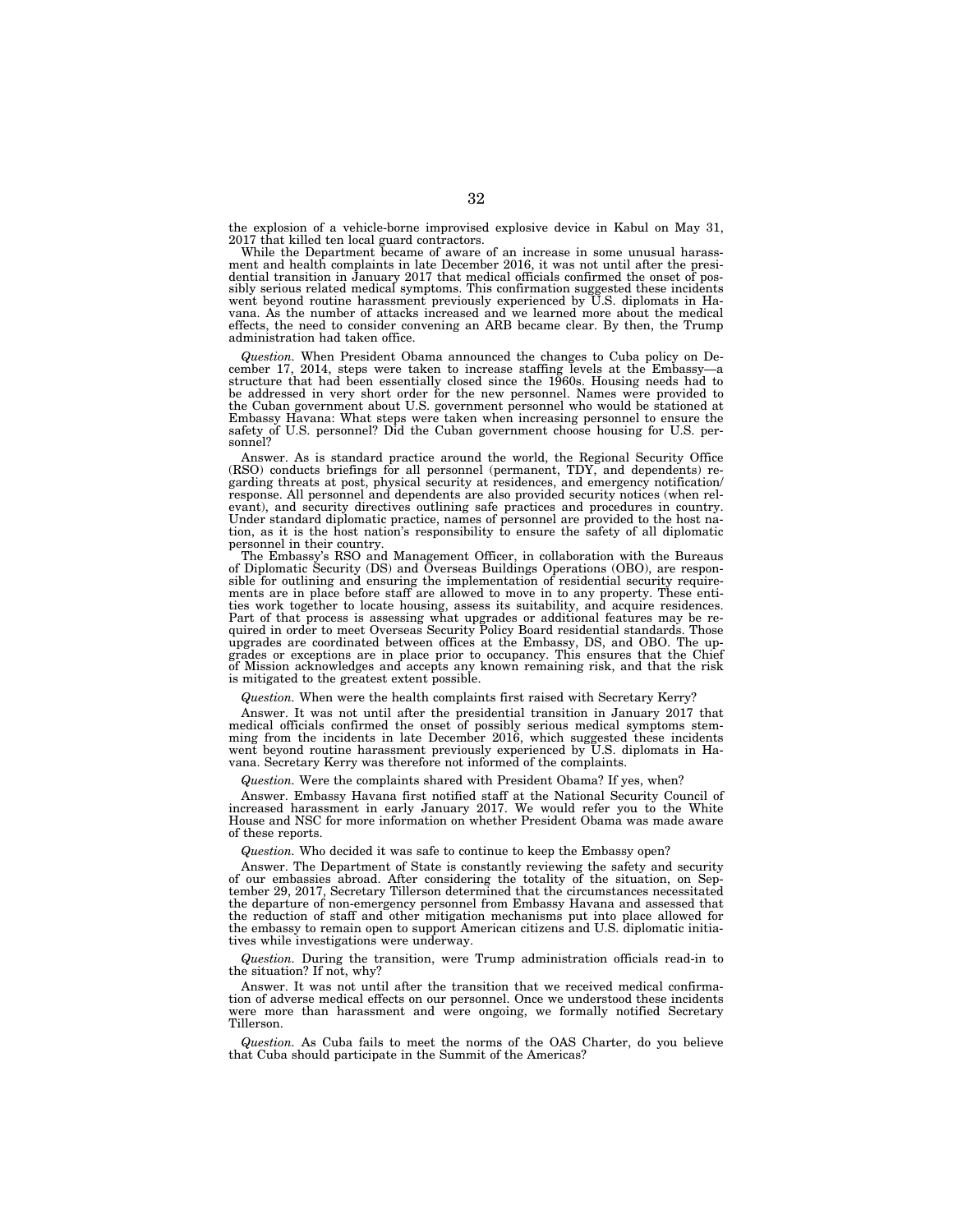Answer. No. The Cuban regime violates the basic human rights of its people, and we will continue to call attention to its lack of democracy, repression of civil society, and other abuses, including at the Summit of Americas. Cuba's failures in these areas should be addressed, and we should hold Cuba accountable.

As host, the Peruvian government has the prerogative to decide which countries to invite and it invited Cuba. We are working with Peru to ensure members from independent Cuban civil society have the opportunity to engage leaders and other civil society representatives from the region at the Summit, and to ensure the people of Cuba, not just its regime, are represented.

#### RESPONSES OF HON. FRANCISCO L. PALMIERI TO QUESTIONS SUBMITTED BY SENATOR ROBERT MENENDEZ

*Question.* You mentioned that Secretary Tillerson decided to form an accountability review board on December 11, but the board has not yet been constituted and Congress will be notified as soon as it is. Nearly a month later, why hasn't the board been formed yet? What is causing the delay? When can Congress expect the notification?

Answer. Following the Secretary's decision to form an Accountability Review Board (ARB), the Department canvassed a broad list of individuals with the experience and skills necessary to serve on this ARB. Assembling the ARB took several weeks due to the Christmas and New Year holidays, and because the majority of individuals initially considered for this ARB could not serve due to scheduling conflicts. However, the Department has since been able to assemble an ARB with the right combination of skills to investigate this situation.

The members of the Cuba ARB possess extensive leadership and management experience at overseas posts, medical and security expertise, and experience with the intelligence community. The Secretary has approved the ARB members, and we expect the congressional notification to be released soon.

*Question.* During the hearing you agreed that Cuba being the police state that it is clearly has some knowledge of who is performing these attacks and that the<br>Cuban government's public attempts to discredit the attacks are extremely<br>unhelpful, yet we have not taken any measurable steps to demonstrate o since we expelled 15 diplomats in October. Are we planning any other retaliatory measures? What will our policy response be to Cuba's flagrant violation, abrogation, and mockery of their international obligations?

Answer. Our response to these attacks has been robust and constant. We have protested these attacks against our diplomats since February 2017 with the Cuban government and demanded the Cuban government fulfill its obligations under the Vienna Conventions to take appropriate steps to protect our diplomats in Havana. We have done so on more than  $20$  subsequent occasions. In May 2017, we expelled two diplomats to reflect the number of officials who, at the time, had departed post because of these attacks. On October 3, 2017, we expelled an additional 15 Cuban diplomats to underscore the gravity of these attacks and ensure operational equity in our embassies. We most recently raised these issues with Cuban government officials on the margins of law enforcement-related technical exchanges in mid-January 2018.

*Question.* You testified during the hearing that we engaged with the Cuban gov-ernment over 20 times on the health attacks, but have we discussed the attacks with any other governments, in particular Russia? Please provide a classified briefing and update if you are not able to answer this question.

Answer. We would be happy to address this question in a classified setting.

*Question.* Embassy Havana went into Ordered Departure on September 29 and it is my understanding that the Department can keep an embassy in that status for up to 180 days. What happens after that? If we are still nowhere closer to understanding how or why our diplomats are being attacked will we close down the embassy?

Answer. The total length of departure status may not exceed 180 days. Taking into account the Authorized Departure status for Hurricane Irma, which preceded Ordered Departure, the 180-day period ends on March 4, 2018. The Secretary will continue to review all available security information and will decide on appropriate staffing levels, after considering factors such as post's ability to maintain the safety, security, and free movement of personnel posted to Havana. At that point, the Department will consider appropriate actions, including any adjustments to the staffing posture of Embassy Havana. The embassy's Emergency Action Committee con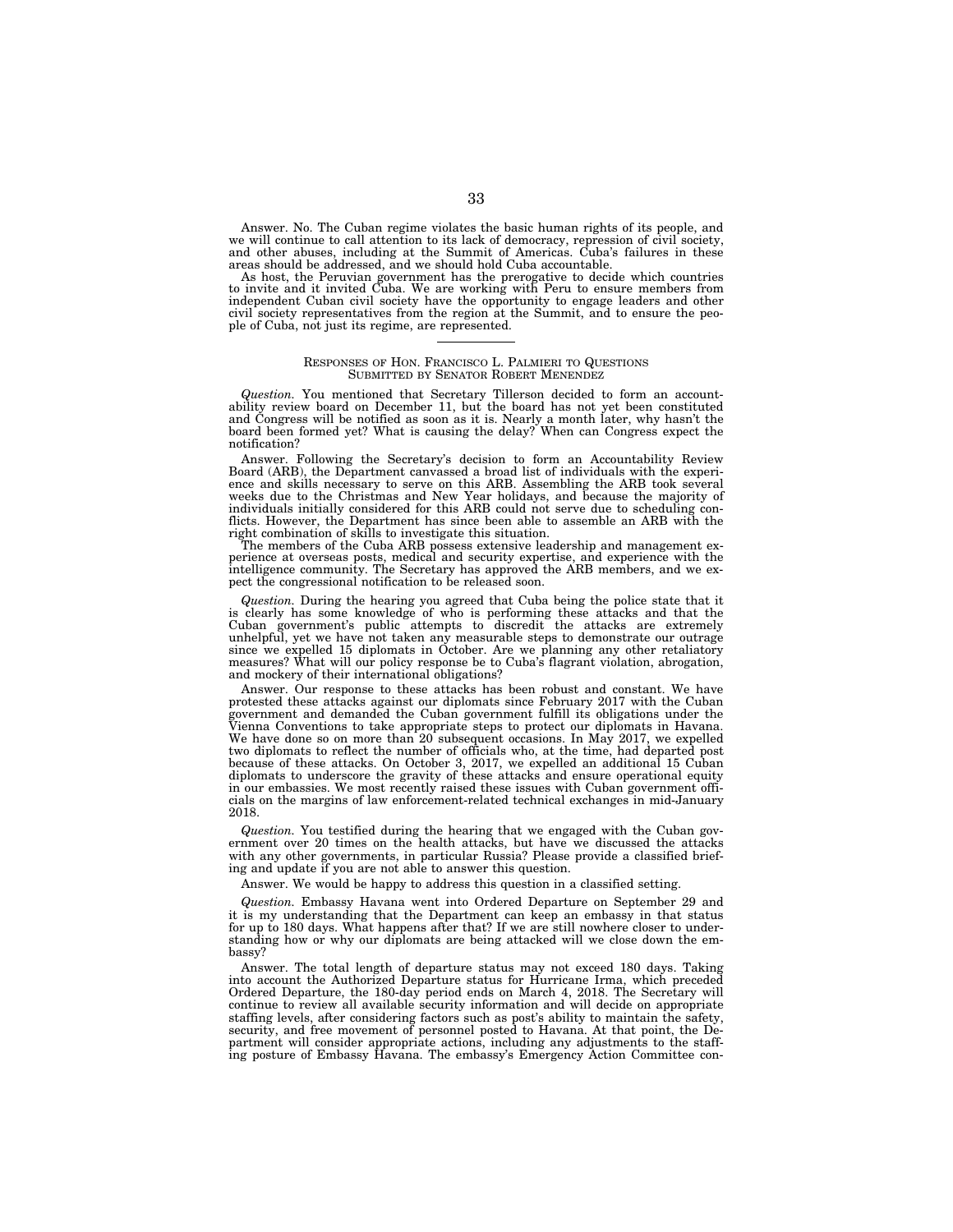tinues to meet regularly to assess the security situation under Ordered Departure status.

*Question.* How many American businesses currently have licenses to operate in Cuba? How many American businesses were granted licenses to operate in Cuba after the previous administration announced new regulations in 2014? How many OFAC licenses were finalized or granted between February 2017 and November 2017?

Answer. While we work closely with the Department of the Treasury's Office of Foreign Assets Control (OFAC) on licensing cases in which there is a U.S. foreign policy interest, we refer you to OFAC for details on its licenses.

*Question.* As noted in the hearing, it does not appear the United States has taken any action to respond to the Cuban government's abrogation of duty? Expelling two diplomats and 15 more to achieve parity in Embassy operations is not a countermeasure. What steps are we taking?

Answer. The safety and security of our diplomats is our top priority. Our response to these attacks has been robust and constant. We have protested these attacks against our diplomats since February 2017 with the Cuban government and demanded the Cuban government fulfill its obligations under the Vienna Conventions to take all appropriate steps to protect our diplomats in Havana. We have done so on more than 20 subsequent occasions. In May 2017, we expelled two diplomats to reflect the number of officials who, at the time, had departed post because of these attacks. On October 3, 2017, we expelled an additional 15 Cuban diplomats to un-derscore the gravity of these attacks and ensure operational equity in our embassies. We most recently raised these issues with Cuban government officials on the margins of law enforcement-related technical exchanges in mid-January 2018.

We would be happy to discuss steps we are taking with regard to countermeasures in a classified setting.

#### RESPONSES OF MR. TODD J. BROWN TO QUESTIONS SUBMITTED BY SENATOR ROBERT MENENDEZ

*Question.* It is my understanding that even after employees were medically evacuated from Cuba in February, the Department did not include the attacks or the risk of attacks in security briefings provided to employees who were either being posted to Havana or serving in temporary capacities. When exactly did the Department start including the potential of attacks as part of the standard security briefing for incoming officers? Why did it take the Department so long to include that information in their standard security briefing?

Answer. All U.S. direct hire personnel traveling to Havana are required to receive a security brief prior to and when they arrive to post. The Bureau of Diplomatic Security (DS) and Embassy Havana's Regional Security Office (RSO) actively brief staff of security concerns, personal security practices, and the embassy's security response to threats personnel might face while in Cuba. The Embassy began briefing personnel about potentially new aspects of harassment impacting our staff as early as January 2017. As we developed more information on the medical impacts to our staff, our briefing incorporated any and all relevant threat information that could protect our people.

*Question.* I understand that diplomats who were affected were told not to share their symptoms or concerns with family members. Why?

Answer. We would be happy to address this question in a classified setting.

*Question.* Did you activate a trip wire in Embassy Havana? Did Embassy Havana convene an emergency action committee in response to the attacks? When? How many times? If so, how did post safety policy change due to the tripwire and EAC meeting? If not, why not?

Answer. Embassy Havana has convened over a dozen Emergency Action Committee (EAC) meetings related to these attacks, the first of which was held in April 2017. Post continuously assessed the available facts and refined its response in an effort to better understand the situation and protect personnel. The Embassy leadership shared information with the community through several town hall meetings, the first of which was held in March 2017. Beginning in February 2017, Embassy Havana's Regional Security Office regularly engaged Department of State security officials as well as experts within the interagency community to share information and seek to better understand the threat. Although the cause has not been identified to date, the Embassy continues to provide a robust briefing to personnel elect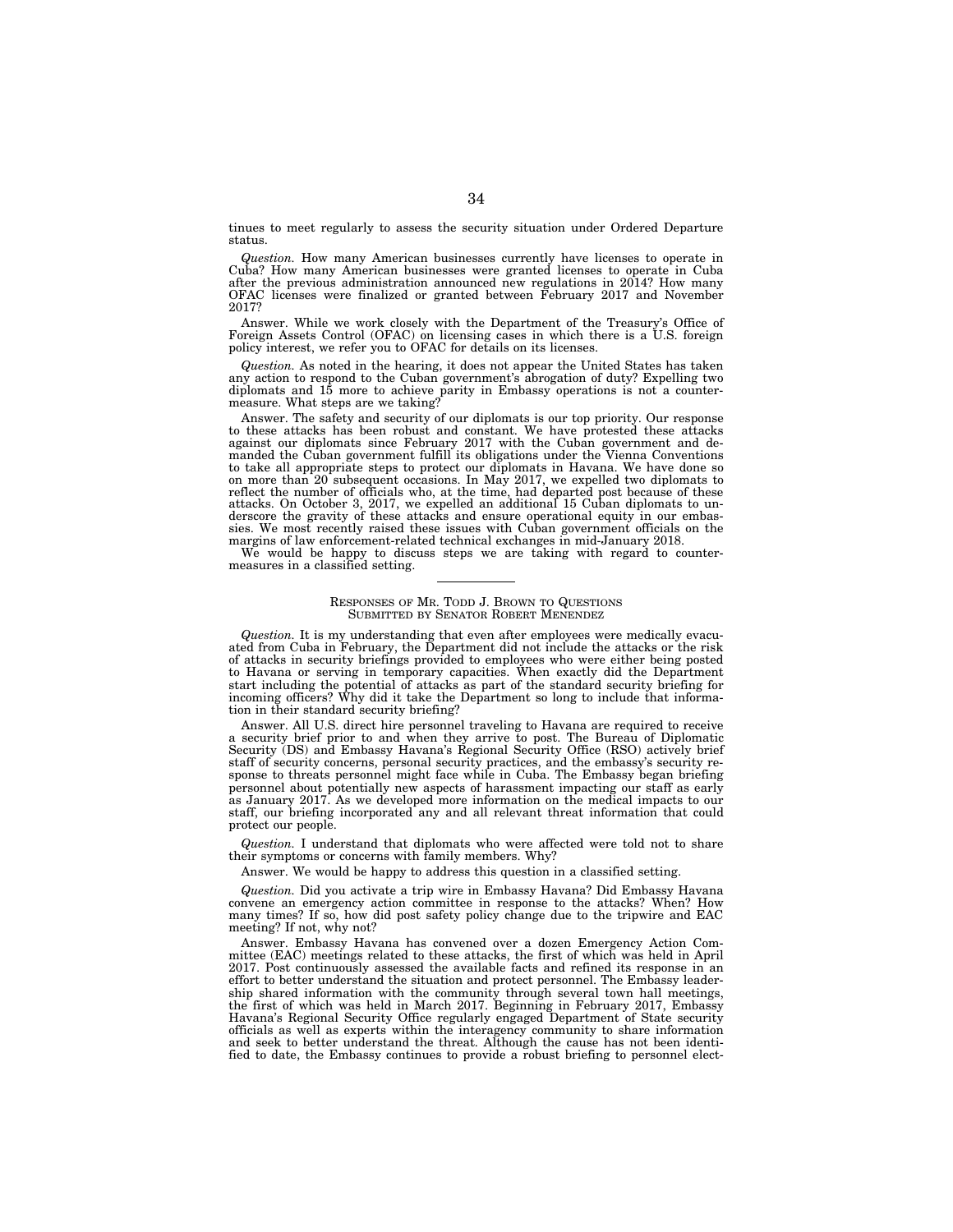ing to serve in Havana, providing instruction on mitigation efforts and how to react to an event, and immediately deploying emergency security and medical personnel to attack scenes.

#### RESPONSES OF DR. CHARLES ROSENFARB TO QUESTIONS SUBMITTED BY SENATOR ROBERT MENENDEZ

*Question.* You testified that the first time the medical unit evaluated one of the victims was in January 2017, but the first reported attack was in November 2016 and the Regional Security Officer and Charge´ were made aware of the symptoms in December 2016 according to other testimony. Why did it take so long to provide medical attention to the victim? What steps exactly did the medical unit take to ensure that that patient was receiving the best medical care available? How did the medical unit decide to which medical facility to refer the victims and did those facilities have the capacity to treat brain injuries? When did you make the decision to utilize other medical facilities?

Answer. I misspoke. The medical unit first evaluated one of the patients who noted an unusual acoustic exposure on December 30, 2016. The symptoms the patient experienced at the time of exposure had resolved by the time the individual presented to the medical unit. Those initial symptoms described by the patient were vague and could be attributed to numerous causes. When at least one additional patient reporting a similar history to the first patient presented to the medical unit in January, it was determined that further evaluations were needed. The medical unit in Havana then authorized the affected individuals to undergo governmentfunded evaluations by a highly qualified specialist in injuries to the acoustic system at the University of Miami.

Both Embassy leadership and the medical provider at Embassy Havana continually encouraged mission personnel to report anything unusual to the medical unit and to the Regional Security Officer, whether it was an unusual sound or sensation or unexplained symptoms. All individuals in the Embassy community who reported symptoms at any time received medical attention as soon as they reported to the Embassy medical unit, all individuals who desired specialist evaluation, whether or not they had reported symptoms, were medevaced to Miami for assessment, and a screening of the general Embassy community was conducted by medical experts including from the University of Miami.

After the initial cohort of patients was identified by our University of Miami medical experts, we selected a nationally-known center of excellence in brain injury and repair, convenient to the Washington metropolitan area, that could fully accommodate all future patient referrals, provide the required full spectrum of rehabilitative services to those affected, and serve as a resource on ancillary occupational health matters that would enable the patients' ability to return to work.

*Question.* You testified that none of the victims were paying for any medical bills, but conceded that there were some limitations to the medical treatment that would be covered by workers compensation. In particular, you noted that family members (some of whom are victims) would not be eligible for workers compensation, what other coverage limitations exist? Is the State Department also covering other associated expenses like travel to and from the medical facilities?

Answer. I would defer to my colleagues in the Department of Labor to address coverage limitations of workers compensation. While existing authorities permit the Department of State (Department) to pay for the treatment cost for illnesses, injuries, or medical conditions incurred while assigned to a post abroad for eligible government employees and their families, current policies may limit coverage of expenses for long-term follow-up evaluations and later treatment. The Department is covering the cost of travel to and from medical facilities for its employees and affected family members who are on medical evacuation, including some travel that had not traditionally been covered under the Department's medical program.

*Question.* Given the life-altering implications of these attacks, will the Department provide life-time coverage for related health concerns? Even if employees leave the Department?

Answer. At this time we do not know the long-term implications of these patients' symptoms and clinical findings given the unknown mechanism of cause. We do know that people with head injuries sometimes experience long term sequelae. The Department has not typically funded long term care or medical follow-up for current or former personnel for work-related illnesses or injuries when workers compensation benefits are an available remedy. However, this is an unusual circumstance,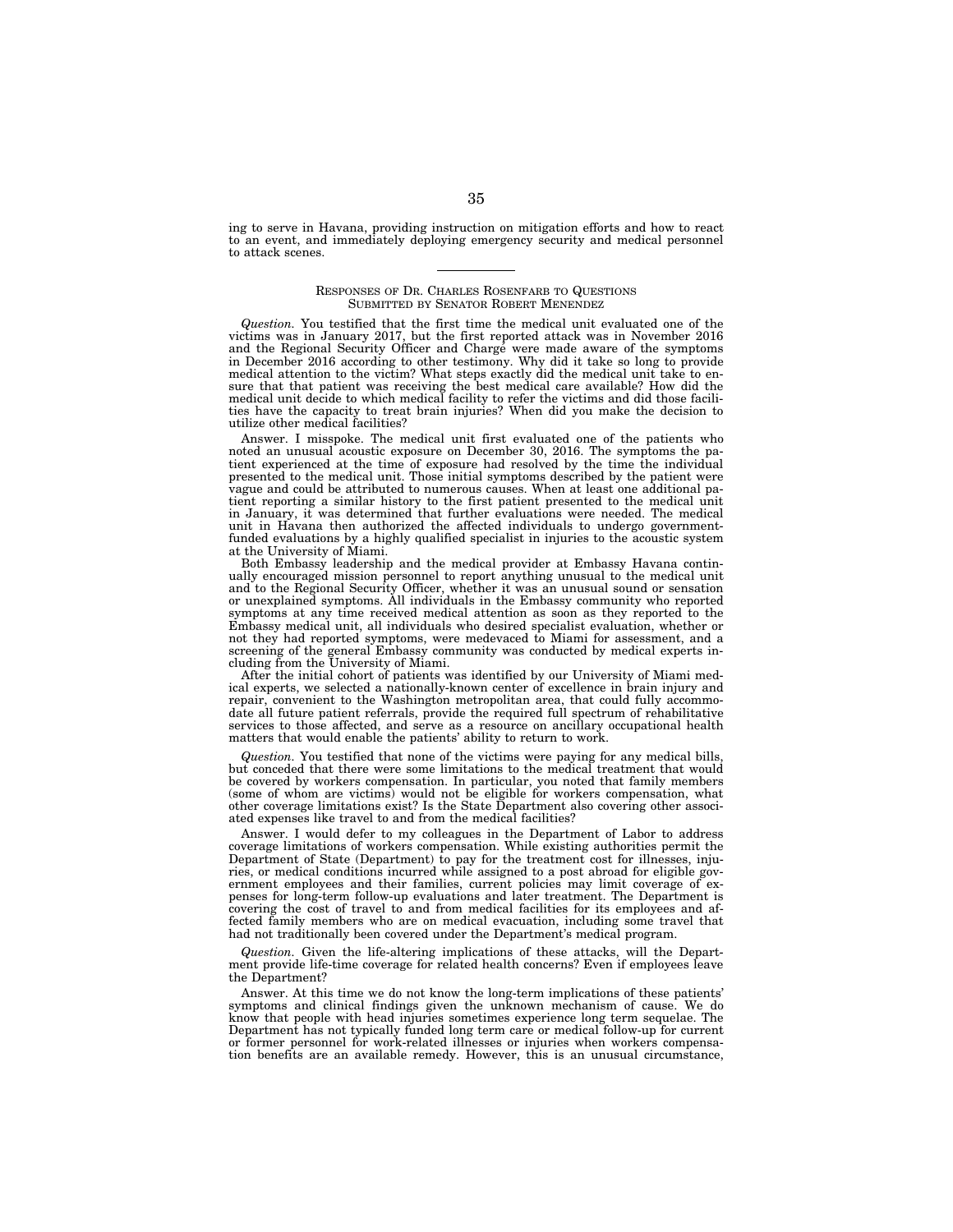and we are working to ensure that our people receive the care they need for as long as is necessary. Caring for our personnel remains our highest priority.

#### RESPONSES OF HON. FRANCISCO L. PALMIERI TO QUESTIONS SUBMITTED BY SENATOR JEFF FLAKE

*Question.* There seems to be some confusion as to what, exactly, caused the incidents that have impacted U.S. diplomats as well as reportedly diplomats associated with the Canada. Those affected have spoken about hearing some kind of sound. Do U.S. investigators know whether this reported sound was natural or mechanical?

Answer. The exact mechanism responsible for the reported injuries caused to U.S. and Canadian diplomatic personnel remains unknown.

*Question.* What has been the nature of U.S. contacts with Cuban officials regarding this matter?

Answer. The Department has raised this issue on more than 20 occasions with Cuban officials from the highest level to the working level. Department officials most recently reminded the Cubans of their obligation under the Vienna Convention to take adequate steps to protect our diplomats on the margins of law enforcementrelated technical exchanges in mid-January 2018.

*Question.* How have Cuba and the U.S. worked together to further the investigation into what impacted American personnel?

Answer. The United States is conducting a thorough, ongoing investigation into the specifics of these attacks. The Cubans have facilitated the travel of U.S. investigators to the island on four occasions and provided access to the hotels where attacks occurred. The Cubans also provided U.S. investigators with the results of an ongoing Cuban investigation into the attacks. However, the Cubans have failed to resolve the case or to provide a guarantee regarding the safety of our personnel.

*Question.* Cuba has proposed a greater exchange of medical information with the U.S. and a direct meeting of Cuban and U.S. medical experts. What is the status of this proposal? What are the benefits of such a potential meeting? What are the risks?

Answer. We are still trying to understand this complicated medical issue. Our patients have received comprehensive medical evaluations and treatment by leading American medical experts in the field. In late April 2017, a medical summary that described the early health effects, including symptoms and findings, was provided to the Ministry of Foreign Affairs by the U.S. Embassy. Similar information was shared with Ministry of the Interior officials during a May 2017 meeting with the Embassy medical practitioner and the RSO. In early June 2017, the Embassy provided a formal response to a Cuban Diplomatic Note that had requested additional information regarding the medical examination of victims of the attacks.

While a potential meeting with Cuban public health officials could yield information regarding similar health issues noted outside the diplomatic community, greater sharing of medical findings with the Cuban government would carry significant risks. The medical privacy of our personnel could be compromised, and information might unintentionally emerge that could potentially benefit the still-unidentified perpetrators of these attacks.

*Question.* Press reports indicate that the FBI has found no evidence to support the conjecture of impacts to American personnel being caused by ''an attack.'' Is the use of the term "attacks," even without proof or conjecture to substantiate the use of this term, an attempt to draw attention to Cuba's responsibilities under Article 29 of the Vienna Convention?

Answer. We would refer any questions regarding the status of the investigation to the FBI. In light of the harm to affected individuals, the State Department considers these incidents to be attacks against our personnel. Accordingly, we have continued to press the Cuban government to fulfill its obligations under Article 29 of the Vienna Conventions to take all appropriate steps to protect accredited foreign diplomats in its territory. It is the Cuban government's responsibility to ensure these attacks come to an end.

*Question.* The Cuban government claims that it was informed of a March 30 incident on April 25; a one month delay. On April 6, Cuban authorities indicate they were informed of an incident that occurred the night before but were allegedly denied access to the premise. How are the State Department and other related investigative agencies coordinating to ensure these kinds of mishaps do not take place?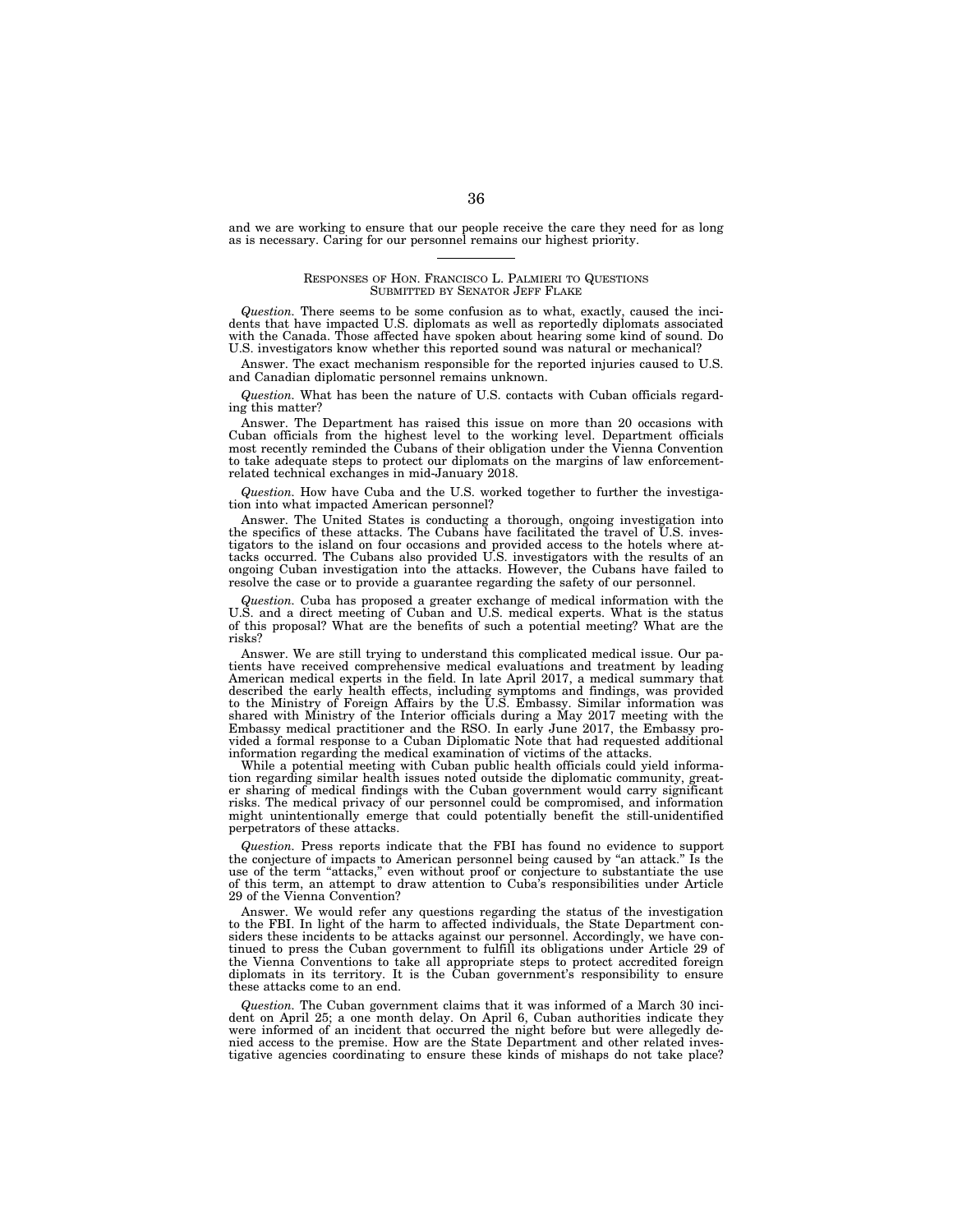Answer. Post and the Department pass all relevant information immediately to the Cuban government as soon as it is reported or confirmed through medical diagnosis. Any delays in notifications were based on timeliness of reporting by employees and medical confirmation, which often came well after the initial incident took place. Embassy Havana's Regional Security Officer (RSO) and Front Office reinforced with employees the need to report incidents immediately. In cases when this happened, Cubans authorities promptly responded with the RSO to the location of the incident.

In regards to the April 6 event, the Embassy RSO and Front Office contacted the Cuban authorities immediately after being notified of a possible event at one of our properties. Cuban authorities responded to the location in question with 30 people to the attack site, all were allowed access to the property. The Cubans then conducted a search of the property, to include a video recording of their inspection.

*Question.* Cuba is on the verge of what could arguably be the most influential leadership transition in a generation. Given our restriction on personnel related to the ordered departure, what are the embassy's current capabilities to monitor and assess political conditions on the island?

Answer. On September 29, 2017, the Secretary determined the risks associated with the health attacks required a change in U.S. Embassy Havana's operating status to Ordered Departure (OD). Among the emergency personnel who remain in Havana is a political-economic officer whose duties include monitoring and assessing Cuba's political conditions. While we recognize the change in status to OD necessarily limits our capacity to monitor political conditions, the safety and security of our people is the overriding priority of the Secretary. It is mine, as well.

*Question.* What are the embassy's current capabilities to monitor and assess economic conditions on the island?

Answer. On September 29, 2017, the Secretary determined the risks associated with the health attacks required a change in U.S. Embassy Havana's operating sta-tus to Ordered Departure (OD). Among the emergency personnel who remain in Havana is a political-economic officer whose duties include monitoring and assessing Cuba's economic conditions. While we recognize the change in status to OD necessarily limits our capacity to monitor economic conditions, the safety and security of our people is the overriding priority of the Secretary. It is mine, as well.

*Question.* Without divulging sources, methods, or current asset, what is the U.S. government's current capacity to monitor and assess intelligence-related issues on the island?

Answer. We would be happy to discuss this in a classified setting.

*Question.* In your oral testimony, you indicated that after the incidents that have impacted U.S. diplomats came to light embassy personnel were given the opportunity to leave Embassy Havana voluntarily. Were there embassy personnel that opted to stay in Havana?

Answer. Yes, most employees opted to continue working to promote U.S. interests in Havana after learning about these attacks. Six embassy officers affected by the incidents left post prior to ordered departure. Regardless of whether they chose to remain or depart, Department employees are dedicated to serving the country and promoting U.S. foreign policy abroad, even in difficult circumstances.

In your written testimony, you indicated ''[t]hese decisions—both to draw down our personnel at Embassy Havana and to expel Cuba diplomats did not signal a change in policy.'' While purportedly not a policy change, the reduction in staff is having an impact on basic embassy functions that are fundamental to a bilateral relationship. Along those lines:

*Question.* How many non-immigrant and immigrant visa interviews were conducted each month since the drawdown and monthly in the year prior to the drawdown?

Answer. Beginning September 29, 2017, the U.S. Embassy in Havana suspended most routine visa services due to the ordered departure of non-emergency personnel. Immigrant visas for Cubans are processed at the U.S. Embassy in Bogota, Colombia. The only nonimmigrant visa applications the U.S. embassy in Havana is able to process are those for diplomatic or official (category A or G) visas or extremely rare emergency cases when the applicant has a life-threatening condition requiring treatment in the United States.

Since the drawdown in staff, Embassy Havana has processed the following number of nonimmigrant (NIV) and immigrant visa (IV) applications by month. The second chart contains statistics for the previous 12 months.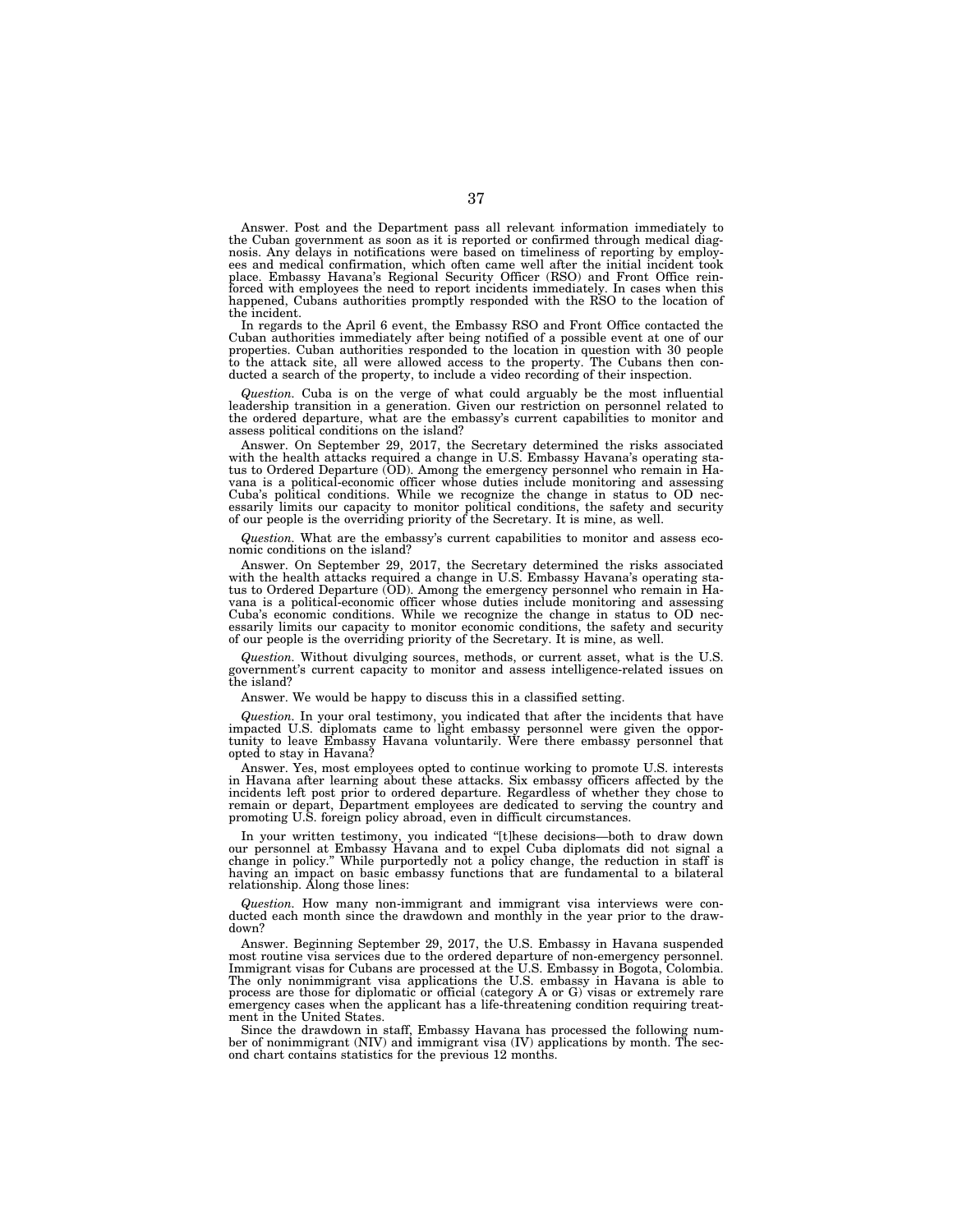| Month            | <b>NIV</b> | IV             |  |
|------------------|------------|----------------|--|
| October 2017     | 50         | 2              |  |
| November 2017    | 54         | $\overline{2}$ |  |
| December 2017    | 63         | $\mathbf{0}$   |  |
| Month            | <b>NIV</b> | IV             |  |
| October 2016     | 4,308      | 792            |  |
| November 2016    | 4,006      | 1,015          |  |
| December 2016    | 5,084      | 922            |  |
| January 2017     | 6.235      | 769            |  |
| February 2017    | 4,210      | 699            |  |
| March 2017       | 4.963      | 957            |  |
| April 2017       | 3,937      | 914            |  |
| May 2017         | 4,000      | 1,120          |  |
| June 2017        | 6,170      | 973            |  |
| <b>July 2017</b> | 6,261      | 883            |  |
| August 2017      | 6.916      | 947            |  |
| September 2017   | 1,067      | 223            |  |

*Question.* What is the current average wait time for non-immigrant and immigrant visa interviews? What is the average wait time each month in the year prior to the drawdown?

Answer. Due to the unique circumstances of each immigrant visa (IV) case, the Department does not track average wait times for these visas. The Department is no longer tracking non-immigrant visa (NIV) wait times at Embassy Havana because of the change in operating status. In the year preceding the drawdown, the last reported wait times for NIVs in Havana for each month were as follows: October 2016–117 days, November 2016–124 days, December 2016–98 days, January 2017–97 days, February 2017–98 days, March 2017–99 days, April 2017–113 days, May 2017–123 days, June 2017–76 days, July 2017–70 days, August 2017–61 days, September 2017–83 days.

*Question.* How many cases are currently pending in 221(g) status? How many were pending in  $221(g)$  status each month in the year prior to the drawdown?

Answer. Embassy Bogota has issued 669 immigrant visas to individuals whose cases were originally refused under INA  $221(g)$  in Embassy Havana at the time of the drawdown in services. Embassy Havana is in the process of transferring the remaining cases originally refused under INA 221(g) to Embassy Bogota for processing. There are currently 89 NIV cases at U.S. Embassy Havana that are refused under INA 221(g). Embassy Havana will continue processing those NIV cases as appropriate.

*Question.* How many non-immigrant and immigrant visas have been issued on a monthly basis since the drawdown and were issued each month in the year prior to the drawdown?

Answer. Since the drawdown in staff, Embassy Havana has issued the following number of nonimmigrant and immigrant visa applications by month.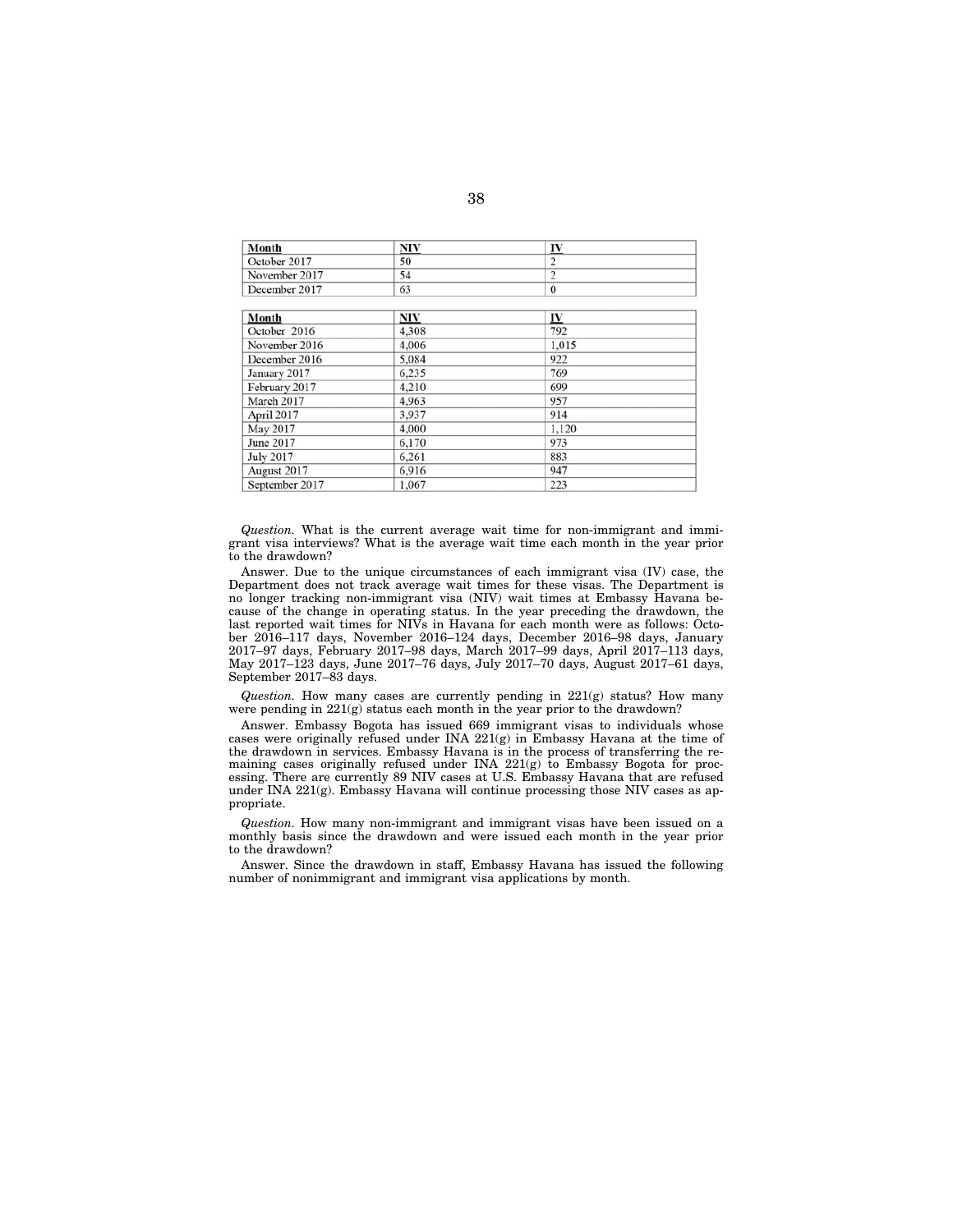| Month         | NIV |    |  |
|---------------|-----|----|--|
| October 2017  | 93  |    |  |
| November 2017 | 97  | 24 |  |
| December 2017 | 91  |    |  |

The following are issuance numbers at Embassy Havana for the 12 months prior to the drawdown

| Month            | NIV   | <u>IV</u> |  |
|------------------|-------|-----------|--|
| October 2016     | 823   | 792       |  |
| November 2016    | 983   | 914       |  |
| December 2016    | 1,093 | 886       |  |
| January 2016     | 1,135 | 788       |  |
| February 2016    | 916   | 686       |  |
| March 2016       | 1.228 | 877       |  |
| April 2016       | 1,042 | 878       |  |
| May 2017         | 1,047 | 899       |  |
| June 2017        | 1,666 | 824       |  |
| <b>July 2017</b> | 1,739 | 819       |  |
| August 2017      | 1,665 | 842       |  |
| September 2017   | 548   | 159       |  |

*Question.* In what instances have immigrant and non-immigrant visa application processing been referred to a third country?

Answer. Cuban applicants for nonimmigrant visas may apply at any U.S. embassy or consulate overseas, but must be physically present in the country at the time of the application. We have begun transferring immigrant visa applications and scheduling immigrant visa interviews for Cuban nationals at the U.S. Embassy in Bogota, Colombia.

*Question.* It is my understanding that the current status of ordered withdrawal for Embassy Havana will come to an end in early March. What factors will be considered when deciding the subsequent condition and staffing levels of the embassy in post-order withdrawal status?

Answer. The total length of departure status may not exceed 180 days. Taking into account the Authorized Departure status for Hurricane Irma, which preceded Ordered Departure, the 180-day period ends on March 4, 2018. The Secretary will continue to review all available security information and will make that determination at the appropriate time, after considering factors such as post's ability to maintain the safety, security, and free movement of personnel posted to Havana. At that point, the Department will consider appropriate actions, including any adjustments to the staffing posture of Embassy Havana. The embassy's Emergency Action Committee continues to meet regularly to assess the security situation under Ordered Departure status.

*Question.* It is my understanding that the expulsion of Cuban diplomats in order to match staff reductions at Embassy Havana involved the expulsion of specifically selected and named staff members at the Cuban embassy. Is it the usual practice in matching staffing levels to delineate specific members of the foreign embassy staff for removal versus selecting a target staffing level?

Answer. On May 23, 2017, the Secretary of State made the decision to expel two diplomats assigned to the Cuban Embassy in Washington, DC. On October 3, 2017, the Secretary of State expelled an additional 15 Cuban diplomats. This was done to underscore Cuba's responsibility to protect our diplomats in Havana and the gravity of the situation, as well as to ensure equity in the impact on operations of our respective missions. The specific circumstances of this situation led the Secretary to determine this approach as the most appropriate course of action. We would be happy to provide further information in a classified setting.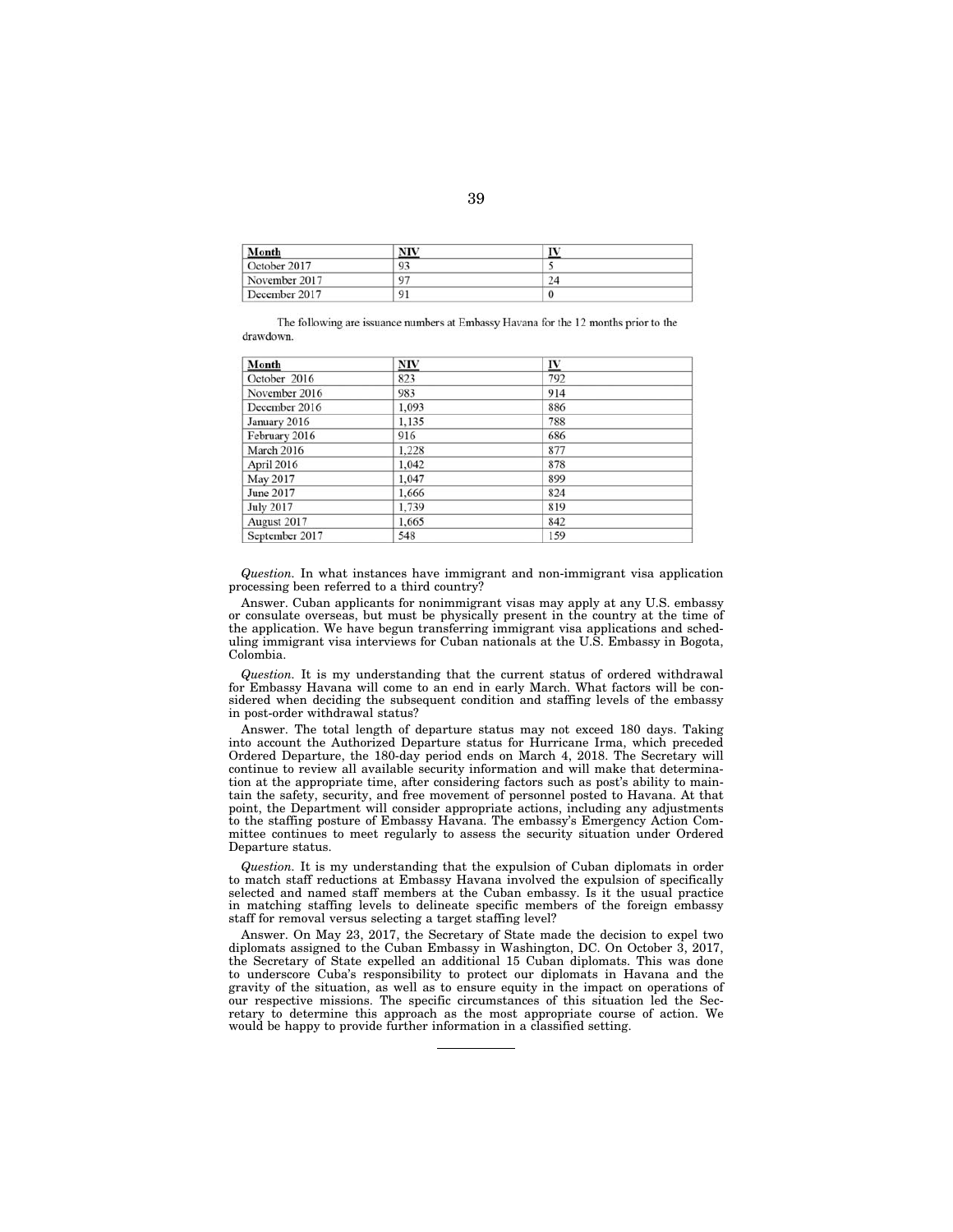#### RESPONSES OF MR. TODD J. BROWN TO QUESTIONS SUBMITTED BY SENATOR JEFF FLAKE

*Question.* There seems to be some confusion as to what, exactly, caused the incidents that have impacted U.S. diplomats as well as reportedly diplomats associated with the Canada. Those affected have spoken about hearing some kind of sound. Do U.S. investigators know whether this reported sound was natural or mechanical?

Answer. The exact mechanism responsible for the reported injuries caused to U.S. and Canadian diplomatic personnel remains unknown.

*Question.* What has been the nature of U.S. contacts with Cuban officials regarding this matter?

Answer. The Department has raised this issue on more than 20 occasions with Cuban officials from the highest level to the working level. Department officials most recently reminded the Cubans of their obligation under the Vienna Convention to take adequate steps to protect our diplomats on the margins of law enforcementrelated technical exchanges in mid-January 2018.

*Question.* How have Cuba and the U.S. worked together to further the investigation into what impacted American personnel?

Answer. The United States is conducting a thorough, ongoing investigation into the specifics of these attacks. The Cubans have facilitated the travel of U.S. investigators to the island on four occasions and provided access to the hotels where attacks occurred. The Cubans also provided U.S. investigators with the results of an ongoing Cuban investigation into the attacks. However, the Cubans have failed to resolve the case or to provide a guarantee regarding the safety of our personnel.

*Question.* Cuba has proposed a greater exchange of medical information with the U.S. and a direct meeting of Cuban and U.S. medical experts. What is the status of this proposal? What are the benefits of such a potential meeting? What are the risks?

Answer. We are still trying to understand this complicated medical issue. Our patients have received comprehensive medical evaluations and treatment by leading American medical experts in the field. In late April 2017, a medical summary that described the early health effects, including symptoms and findings, was provided to the Ministry of Foreign Affairs by the U.S. Embassy. Similar information was shared with Ministry of the Interior officials during a May 2017 meeting with the Embassy medical practitioner and the RSO. In early June 2017, the Embassy provided a formal response to a Cuban Diplomatic Note that had requested additional information regarding the medical examination of victims of the attacks.

While a potential meeting with Cuban public health officials could yield information regarding similar health issues noted outside the diplomatic community, greater sharing of medical findings with the Cuban government would carry significant risks. The medical privacy of our personnel could be compromised, and information might unintentionally emerge that could potentially benefit the still-unidentified perpetrators of these attacks.

*Question.* Press reports indicate that the FBI has found no evidence to support the conjecture of impacts to American personnel being caused by ''an attack.'' Is the use of the term "attacks," even without proof or conjecture to substantiate the use of this term, an attempt to draw attention to Cuba's responsibilities under Article 29 of the Vienna Convention?

Answer. We would refer any questions regarding the status of the investigation to the FBI. In light of the harm to affected individuals, the State Department considers these incidents to be attacks against our personnel. Accordingly, we have continued to press the Cuban government to fulfill its obligations under Article 29 of the Vienna Conventions to take all appropriate steps to protect accredited foreign diplomats in its territory. It is the Cuban government's responsibility to ensure these attacks come to an end.

*Question.* The Cuban government claims that it was informed of a March 30 incident on April 25; a one month delay. On April 6, Cuban authorities indicate they were informed of an incident that occurred the night before but were allegedly denied access to the premise. How are the State Department and other related investigative agencies coordinating to ensure these kinds of mishaps do not take place?

Answer. Post and the Department pass all relevant information immediately to the Cuban government as soon as it is reported or confirmed through medical diagnosis. Any delays in notifications were based on timeliness of reporting by employees and medical confirmation, which often came well after the initial incident took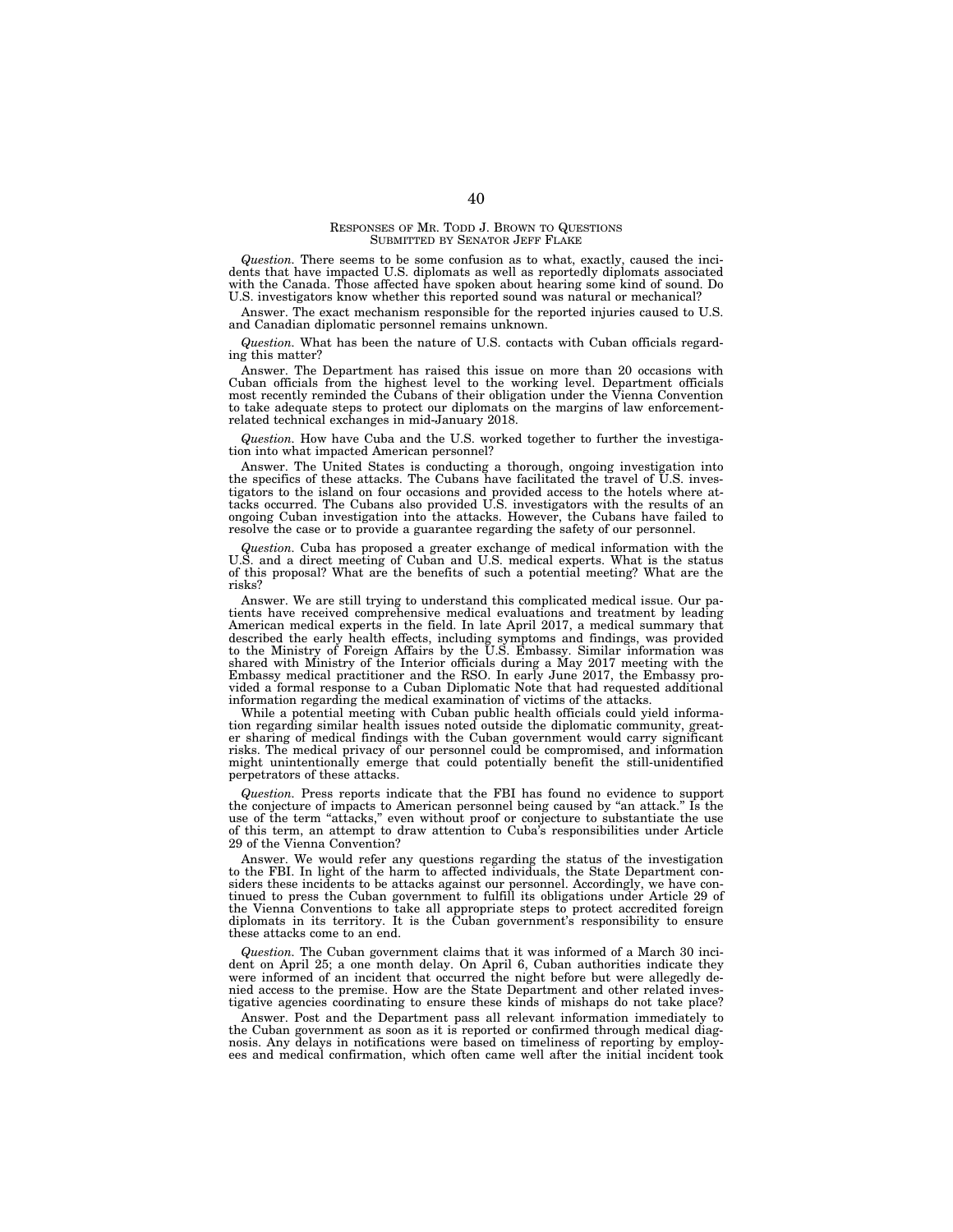place. Embassy Havana's Regional Security Officer (RSO) and Front Office reinforced with employees the need to report incidents immediately. In cases when this happened, Cubans authorities promptly responded with the RSO to the location of the incident.

In regards to the April 6 event, the Embassy RSO and Front Office contacted the Cuban authorities immediately after being notified of a possible event at one of our properties. Cuban authorities responded to the location in question with 30 people to the attack site, all were allowed access to the property. The Cubans then conducted a search of the property, to include a video recording of their inspection.

*Question.* In response to questions, you said you were not aware of Cuba's investigative efforts. Why would the Diplomatic Security Bureau be uninformed about information developed by Cuba?

Answer. The Department of State engaged the Cubans on several occasions during the course of these events, stressing the importance of honoring their commitments to protect all diplomats living and working in their country. To date, the FBI, with DS' cooperation, has had significant access to sites and locations within Cuba, and has been leading the U.S. investigation. The Cuban government has been conducting their own investigation of the events and DS defers to the FBI for updates on their relationship with Cuba's investigation. As of now, the Cuban government has relayed their continued inability to identify a responsible actor/s or mechanism of injury.

#### RESPONSES OF DR. CHARLES ROSENFARB TO QUESTIONS SUBMITTED BY SENATOR JEFF FLAKE

*Question.* There seems to be some confusion as to what, exactly, caused the incidents that have impacted U.S. diplomats as well as reportedly diplomats associated with the Canada. Those affected have spoken about hearing some kind of sound. Do U.S. investigators know whether this reported sound was natural or mechanical?

Answer. The exact mechanism responsible for the reported injuries caused to U.S. and Canadian diplomatic personnel remains unknown.

*Question.* What has been the nature of U.S. contacts with Cuban officials regarding this matter?

Answer. The Department has raised this issue on more than 20 occasions with Cuban officials from the highest level to the working level. Department officials most recently reminded the Cubans of their obligation under the Vienna Convention to take adequate steps to protect our diplomats on the margins of law enforcementrelated technical exchanges in mid-January 2018.

*Question.* How have Cuba and the U.S. worked together to further the investigation into what impacted American personnel?

Answer. The United States is conducting a thorough, ongoing investigation into the specifics of these attacks. The Cubans have facilitated the travel of U.S. investigators to the island on four occasions and provided access to the hotels where attacks occurred. The Cubans also provided U.S. investigators with the results of an ongoing Cuban investigation into the attacks. However, the Cubans have failed to resolve the case or to provide a guarantee regarding the safety of our personnel.

*Question.* Cuba has proposed a greater exchange of medical information with the U.S. and a direct meeting of Cuban and U.S. medical experts. What is the status of this proposal? What are the benefits of such a potential meeting? What are the risks?

Answer. We are still trying to understand this complicated medical issue. Our patients have received comprehensive medical evaluations and treatment by leading American medical experts in the field. In late April 2017, a medical summary that described the early health effects, including symptoms and findings, was provided to the Ministry of Foreign Affairs by the U.S. Embassy. Similar information was shared with Ministry of the Interior officials during a May 2017 meeting with the Embassy medical practitioner and the RSO. In early June 2017, the Embassy provided a formal response to a Cuban Diplomatic Note that had requested additional information regarding the medical examination of victims of the attacks.

While a potential meeting with Cuban public health officials could yield information regarding similar health issues noted outside the diplomatic community, greater sharing of medical findings with the Cuban government would carry significant risks. The medical privacy of our personnel could be compromised, and information